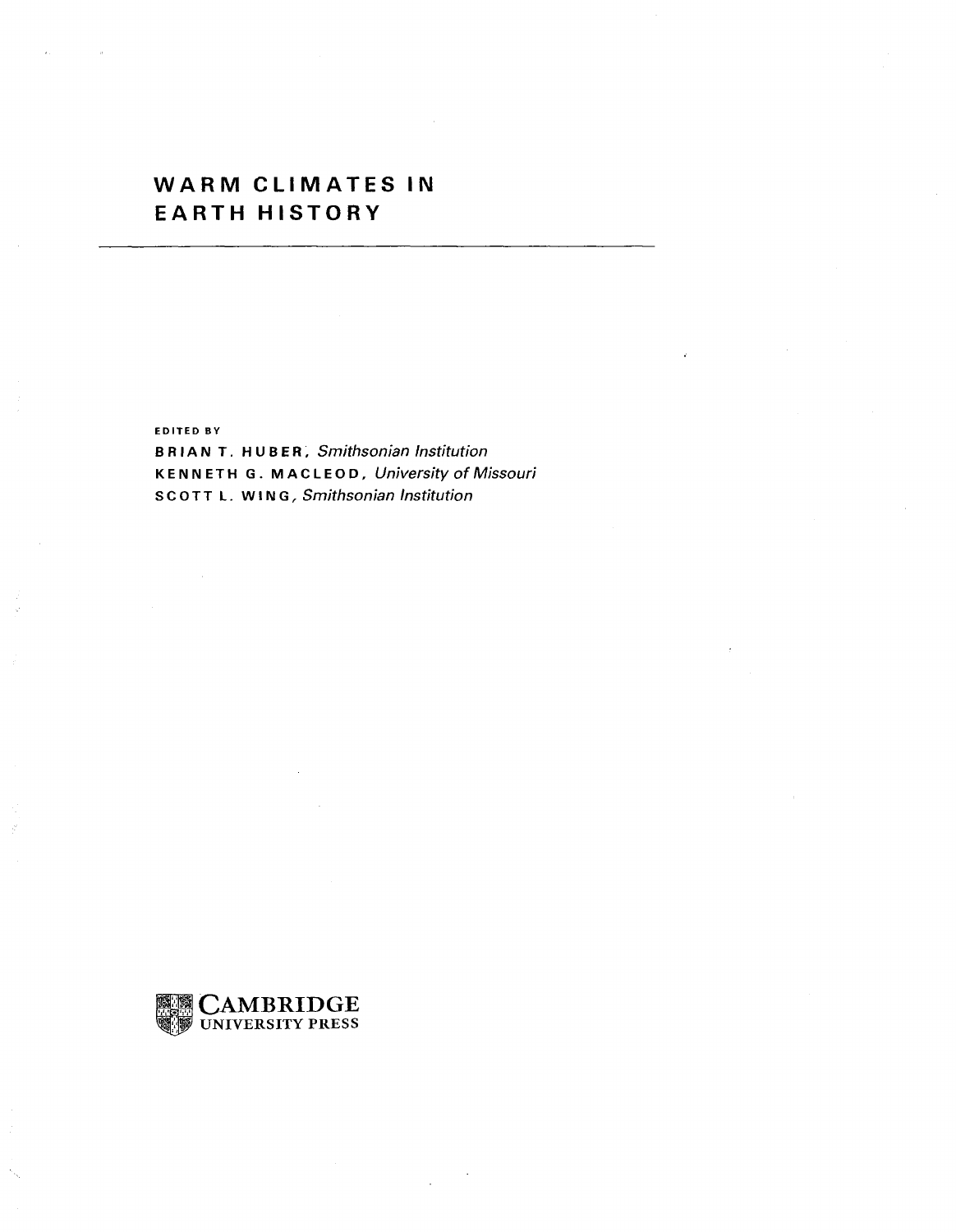PUBLISHED BY THE PRESS SYNDICATE OF THE UNIVERSITY OF CAMBRIDGE The Pitt Building, Trumpington Street, Cambridge, United Kingdom

CAMBRIDGE UNIVERSITY PRESS

The Edinburgh Building, Cambridge CB2 2RU, UK www.cup.cam.ac.uk 40 West 20th Street, New York, NY 10011-4211, USA www.cup.org 10 Stamford Road, Oakleigh, Melbourne 3166, Australia Ruiz de Alarcón 13, 28014 Madrid, Spain

© Cambridge University Press 2000

This book is in copyright. Subject to statutory exception and to the provisions of relevant collective licensing agreements, no reproduction of any part may take place without the written permission of Cambridge University Press.

First published 2000

Printed in the United Kingdom at the University Press, Cambridge

Typeset in Times

*A catalogue recordfor this book is available from the British Library*

## *Library of Congress Cataloguing in Publication data*

Warm climates in earth history / edited by Brian T. Huber, Kenneth G. MacLeod, and Scott L. Wing,

p. cm. Includes index ISBN 0 521 64142 X hardback 1. Paleoclimatology. 2. Earth sciences. I. Huber, Brian T. II. MacLeod, Kenneth G., 1964- . III. Wing, Scott L. QC884.W37 1999 551.6'09'01-dc21 98-51724 CIP

ISBN 0 521 64142 X hardback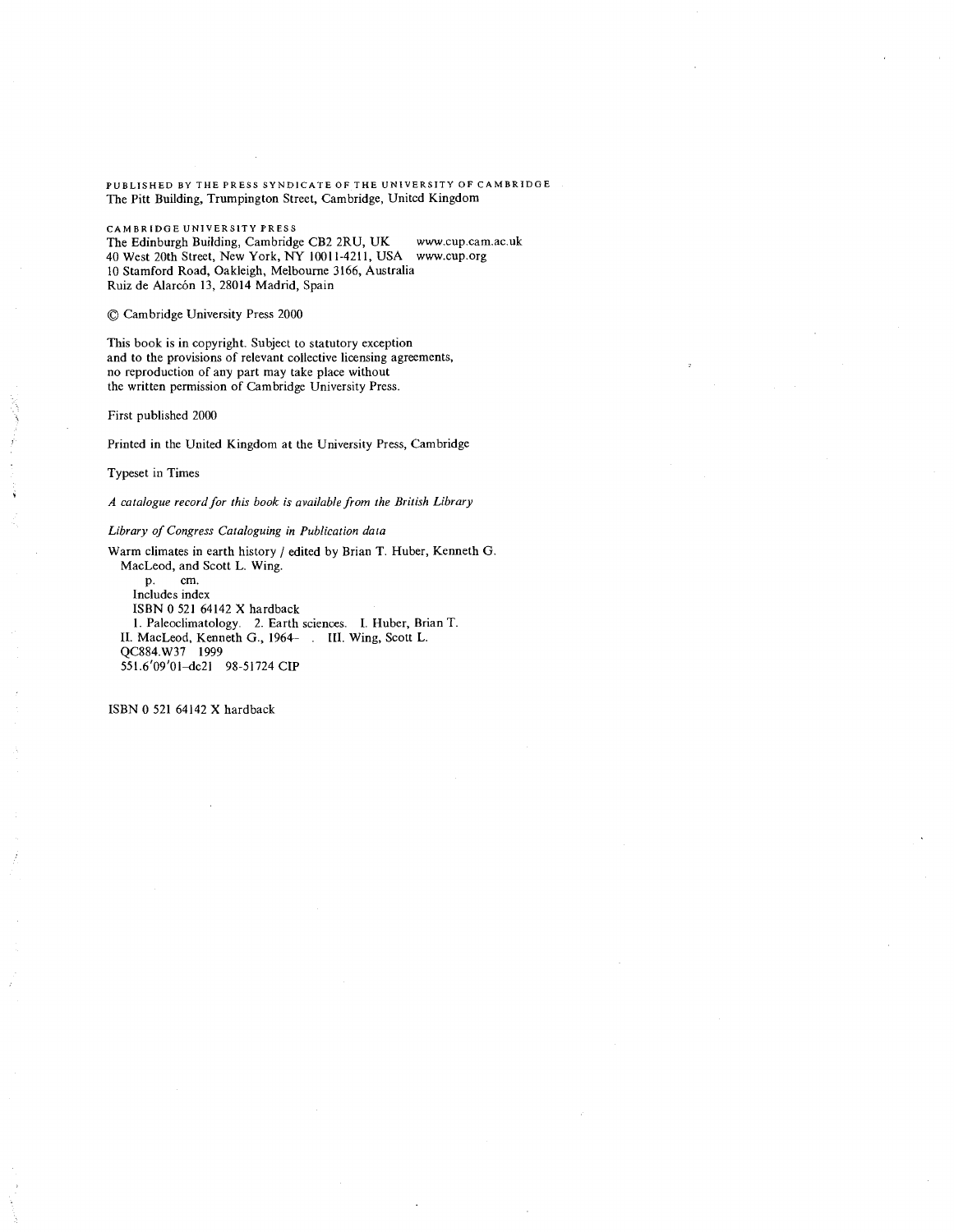## An early Eocene cool period? Evidence for continental cooling during the warmest part of the Cenozoic

SCOTT L. WING, HUIMING BAO, AND PAUL L. KOCH

## ABSTRACT

During the late Paleocene global temperatures began to rise toward their Cenozoic acme, which was reached during the early Eocene. Most detailed studies of temperature change during the Paleocene-Eocene time interval have been based on isotopic analyses of microfossils from marine sections. For this study we estimated changes in paleotemperature for continental environments in the Bighorn Basin, Wyoming, based on leaf margin analyses of fossil floras. The leaf margin analyses show that over the last 2 million years of the Paleocene mean annual temperature increased from 12.9( $\pm$ 2.4) to over 15( $\pm$ 2.4)<sup>o</sup>C, but that during the first million years of the Eocene temperatures dropped from  $18.2(\pm 2.3)$  to  $10.8(\pm 3.3)$  °C. The strong temperature decline was followed by a rapid increase to  $15.8(\pm 2.2)$ °C then  $22.2(\pm 2.0)$ °C in the lower part of Chron 24n. The absence of megafloras during the short Late Paleocene Thermal Maximum (LPTM) prevented us from making temperature estimates based on leaf margin analysis. Early Eocene cooling is corroborated through oxygen isotope analysis of authigenic minerals in paleosols. These minerals record changes in the  $\delta^{18}$ O value of surface water, which may be related to changes in temperature and vapor transport to the region. The  $\delta^{18}$ O value of surface water dropped 4‰ during the early part of the early Eocene, consistent in direction and magnitude with the cooling inferred from the flora. The  $\delta^{18}$ O values of soil carbonates from the LPTM increase by ~1‰, consistent with warming above background Paleocene temperatures by  $\sim$  4 °C. Few previous studies of this globally warm time interval have noted cooling during the early Eocene. Here we briefly summarize faunal and floral turnover during the Paleocene-Eocene transition and explore the implications of early Eocene cooling for climatic and biotic change.

#### INTRODUCTION

It is clear from geological and paleontological evidence that warm middle and high latitudes were the typical climatic state for the earth during most of the Phanerozoic. The most extreme and extended warm intervals in earth history occurred in the Mesozoic and Paleozoic, distant enough in the past so that the continental positions are arguable, few isotopic temperature estimates are available,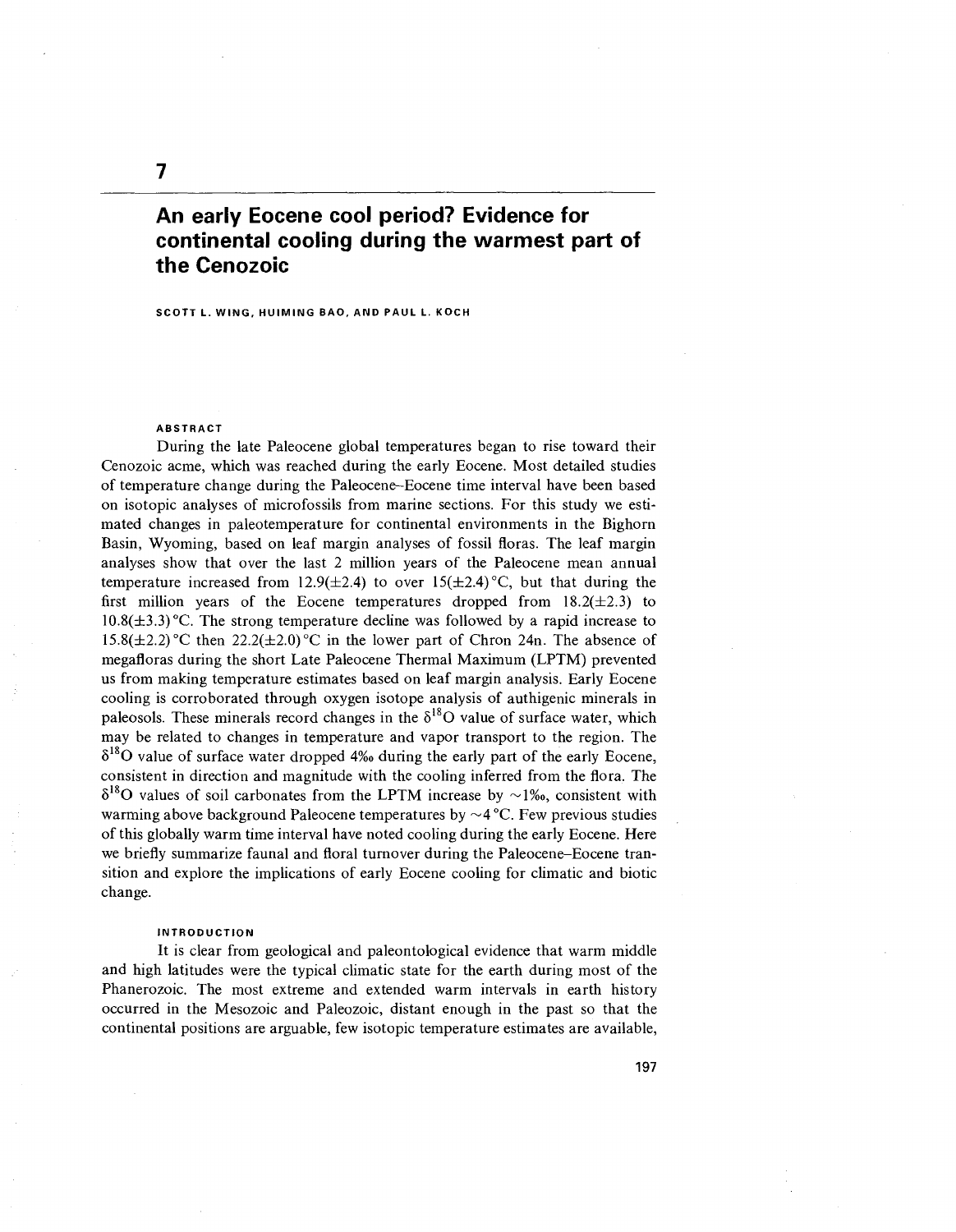fine resolution of geological time is difficult, and biotas are highly dissimilar to living faunas and floras. All of these factors make the climates of these remote times difficult to characterize both geographically and in terms of shorter-term fluctuations.

The early Cenozoic, especially early Eocene, is increasingly being recognized as a key period for understanding the climate and biogeography of globally warm intervals of earth history. The early Cenozoic is recent enough that continental configurations are not radically different from the present, fossils and sediments are widely distributed and amenable to relatively precise radiometric and paleomagnetic dating, and the organisms present can be understood relatively well by comparing them with the living biota. The early Eocene is a kind of outpost of warm Mesozoic climate surviving to within 50 million years of the present.

The pattern of temperature change during the late Paleocene and early Eocene has been defined largely through measurements of stable oxygen isotopes in foraminiferal tests taken from ocean floor drill cores (e.g., Miller *et ai,* 1987; Zachos *et al,* 1994). Although individual records vary, the overall trend is that ocean waters warmed substantially during the last half of the Paleocene and the first 2-3 million years of the Eocene. Oxygen isotopic analyses of benthic foraminifera indicate that deep-sea temperatures warmed from  $7-10\degree C$  in the late Paleocene to 10—14°C in the early Eocene; analyses of planktic foraminifera indicate that middleto high-latitude sea-surface temperatures increased from  $11-20\degree$ C in the late Paleocene to 14-24 °C in the early Eocene (Zachos *et al.,* 1994). During this strong middle- and high-latitude warming, tropical sea-surface temperatures apparently remained nearly constant in the 20-26 °C range (Schrag *et al.,* 1992; Zachos *et al.,* 1994). Warming around the Paleocene-Eocene transition appears to be largely a middle- and high-latitude phenomenon.

Middle- to high-latitude continental climates also appear to have warmed from the late Paleocene to the early Eocene. Terrestrial floras from southeastern coastal Alaska indicate a warmer climate during deposition of the early Eocene Tolstoi Formation than the late Paleocene Chickaloon Formation (Wolfe, 1966, 1972, 1977), and floristic evidence for warming has been noted in North Dakota and Wyoming (Leopold and MacGinitie, 1972; Hickey, 1977). The increasing species diversity and size range of ectothermic vertebrates also indicate warming from the Paleocene to the Eocene in the interior of western North America (Hutchison 1982; Markwick, 1994). Previous paleotemperature estimates based on floras from the Bighorn and Wind River basins in Wyoming show that mean annual temperature increased from 13 to 21 °C during the late Paleocene and early Eocene (Hickey, 1980; Wing *et al,* 1991). The early Eocene has also been noted as a time of exceptional warmth in East Asia (Guo, 1985), Siberia (Budantsev, 1992), Australia (Christophel and Greenwood, 1989), western Europe (Collinson and Hooker, 1987), and southern South America (Romero, 1986). Low-latitude floral data for this time are scarce, but the floristic composition of Eocene floras from Panama is consistent with lowlatitude temperatures in the modern range (Graham, 1992).

High-resolution studies of the Paleocene-Eocene boundary interval have revealed a short period of intense middle- and high-latitude warmth in the latest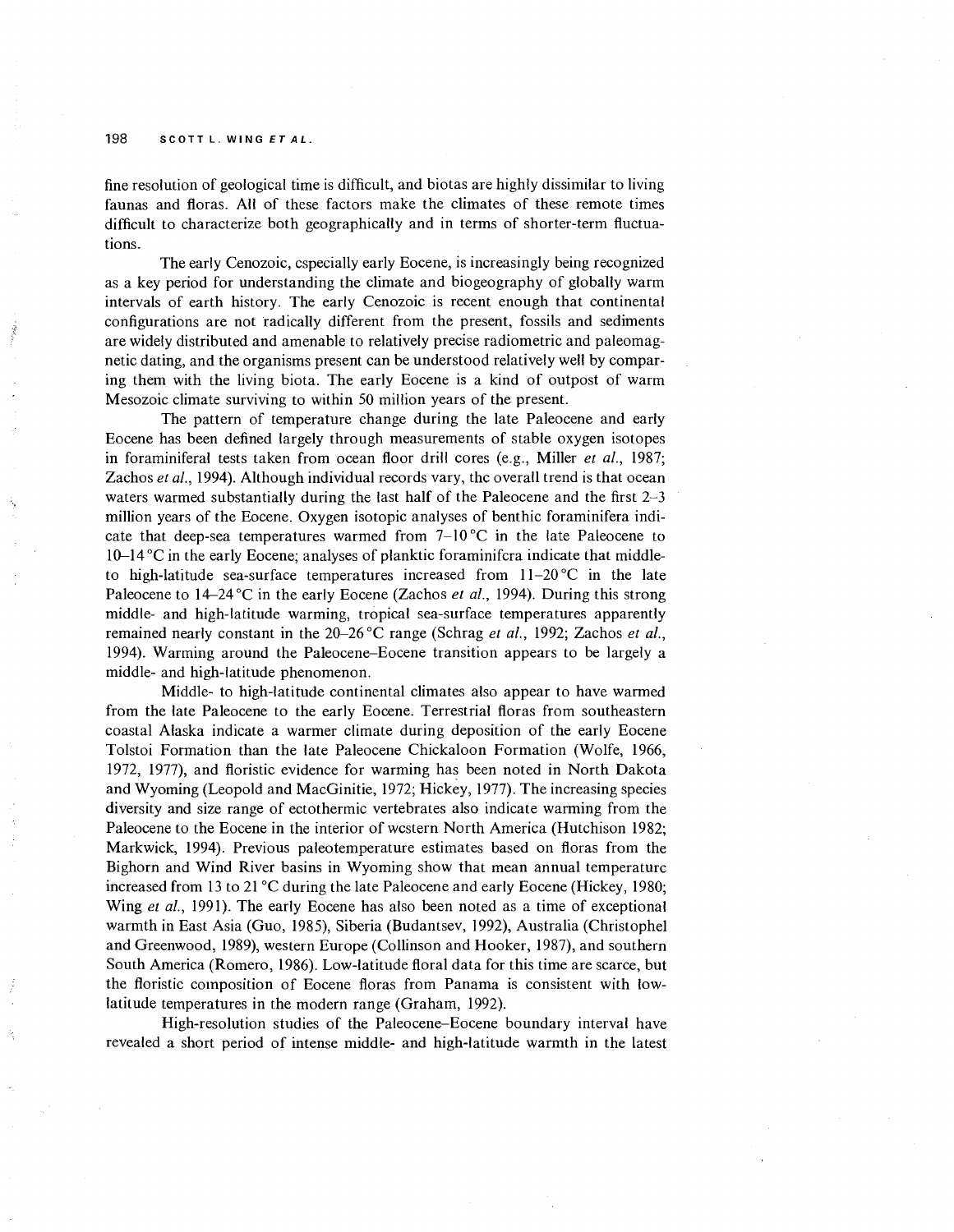Paleocene, commonly referred to as the Late Paleocene Thermal Maximum, or LPTM (Kennett and Stott, 1991; Zachos *et al,* 1994; Corfield and Norris, 1996). During this  $\sim$ 100 ka interval, isotopic temperature estimates for high-latitude ocean waters suggest an  $\sim$  5 °C increase in sea-surface temperature and near elimination of vertical temperature gradients in high-latitude oceans. A coeval increase in kaolinite in nearshore marine sediments indicates more rapid chemical weathering and enhanced runoff from continental surfaces at middle and high latitudes (Gibson *et al.,* 1993; Robert and Kennett, 1994). Several major biotic turnover events also took place during the LPTM, including a major immigration of new mammalian lineages in North America; this immigration event marks the beginning of the Wasatchian land mammal age, and the distinctive earliest Wasatchian assemblage has been called the Wa0 fauna (Gingerich, 1989). The LPTM also coincides with a  $\sim$  4‰ negative excursion in carbon isotopes that has been observed in both marine and continental sections (e.g., Kennett and Stott, 1991; Koch *et al.,* 1992). This isotopic marker has been used to establish the synchroneity of biotic and climatic events in the oceans and on the continents during the LPTM (e.g., Koch *et al.,* 1995). The cause of the carbon isotope excursion and LPTM is debated, but may relate to the release of large quantities of methane over a period of  $\sim$ 10 ka that resulted from the dissociation of sea-floor clathrates (Dickens *et al.,* 1997).

In this paper we present a high-resolution record of temperature across the Paleocene-Eocene boundary interval in the Bighorn Basin of northern Wyoming, based on a combination of leaf margin data and oxygen isotope data from hematite and calcite in paleosols. Our data show the expected warming across the Paleocene-Eocene interval, but also an interval of strong cooling during the early Eocene that lasted  $\sim$  l million years. Scattered data from other areas suggest that this cooling was at least continental to hemispheric in scale rather than strictly local. We also briefly compare the record of biotic changes in the Bighorn Basin with the record of temperature change, and find evidence that diversity and composition of floras and faunas were affected by the cooling. This phenomenon will have to be accounted for in models of climatic change during the early Cenozoic and in considering the biotic consequences of climatic change.

#### GEOLOGICAL CONTEXT

#### Lithostratigraphy

The Paleocene-Eocene transition in the Bighorn Basin is recorded by rocks of the upper Fort Union and lower Willwood formations (Bown, 1980; Rose, 1981; Wing and Bown, 1985). Stratigraphic sections have been measured across the Paleocene-Eocene interval in seven areas of the Bighorn Basin: North Butte, Worland East, Sand Creek Divide, Gould Butte, Antelope Creek/Elk Creek, Foster Gulch/McCullough Peaks, and Polecat Bench/Clarks Fork Basin (Fig. 7.1; Bown, 1979; Gingerich *et al.,* 1980; Schankler, 1980; Clyde *et al.,* 1994; Bown *et al.,* 1994a; Wing, 1998). Areas of exposed Paleogene rocks are separated from one another by areas of Quaternary alluvium, so that correlations among them are generally made through mammalian biostratigraphy, magnetostratigraphy, and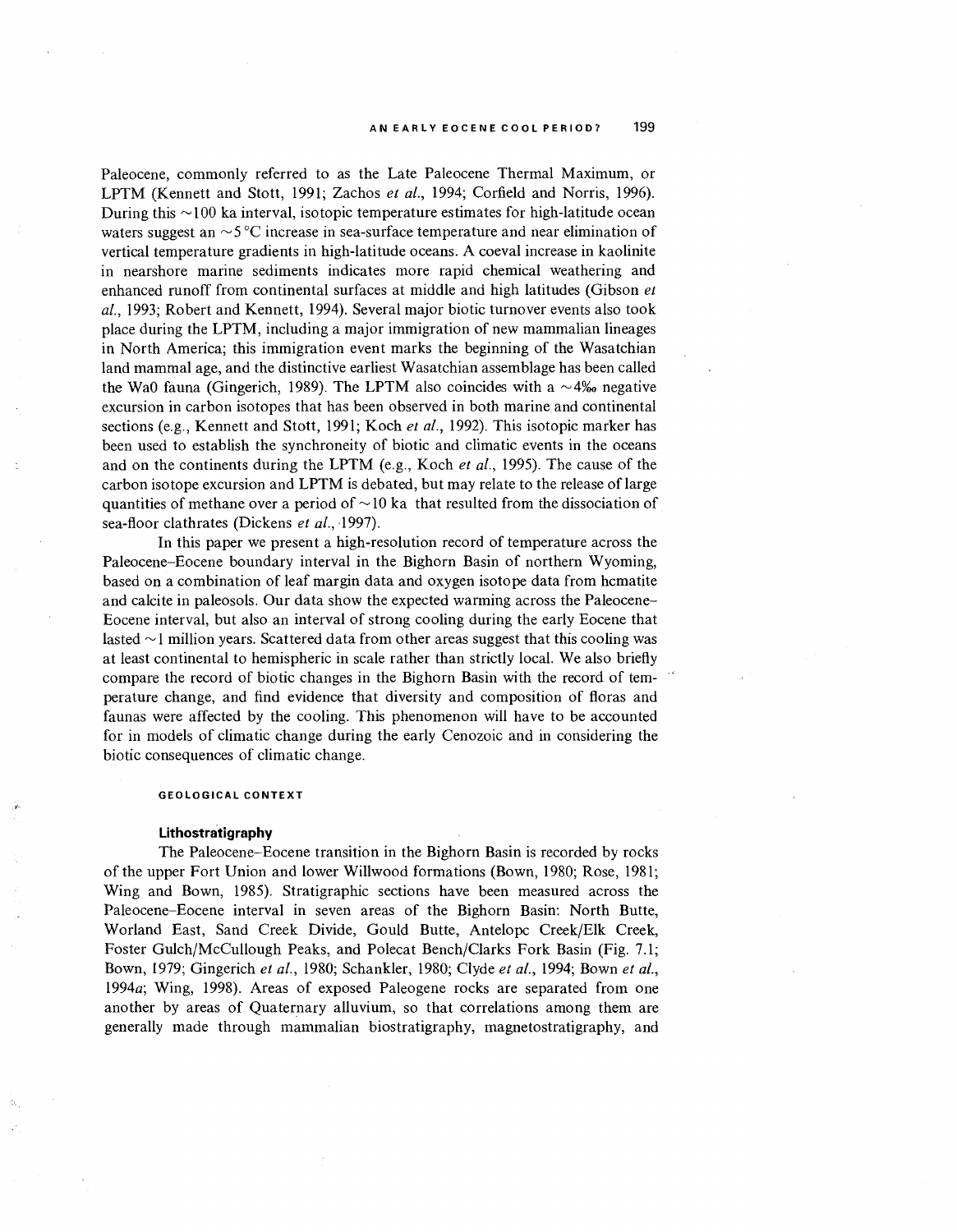

Figure 7.1. Map of the Bighorn Basin showing major field areas for the Paleocene-Eocene boundary interval.

carbon isotope values (Schankler, 1980; Gingerich, 1989; Clyde *et al.,* 1994; Tauxe *et al.,* 1994; Koch *et al.,* 1995). Within each field area local stratigraphic sections have been correlated by bed tracing and combined into composite sections that indicate the relative stratigraphic levels of hundreds of fossil localities. In all of the areas described in this work the sedimentary sequence across the Paleocene-Eocene transition lacks noticeable unconformities.

The dominant lithology in both the Fort Union and Willwood formations is mudstone, with variable lesser amounts of lenticular and sheet sandstones, carbonaceous shales, and in the Fort Union Formation, coal (Bown, 1980). Mudstones of the Willwood Formation are generally red or variegated in color, reflecting oxidation of iron compounds during pedogenesis in seasonally dry floodplain soils (Bown and Kraus, 1981a). Fort Union Formation mudstones are usually drab in color and higher in organic carbon content, and they probably represent wetter floodplain soils. The transition from drab Fort Union Formation mudstones to variegated Willwood Formation mudstones is coincident with the terminal Paleocene carbon isotope excursion and mammalian faunal change (the Clarkforkian/Wasatchian boundary) in many parts of the Bighorn Basin. However, in the Clarks Fork Basin the carbon isotope excursion and the beginning of the Wasatchian are more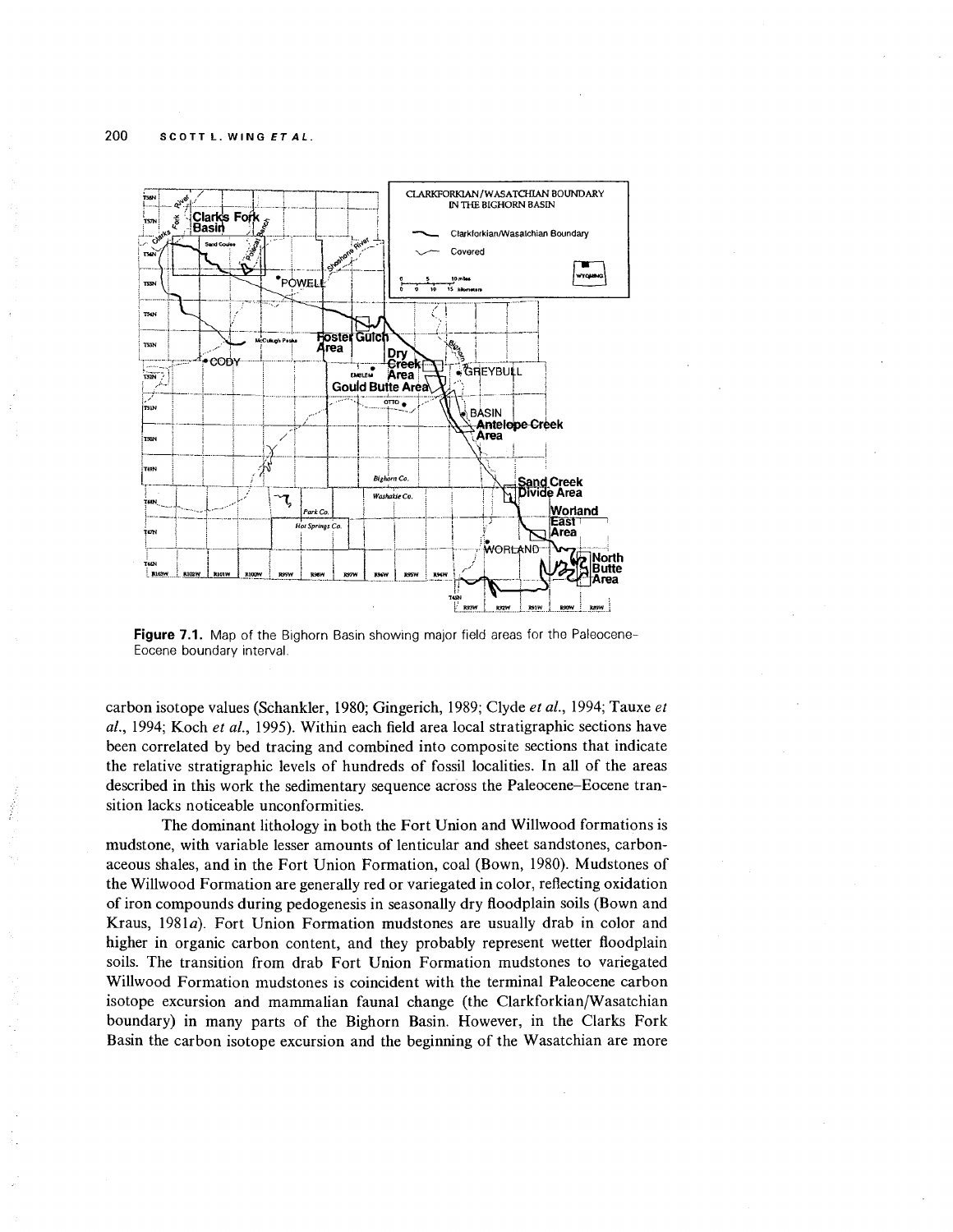than 350 m above the beginning of Willwood deposition (Rose, 1981), whereas in the Gould Butte area the lowest Wasatchian faunas occur at least 100 m below the lowest Willwood Formation (Wing and Bown, 1985). This diachroneity strongly suggests that soil-forming conditions on the floodplains were influenced by local subsidence or tectonism as well as by regional and global climate change (Wing and Bown, 1985). Within the Willwood Formation, carbonaceous shales alternate with oxidized mudstones on a stratigraphic scale of tens of meters. Lithological variation at this scale may be the result of autogenic fluvial processes, but could also be influenced by high-frequency climatic change such as Milankovitch cyclicity (Kraus and Asian, 1993).

#### Chronology of the Paleocene-Eocene boundary interval

The chronology of the Paleocene-Eocene transition has been reviewed extensively in recent publications (e.g., Berggren *et al.,* 1995; Berggren and Aubry, 1996). Discussion here is limited to points that directly influence our age estimates for the Bighorn Basin. The two central problems that affect the calculation of ages in the Bighorn Basin are the calibration of the Geomagnetic Polarity Time Scale (GMPTS) of Cande and Kent (1992, 1995), and the calculation of an age for the carbon isotope excursion.

Cande and Kent (1992, 1995) used an age of 55 Ma for the Paleocene-Eocene boundary as one of the calibration points for their GMPTS. This age estimate was derived in the following fashion. The  $-17$  ash in the North Sea, which has been dated at 54.5 Ma by Swisher and Knox (1991), occurs at 400 mbsf at Deep Sea Drilling Project (DSDP) Site 550. This level is 8 m above the NP9/NP10 boundary in the same hole (Aubry *et al.,* 1996). The NP9/NP10 boundary, which was about twothirds of the way down from the top of C24r, was taken as an approximation of the Paleocene-Eocene boundary, and this position (C24r.66) was assigned an age of 55 Ma. The adjacent calibration points for the GMPTS used by Cande and Kent (1992, 1995) were 65 Ma for the K/T boundary (C29r.3), and 46.8 Ma for C21n.33. The ages of reversals between these calibration points were interpolated by scaling the widths of the corresponding sea-floor magnetic stripes to time using a spline function forced through the calibration points. Errors in dating the calibration points would cause the ages of surrounding reversals to be wrong as well.

In the last few years many aspects of the Paleocene-Eocene record at DSDP 550 have been reinterpreted. The transition from C24r to C25n may lie several meters lower than originally thought (Ali and Hailwood, 1998); this would have made the  $-17$  ash and the NP9/NP10 boundary appear to be too near the bottom of C24r in the original interpretation. Sediment accumulation rates may not have been constant at DSDP 550. Specifically, Aubry *et al.* (1996) suggested that there might be significant hiatuses and dissolution intervals in the lower part of C24r. If these hiatuses represent a substantial interval of non-deposition or erosion they too would make the  $-17$  ash appear to be nearer the bottom of C24r than it really is. These problems suggest that 55 Ma may be closer to the middle of C24r than to a position two-thirds of the way down in C24r, as assumed by Cande and Kent (1992,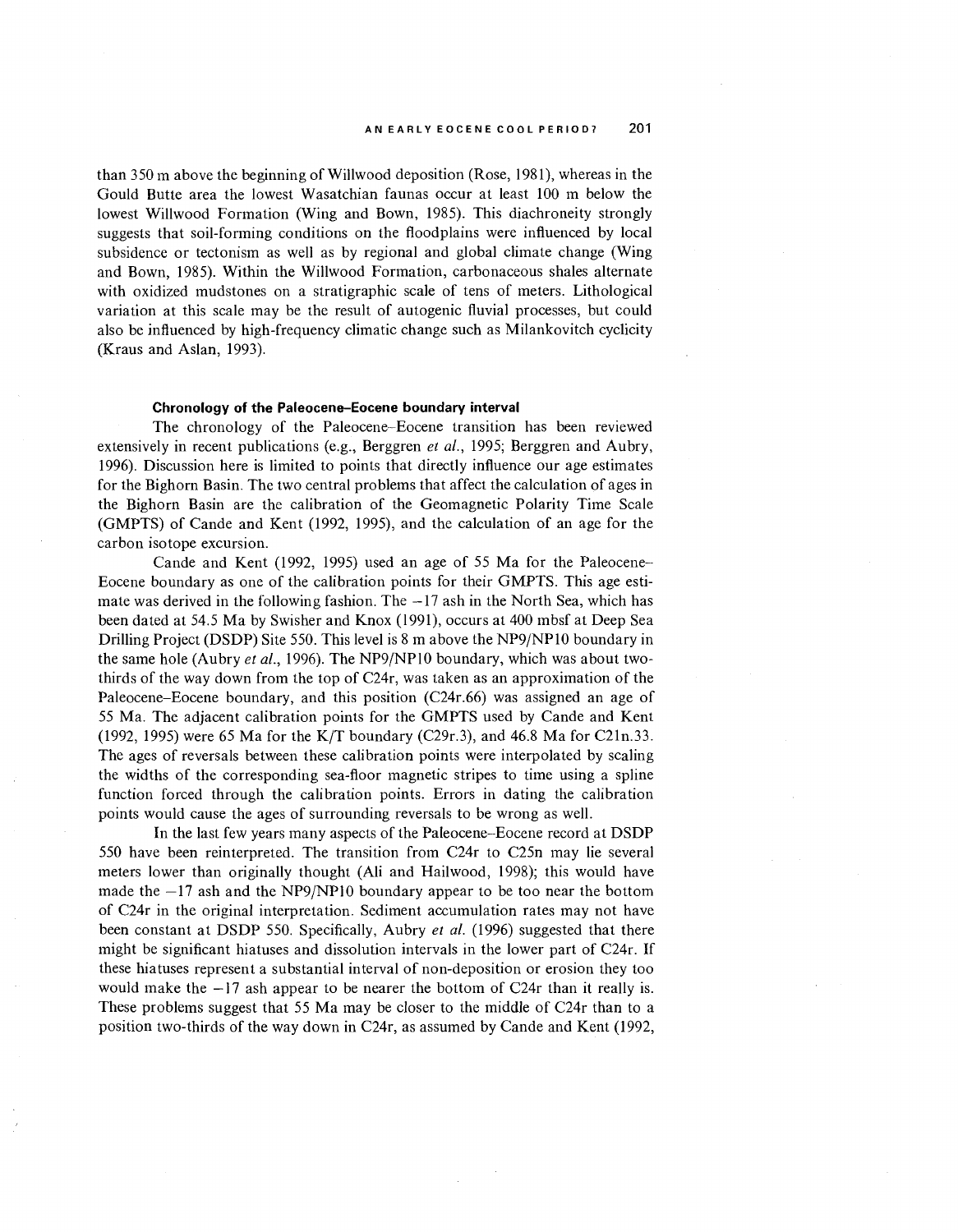| ection.                                                                      |
|------------------------------------------------------------------------------|
| ו מייח א                                                                     |
| $D: -L \sim \cdots$<br>11.21                                                 |
|                                                                              |
|                                                                              |
| $J$ $di$ $bration$ noints tor<br>$\mu$ , $\mu$ , $\mu$<br>$\ddot{\ddot{\ }}$ |
|                                                                              |
| ماہ<br>ماہ                                                                   |

 $\sum_{i=1}^{N} \frac{1}{i} \sum_{j=1}^{N} \frac{1}{j} \sum_{j=1}^{N} \frac{1}{j} \sum_{j=1}^{N} \frac{1}{j} \sum_{j=1}^{N} \frac{1}{j} \sum_{j=1}^{N} \frac{1}{j} \sum_{j=1}^{N} \frac{1}{j} \sum_{j=1}^{N} \frac{1}{j} \sum_{j=1}^{N} \frac{1}{j} \sum_{j=1}^{N} \frac{1}{j} \sum_{j=1}^{N} \frac{1}{j} \sum_{j=1}^{N} \frac{1}{j} \sum_{j=1}^{N} \frac{1}{j$ 

一支有关的

Ÿ

| Calibration point                                                                              | Section <sup>*</sup> | Meter level | Age model 1                     | Age model 2                            | References for age and stratigraphic level                                       |
|------------------------------------------------------------------------------------------------|----------------------|-------------|---------------------------------|----------------------------------------|----------------------------------------------------------------------------------|
| Top Chron 24n.2n                                                                               | MPS                  |             | 52.757                          | 52.907                                 | 1994; Cande and Kent, 1995<br>et al.,<br>Clyde                                   |
|                                                                                                |                      |             | 52.8±0.3                        | 52.8±0.3                               | 5<br>1991<br>et al.,                                                             |
| Bentonitic tuff ( <sup>40</sup> Ar. <sup>39</sup> Ar)<br>Top Chron 24n.3n<br>Base Chron 24n.3n |                      | ទ្ធន្លន្ល   |                                 | 53.072                                 | et al.,                                                                          |
|                                                                                                |                      |             | ದ ಚಿತ್ರ<br>ದಿ ಚಿತ್ರ<br>ದಿ ಚಿತ್ರ |                                        | 1994; Cande and Kent, 1995<br>1994; Cande and Kent, 1995<br>et al.,              |
| Carbon isotope excursion                                                                       |                      |             |                                 |                                        | this paper<br>1995;<br>et al.,                                                   |
| Carbon isotope excursion                                                                       |                      |             | 54.955                          | 66<br>683333335<br>68666666<br>6866666 | this paper<br>1995;<br>et al.,<br>Wing<br>Clyde<br>Clyde<br>Koch<br>Koch<br>Koch |
| Carbon isotope excursion                                                                       |                      |             |                                 |                                        | this paper<br>$1995$ ;<br>et al.,                                                |
| Carbon isotope excursion                                                                       |                      | 1520        | 54.995<br>54.995                |                                        | this paper<br>1995;<br>et al.,<br>Koch                                           |
| Top of 25n                                                                                     |                      | 070         | 904                             |                                        | 1995<br>1981; Cande and Kent, 1<br>Butler et al.,                                |
| Base Chron 25n                                                                                 |                      | 28          | 55.391<br>56.391                | .688<br>56.688<br>57.791               | 1995<br>Butler et al., 1981; Cande and Kent,                                     |
| Top Chron 26n                                                                                  |                      |             | 554                             |                                        | 1995<br>Kent,<br>1981; Cande and<br>Butler et al.,                               |
| $\ddot{\cdot}$                                                                                 |                      | י<br>נ      | $\frac{1}{2}$                   |                                        | $\ddot{\phantom{0}}$<br>$rac{1}{2}$                                              |

CO Q\_ E o o H<sub>one</sub> o o Q. E o o ŏ elope Cr<br>:ast sect ុ<br>ស្រុក<br>ស្រុក ection; ECS,<br>WES, Worla ت<br>CD co in compos<br>posite sect<br>»xt. ork Bas<br>ks com<br>in the t o *sz* • o <u>ሮ</u> "Q. X CD Polecat Be<br>Gulch/Mc<br>3 1 and 2 a \* CFB<br>Fostel<br>Mode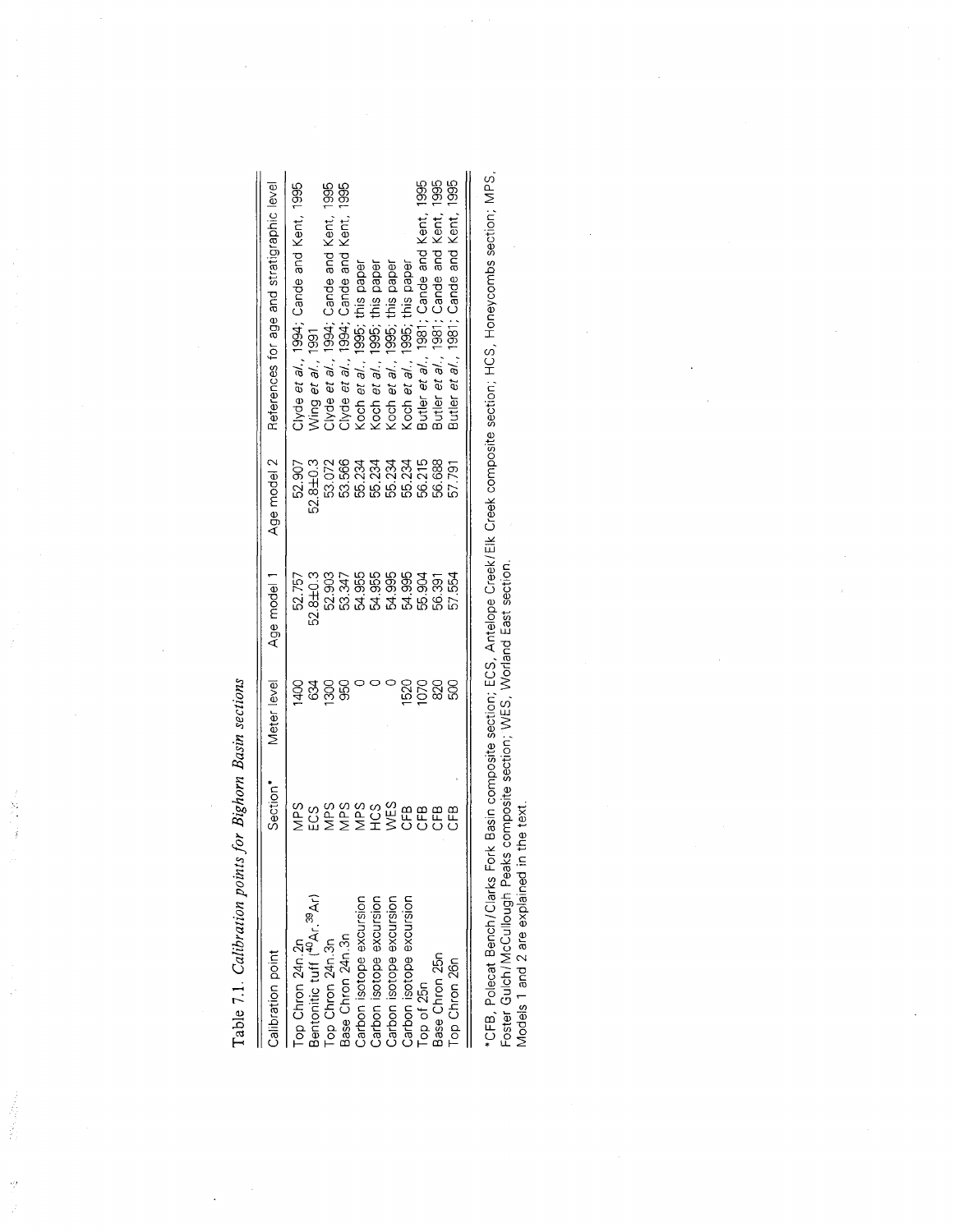1995). If this is true, then reversals in this part of the GMPTS are up to 300 ka older than indicated in the timescale of Cande and Kent (1995).

A second problem in the chronology of the Paleocene-Eocene boundary interval is the age of the carbon isotope excursion and its relative position within C24r. Aubry *et al.* (1996) argued that all of the DSDP sections being studied for Paleocene-Eocene boundary questions have long hiatuses within C24r, and that these hiatuses cause the carbon isotope excursion to appear stratigraphically higher within C24r than would be expected based on its temporal position near the base of the chron. It has also been postulated that there may be more than one carbon isotope excursion within C24r (Aubry *et al.,* 1996), although multiple excursions have not been demonstrated in any single section.

Berggren *et al.* (1995) and Aubry *et al.* (1996) estimated an age of 55.5 Ma for the carbon isotope excursion based in part on its position <sup>1</sup> m below the NP9/NP10 boundary and 9 m below the -17 ash at DSDP 550. They argued that much of the million years between the ash and the isotopic excursion was represented in this core by a hiatus at the NP9/NP10 boundary. There remains, however, substantial uncertainty in these interpretations. Aubry *et al.* (1996, p. 367) stated: 'We emphasize that the temporal framework used here is highly speculative because our reconstruction is based on the unverifiable assumption that the sedimentation rates were essentially the same at Sites 550 and 690.' There is no direct evidence for the length of the proposed NP9/NP10 hiatus at DSDP 550, and therefore we are only willing to conclude that the time between the excursion and the  $-17$  ash must have been sufficient for the deposition of the 9 m of sediment between them at Site 550. At typical deep-sea sedimentation rates of  $1-3$  cm  $ka^{-1}$ , the 9 m should represent 300-900 ka, which gives a range of minimum ages for the carbon isotope excursion of 54.8-55.4 Ma. This minimum estimate is consistent with the 55.5 Ma estimate made by Aubry *et al.* (1996), but ages as young as 54.8 Ma are equally possible. We also point out that if much of the time between the carbon isotope excursion and the — 17 ash is represented by a hiatus at Site 550 (Aubry *et al.,* 1996), this requires high rates of sedimentation above the NP9/NP10 boundary.

## Age estimates for the Bighorn Basin

In order to place the temperature and isotopic records from the Bighorn Basin in a global context, we have calculated age estimates by linear interpolation between tie points of known or estimated age. These tie points include six magnetic polarity reversals, one radiometrically dated tuff and the carbon isotope excursion (Table 7.1). We have developed two age models for the stratigraphic levels within the three major composite sections: the Foster Gulch/McCullough Peaks section, the Antelope Creek/Elk Creek section, and the Polecat Bench/Clarks Fork Basin section (Tables 7.2-7.4). Age model <sup>1</sup> uses the ages for the GMPTS published by Cande and Kent (1992, 1995). Age model 2 relies on recalculated ages for the relevant polarity reversals. This recalculation has been done by removing the 55 Ma calibration point at C24r.33, and replacing it with a calibration point of  $52.8 \pm 0.3$  Ma at the base of 24n.ln based on magnetic stratigraphy and a radiometric date in the Antelope Creek/Elk Creek section in the Bighorn Basin (Wing *et al.,* 1991; Tauxe *et al,*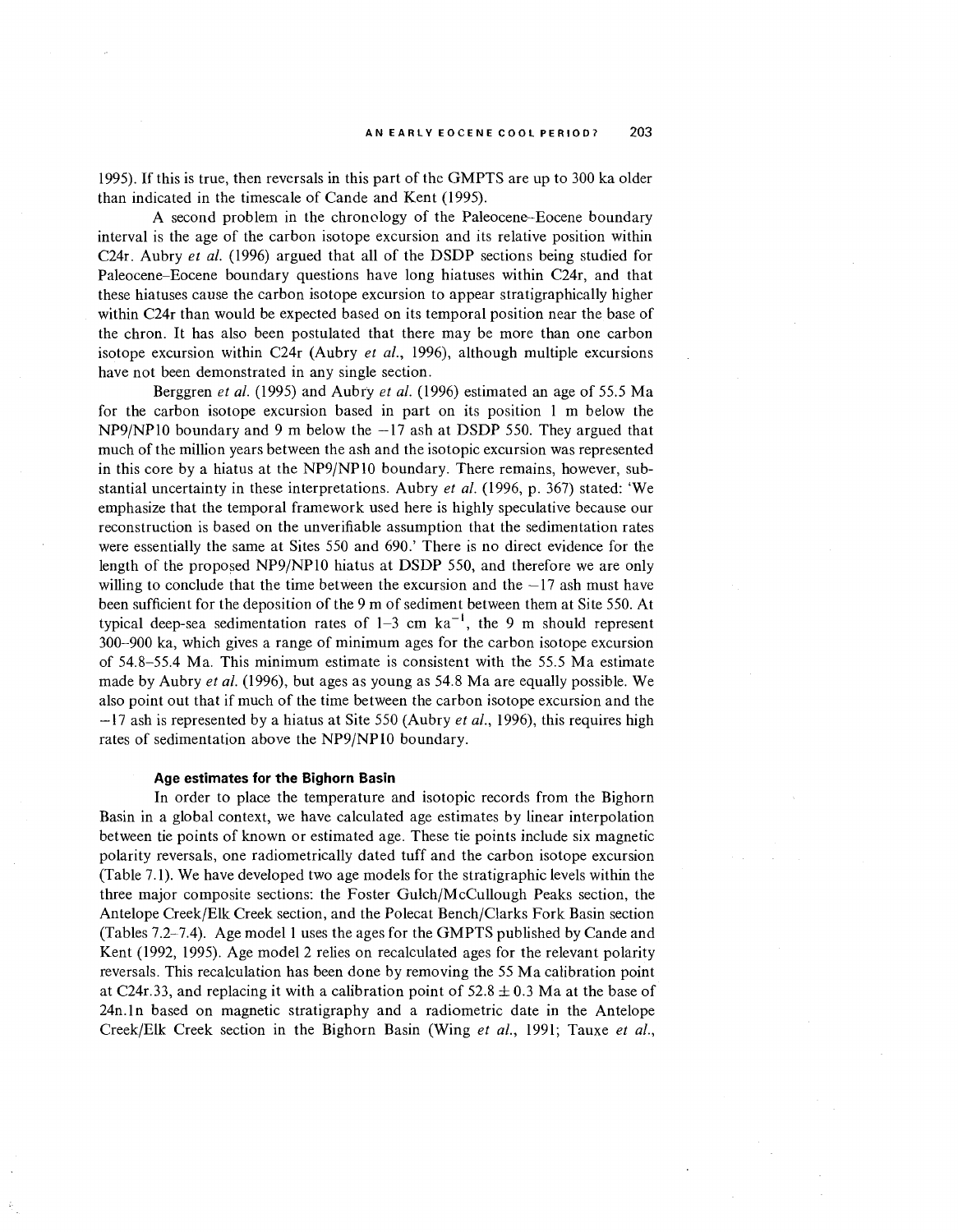| Meter level | Age model 1 | Age model 2 | Sample/Event                                   |
|-------------|-------------|-------------|------------------------------------------------|
| 1420        | $-52.728$   | $-52.874$   | <i>Lambdotherium</i> FAD                       |
| 1400        | $-52.757$   | $-52.907$   | Top 24n.2n                                     |
| 1300        | $-52.903$   | $-53.072$   | Top 24n.3n                                     |
| 1100        | $-53.157$   | $-53.354$   | Heptodon FAD                                   |
| 950         | $-53.347$   | $-53.566$   | Base 24n.3n                                    |
| 880         | $-53.436$   | $-53.665$   | <b>Bunophorus FAD</b>                          |
| 0           | $-54.955$   | $-55.234$   | Wa0 - carbon isotope excursion                 |
|             | 0.685       | 0.561       | Accumulation rate $0-880$ m (m $ka^{-1}$ )     |
|             | 0.788       | 0.709       | Accumulation rate $880-1300$ m (m $ka^{-1}$ )  |
|             | 0.579       | 0.606       | Accumulation rate $1300-1400$ m (m $ka^{-1}$ ) |

Table 7.2. *Age calibration (in Ma) ofFoster GulchjMcCullough Peaks Section*

Bold numbers are calibration points (age fixed); models <sup>1</sup> and 2 are explained in the text.

1994). Ages of the magnetic reversals were recalculated by linear interpolation (Table 7.5). Age model 2 does not rely on any marine calibration points in the late Paleocene or early Eocene.

Although the age estimates for the paleomagnetic reversals and the tuff are straightforward, the age estimate for the carbon isotope excursion requires explanation. Given the difficulties described above in using deep-sea marine sections to derive an age model for events during C24r, we do not accept the most recent published age estimate of 55.5 Ma for the carbon isotope excursion (Aubry *et al.,* 1996, Berggren and Aubry, 1996). Instead we calculate the age of the carbon isotope excursion based on its stratigraphic position within the Polecat Bench/Clarks Fork Basin section, where there is no evidence for lengthy hiatuses or large shifts in depositional rates within C24r. This requires a three-step process because there is no single Bighorn Basin section in which both the top and the bottom of C24r have been identified, and therefore there is no direct way to establish the relative position of the carbon isotope excursion within C24r. The first step is to estimate the age of the first appearance of the mammal *Bunophorus,* which is known from all three composite sections in the Bighorn Basin. This is done in the Foster Gulch/ McCullough Peaks section, which we chose because of the stable magnetic behavior of the sediments there (Clyde *et al.*, 1994). The top and base of C24n.3 occur at 1300 and 950 m, respectively, in this section (Table 7.2; Clyde *et al.,* 1994). The ages for these magnetic boundaries are used to calculate the sedimentation rate, and this rate is extrapolated to the 880 m level to estimate the age of the First Appearance Datum (FAD) *of Bunophorus* in this section (53.436 Ma in model 1, 53.665 in model 2). In the second step the age for the FAD of *Bunophorus* is assigned to the 2240 m level of the Polecat Bench/Clarks Fork Basin section, the level of its FAD in this section (Gingerich, 1991). Finally, the age of the carbon isotope excursion (1520 m [Koch *et al.,* 1992]) is estimated by linear interpolation between the FAD of *Bunophorus* at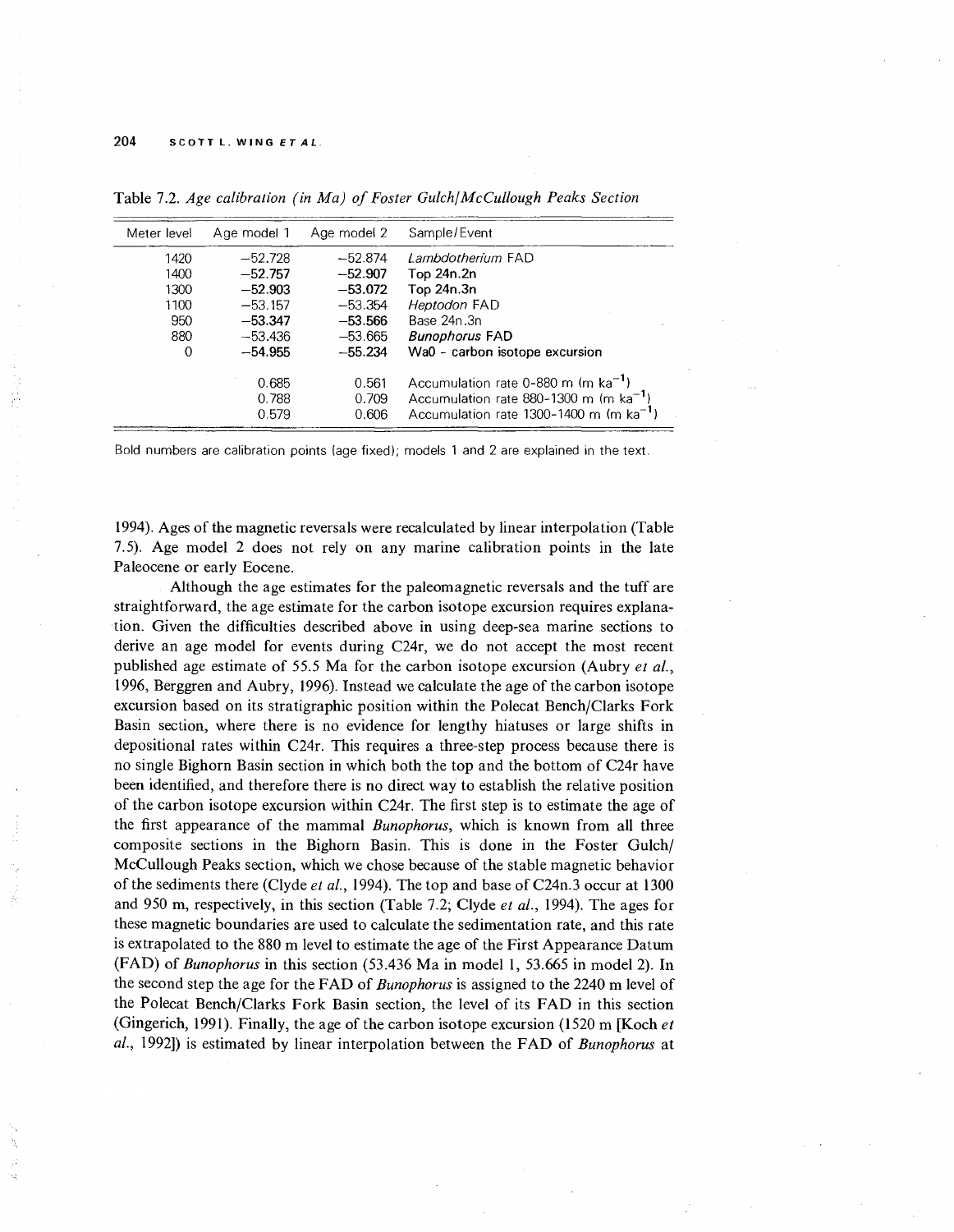| Meter level | Age model 1 | Age model 2 | Sample/Event                                 |
|-------------|-------------|-------------|----------------------------------------------|
| 634         | $-52.800$   | $-52.800$   | <sup>39</sup> Ar/ <sup>40</sup> Ar date      |
| 621         | $-52.831$   | $-52.842$   | $LMA-8$                                      |
| 601         | $-52.878$   | $-52.906$   | HOA-YPM33                                    |
| 591         | $-52.902$   | $-52.938$   | Lamdotherium FAD                             |
| 571         | $-52.949$   | $-53.002$   | HOA-YPM1                                     |
| 546         | $-53.008$   | $-53.083$   | HOA-D1467                                    |
| 485         | $-53.152$   | $-53.279$   | HOA-D1531                                    |
| 468         | $-53.192$   | $-53.334$   | LMA-7 top                                    |
| 438         | $-53.263$   | $-53.456$   | HOA-D1398                                    |
| 430         | $-53.282$   | $-53.430$   | Heptodon FAD                                 |
| 420         | $-53.306$   | $-53.488$   | LMA-7 bottom                                 |
| 409         | $-53.332$   | $-53.523$   | HOA-D1454                                    |
| 380         | $-53.400$   | $-53.616$   | Biohorizon B                                 |
| 378         | $-53.405$   | $-53.623$   | HOA-D1300                                    |
| 378         | $-53.405$   | $-53.623$   | HOA-D1301                                    |
| 365         | $-53.436$   | $-53.665$   | <b>Bunophorus FAD (from MPS)</b>             |
| 353         | $-53.486$   | $-53.716$   | LMA-6 top                                    |
| 336         | $-53.556$   | $-53.789$   | HOA-D1374                                    |
| 311         | $-53.661$   | $-53.897$   | LMA-6 bottom                                 |
| 290         | $-53.748$   | $-53.987$   | HOA-YPM350R                                  |
| 290         | $-53.748$   | $-53.987$   | HOA-YPM350                                   |
| 210         | $-54.081$   | $-54.331$   | HOA-YPM290                                   |
| 200         | $-54.122$   | $-54.374$   | LMA-5 top                                    |
| 190         | $-54.164$   | $-54.417$   | Biohorizon A                                 |
| 140         | $-54.372$   | $-54.632$   | HOA-YPM104                                   |
| 110         | $-54.497$   | $-54.761$   | LMA-5 bottom                                 |
| 105         | $-54.518$   | $-54.783$   | LMA-4 top                                    |
| 100         | $-54.539$   | $-54.804$   | HOA-YPM119                                   |
| 38          | $-54.797$   | $-55.071$   | FAD Platycarya pollen                        |
| 30          | $-54.830$   | $-55.105$   | HOA-YPM115                                   |
| 10          | $-54.913$   | $-55.191$   | LMA-4 bottom                                 |
| $\mathbf 0$ | $-54.955$   | $-55.234$   | Wa0 red beds (lithology only)                |
| $-7$        | $-54.984$   | $-55.264$   | LMA-3 top                                    |
| $-67$       | $-55.234$   | $-55.522$   | LMA-3 bottom                                 |
| $-172$      | $-55.670$   | $-55.974$   | LMA-2 bottom                                 |
| $-305$      | $-56.224$   | $-56.546$   | LMA-1 bottom                                 |
|             | 0.240       | 0.233       | Accumulation rate 0-365 m (m $ka^{-1}$ )     |
|             | 0.423       | 0.311       | Accumulation rate $365-634$ m (m $ka^{-1}$ ) |

Table 7.3. *Age calibration (in Ma) of Elk Creek section*

Bold numbers are calibration points (age fixed); models <sup>1</sup> and 2 are explained in the text.

 m and the bottom of C24r at 1070 m (Table 7.4; Butler *et ol.,* 1981). Note that regardless of the age model, the carbon isotope excursion is likely to be only slightly less than two-thirds (63%) of the way down from the top of C24r, because the FAD of *Bunophorus* is only slightly older than the top of C24r. This stratigraphic position relative to the top and bottom of C24r is roughly the same one seen in DSDP Sites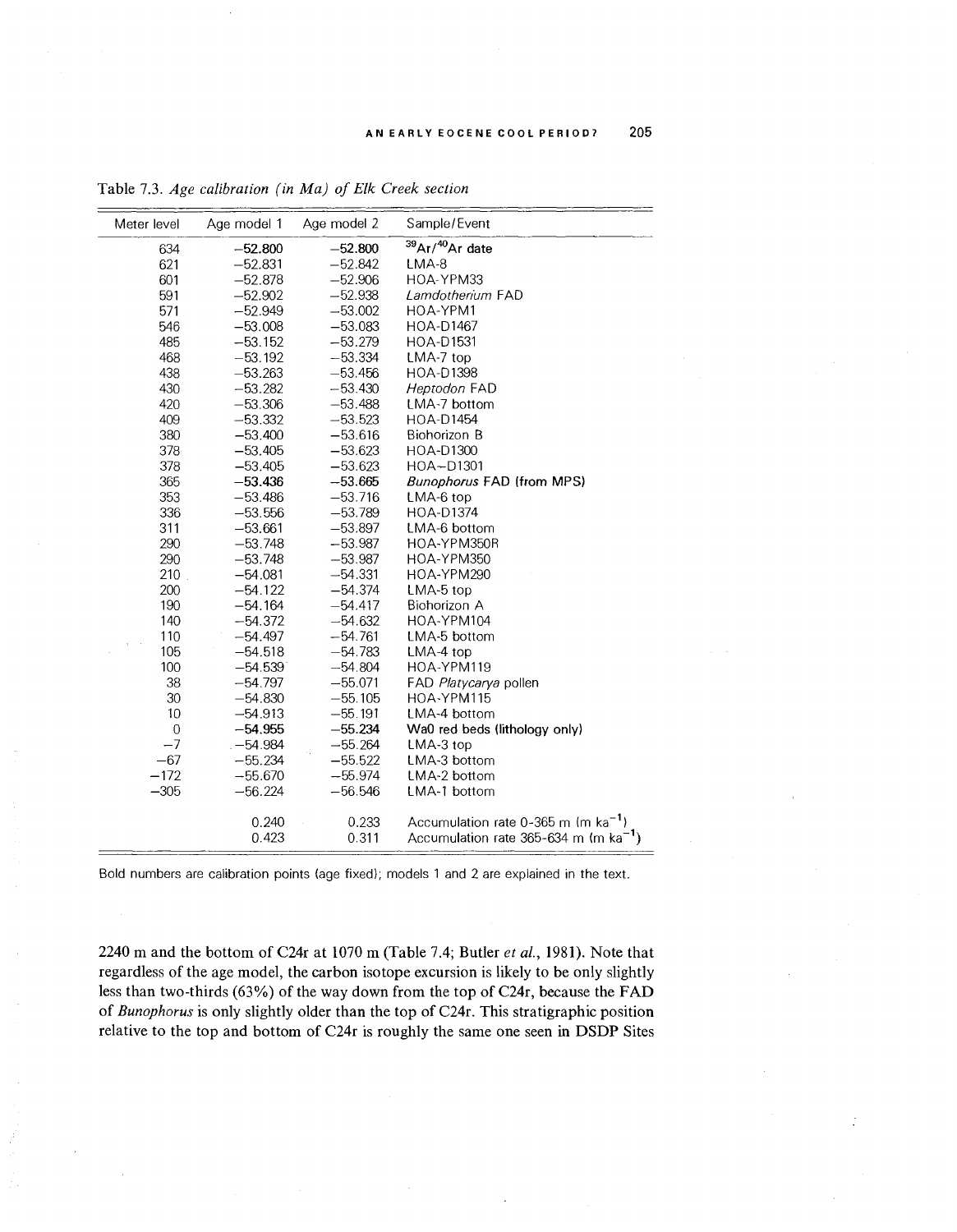| Meter level | Age model 1 | Age model 2 | Sample/Event                                 |
|-------------|-------------|-------------|----------------------------------------------|
| 2240        | $-53.436$   | $-53.665$   | <b>Bunophorus FAD date from MRS</b>          |
| 1895        | $-54.164$   | $-54.417$   | HOA-SC232                                    |
| 1860        | $-54.237$   | $-54.493$   | Biohorizon A                                 |
| 1850        | $-54.259$   | $-54.515$   | HOA-SC34                                     |
| 1780        | $-54.406$   | $-54.667$   | HOA-SC313                                    |
| 1720        | $-54.533$   | $-54.798$   | HOA-SC12                                     |
| 1620        | $-54.744$   | $-55.016$   | HOA-SC18                                     |
| 1570        | $-54.849$   | $-55.125$   | HOA-SC4                                      |
| 1570        | $-54.849$   | $-55.125$   | <b>HOA-SC123</b>                             |
| 1535        | $-54.923$   | $-55.201$   | HOA-SC40                                     |
| 1520        | $-54.955$   | $-55.234$   | Wa0 - carbon isotope excursion               |
| 1500        | $-54.997$   | $-55.278$   | HOA-SC138                                    |
| 1455        | $-55.092$   | $-55.376$   | HOA-SC90                                     |
| 1455        | $-55.092$   | $-55.376$   | HOA-SC90R                                    |
| 1400        | $-55.208$   | $-55.496$   | Youngest Cf2/Cf3                             |
| 1355        | $-55.303$   | $-55.594$   | HOA-SC127                                    |
| 1310        | $-55.398$   | $-55.692$   | Oldest Cf2/Cf3                               |
| 1250        | $-55.524$   | $-55.823$   | LMA-2 midpoint                               |
| 1210        | $-55.609$   | $-55.910$   | HOA-SC92                                     |
| 1160        | $-55.714$   | $-56.019$   | Tfu/Tw contact                               |
| 1160        | $-55.714$   | $-55.019$   | Cf1/Cf2                                      |
| 1090        | $-55.862$   | $-56.171$   | <b>HOA-SC171</b>                             |
| 1070        | $-55.904$   | $-56.215$   | Top of 25n                                   |
| 1000        | $-56.040$   | $-56.347$   | LMA-1 midpoint                               |
| 950         | $-56.138$   | $-56.442$   | Youngest base for Clarkforkian               |
| 850         | $-56.333$   | $-56.631$   | Oldest base for Clarkforkian                 |
| 820         | $-56.391$   | $-56.688$   | Base of 25n                                  |
| 500         | $-57.554$   | $-57.791$   | Top of 26n                                   |
|             | 0.275       | 0.290       | Accumulation rate $500-820$ m (m $ka^{-1}$ ) |
|             | 0.513       | 0.529       | Accumulation rate 820-1070 m (m $ka^{-1}$ )  |
|             | 0.474       | 0.459       | Accumulation rate 1070-1520 m (m $ka^{-1}$ ) |
|             |             |             |                                              |

Table 7.4. *Age calibration (in Ma) of Polecat Bench/Clarks Fork Basin Section*

Bold numbers are calibration points (age fixed); models <sup>1</sup> and 2 explained in the text.

 and 550. Age model <sup>1</sup> estimates the carbon isotope excursion to be at 54.995 Ma; model 2 yields an estimate of 55.234 Ma (Tables 7.1 and 7.4). These age estimates are within the range anticipated for the carbon isotope excursion based on DSDP 550 (see discussion above).

The age calibration of stratigraphic levels for each of the three major composite sections is shown in Tables 7.2-7.4. Below we briefly discuss the positions and correlation of the tie points in each section.

The lower three paleomagnetic tie points, the top of C26n, and the base and top of C25n, have been observed in the Clarks Fork Basin section along Polecat Bench (Butler *et al.,* 1981), where they occur in rocks that produce late Tiffanian or Clarkforkian mammals. Clarkforkian faunas in the eastern and southeastern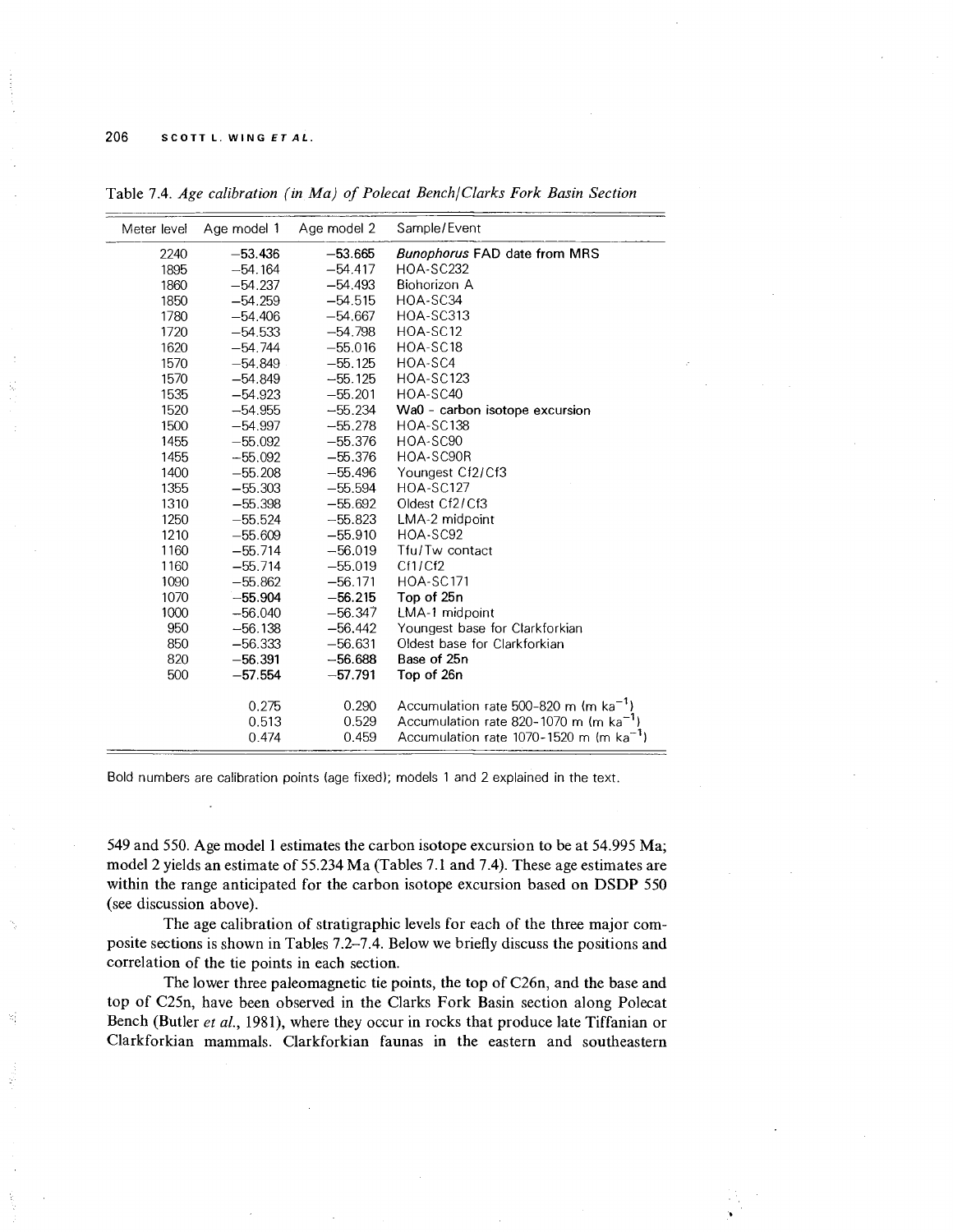| Reversal     | Cande and Kent (1995) | This paper (model 2) | Difference |
|--------------|-----------------------|----------------------|------------|
| C21n (0.33)  | 46.800                | 46.800               | 0.000      |
| Top C22n     | 49.037                | 49.252               | 0.215      |
| Base C22n    | 49.714                | 49.958               | 0.244      |
| Top C23n.1n  | 50.778                | 51.028               | 0.250      |
| Base C23n.1n | 50.946                | 51.192               | 0.246      |
| Top C23n.2n  | 51.047                | 51.291               | 0.244      |
| Base C23n.2n | 51.743                | 51.955               | 0.212      |
| Top C24n.1n  | 52.364                | 52.529               | 0.165      |
| Base C24n.1n | 52.663                | 52.800               | 0.137      |
| Top C24n.2n  | 52.757                | 52.907               | 0.150      |
| Base C24n.2n | 52.801                | 52.956               | 0.155      |
| Top C24n.3n  | 52.903                | 53.072               | 0.169      |
| Base C24n.3n | 53.347                | 53.566               | 0.219      |
| C24r (0.66)  | 55.000                | 55.315               | 0.315      |
| Top C25n     | 55.904                | 56.215               | 0.311      |
| Base C25n    | 56.391                | 56.688               | 0.297      |
| Top C26n     | 57.554                | 57.791               | 0.237      |
| Base C26n    | 57.911                | 58.125               | 0.214      |
| Top C27n     | 60.920                | 60.903               | $-0.017$   |
| Base C27n    | 61.276                | 61.234               | $-0.042$   |
| Top C28n     | 62.499                | 62.385               | $-0.114$   |
| Base C28n    | 63.634                | 63.486               | $-0.148$   |
| Top C29n     | 63.976                | 63.827               | $-0.149$   |
| Base C29n    | 64.745                | 64.614               | $-0.131$   |
| C29r (0.3)   | 65.000                | 65.000               | 0.000      |

Table 7.5. *Recalibration of magnetic reversals*

Bold numbers are age calibration points.

Bighorn Basin are very poorly known, and paleomagnetic analysis has not been done in the Fort Union Formation in this area, making correlation to the northern Bighorn Basin difficult

The carbon isotope excursion has been observed in the Clarks Fork Basin, Foster Gulch, Sand Point Divide, Worland East, and North Butte areas, outcropping over a distance of  $\sim$  130 km (Koch *et al.*, 1992, 1995). In all regions, the negative carbon isotope values come from distinctive, thick, red paleosols that also produce the basal Wasatchian (WaO) mammalian fauna first noted by Gingerich (1989). The WaO fauna has been collected from the thick red beds in one additional area on the west side of the basin (Hole-in-the-Ground), but this region has not been sampled for carbon isotopes. In the Antelope Creek/Elk Creek area in the eastern Bighorn Basin there are distinctive, thick, red beds at the base of the Willwood Formation that appear to correspond to the WaO red beds, but mammalian fossils and nodules suitable for stable carbon isotope analysis have not been found. Besides their stratigraphic position at the base of the Willwood Formation, there are three other reasons to think that the basal red beds on Antelope Creek represent the carbon isotope excursion and WaO interval. Firstly, early Wasatchian faunas (Wal or lower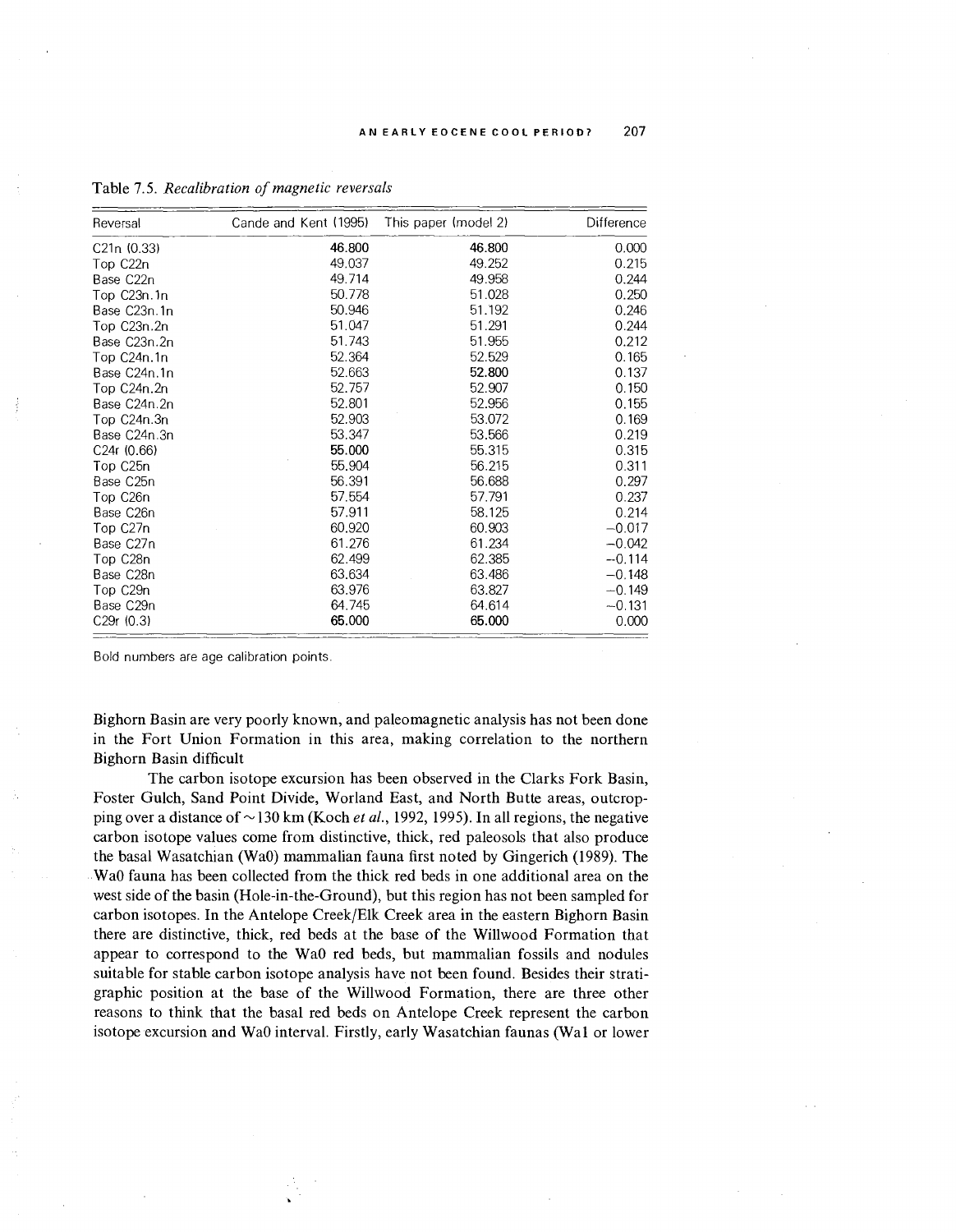*Haplomylus-Ectocion* zone) are known from a level 50 m above the basal red beds (Schankler, 1980). Secondly, late Paleocene palynomorphs and megafossils occur in Fort Union rocks less than 50 m beneath the basal red beds (Wing, 1984). Thirdly, the first occurrence of *Platycarya* pollen is 38 m above the basal red bed in this section (G. Harrington, personal communication, 1997; *contra* Wing *et al.,* 1991). In eastern North America the *Platycarya* FAD is in the uppermost decimeters of NP9 (Frederiksen, 1979, 1980), and the NP9/NP10 boundary occurs above the carbon isotope excursion, but within C24r (Gibson *et al.,* 1993). The inference that the thick red beds at the base of the Antelope Creek/Elk Creek section contain the carbon isotope excursion, as they do elsewhere in the basin, is consistent with the occurrence of the carbon isotope excursion within NP9 (Aubry *et al.,* 1996).

The base of C24n.3n has been putatively identified in two separate paleomagnetic studies in different parts of the Bighorn Basin. Tauxe *et al.* (1994), working in the Antelope Creek/Elk Creek section of the central Bighorn Basin, correlated a normal polarity zone (their N2) beginning at 312 m above the inferred WaO red beds with the base of C24n.3n. Clyde *et al.* (1994), working in the Foster Gulch/ McCullough Peaks section in the northern Bighorn Basin, found a normal polarity zone (their C+) beginning 950 m above the WaO red beds. They interpreted this zone as equivalent to the beginning of C24n.3n. In both the Clyde *et al.* (1994) and Tauxe *et al.* (1994) studies, mammalian fossils were recovered from the rocks recording the polarity transition. In the Antelope Creek/Elk Creek section, these faunas lack the index fossil *Bunophorus,* which first occurs at 365 m, 53 m higher than the polarity transition (Bown *et al.,* 1994a). In the Foster Gulch/McCullough Peaks section, the first occurrence of *Bunophorus* is 50 m below the polarity transition. Thus the *Bunophorus* FAD and the magnetic polarity data are not consistent between the two sections. The Polecat Bench/Clarks Fork Basin section records the same relationship between the FAD *Bunophorus* and magnetic polarity events that is seen in the Foster Gulch/McCullough Peaks section, that is, there is no normal polarity interval below the FAD of *Bunophorus* but above the base of the Wasatchian (Butler *et al,* 1981), although paleomagnetic sampling density is low in this part of the section.

Biostratigraphic relationships also are not consistent between the northern and central Bighorn Basin. The last occurrences of *Haplomylus* and *Ectocion* are above the first occurrence of *Bunophorus* in the Antelope Creek/Elk Creek section, whereas in both the Clarks Fork Basin and Foster Gulch/McCullough Peaks sections their ranges do not overlap *Bunophorus* (Bown *et al,* 1994a; Clyde, 1997). This is probably the result of stratigraphic condensation in the Antelope Creek/Elk Creek section that results from local cut-and-fill deposits (Bown *et al.,* 1994a), although it could also result from lower sample density in the northern sections, or real differences in temporal range.

Because the Foster Gulch/McCullough Peaks section is much thicker than the Antelope Creek/Elk Creek section, displays more stable magnetic behavior (Clyde *et al.,* 1994), and agrees with the Polecat Bench/Clarks Fork Basin section, we think it is more likely that the reversal reported by Tauxe *et al.* (1994) at the 312 m level of the Antelope Creek/Elk Creek section is a spurious normal overprint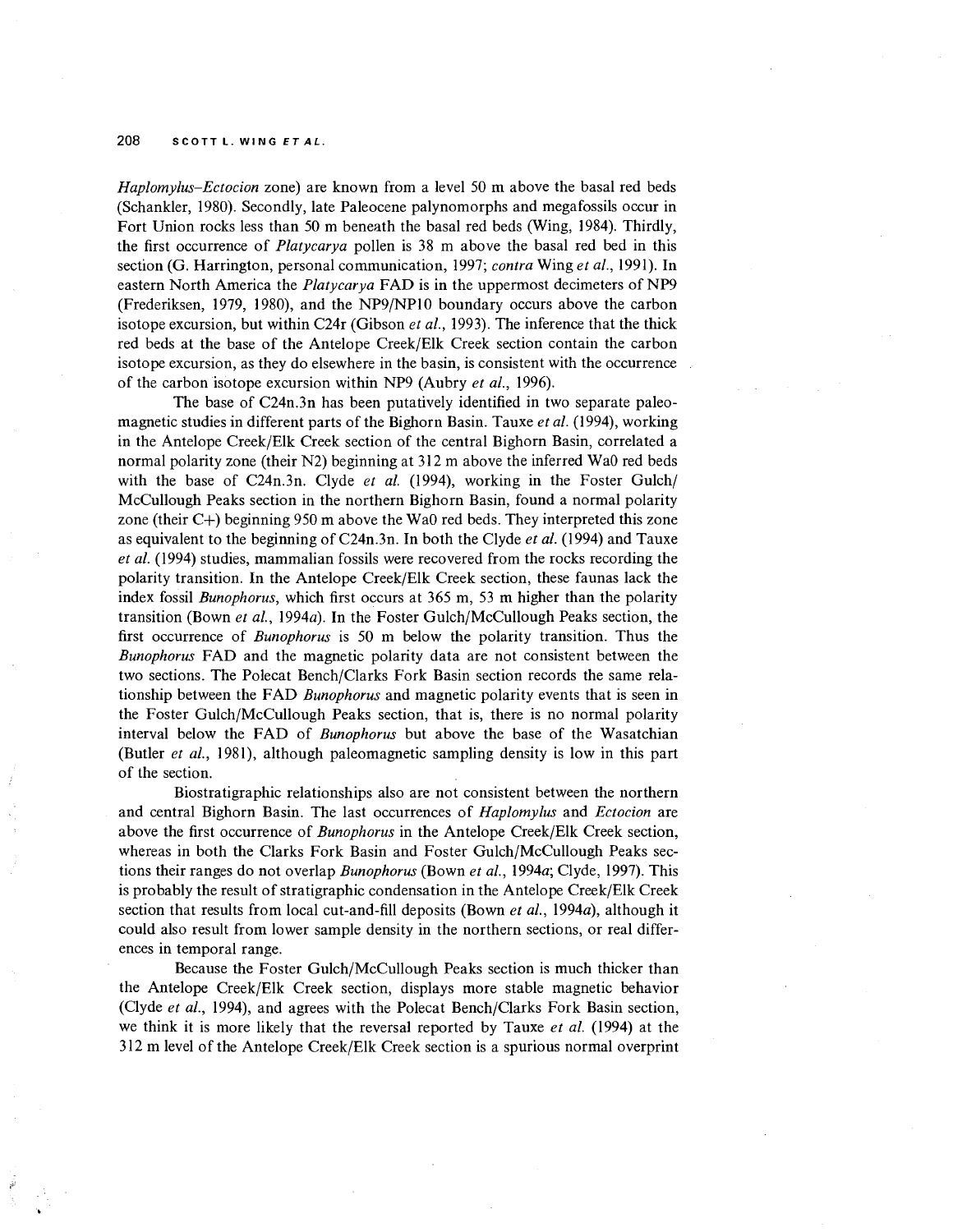than that Clyde *et al.* (1994) missed a normal event. Indeed Tauxe *et al.* (1994, p. 165) raised the possibility that some or all of the normal polarity intervals in the Antelope Creek/Elk Creek section are overprints. Consequently we have chosen to disregard the paleomagnetics of Tauxe *et al.* (1994) for the middle part of the section.

The youngest of the tie points in the Bighorn Basin is a radiometric age of  $52.8 \pm 0.3$  Ma derived from a bentonitic tuff at the 634 m level of the Antelope Creek/ Elk Creek section (Wing *et al.*, 1991). The date is based on  ${}^{40}Ar/{}^{39}Ar$  analysis of sanidine. The ash is 53 m above the first occurrence of *Lambdotherium,* which indicates the base of the Lostcabinian land mammal assemblage zone (Bown *et al.,* 1994a). The FAD of *Lambdotherium* is also recorded at the 1420 m level of the Foster Gulch/McCullough Peaks section, where it occurs 20 m above the top of a normal polarity interval inferred to be 24n.2n (Clyde *et al.,* 1994). Given Cande and Kent's (1995) estimate of 52.76 Ma for the top of 24n.2n, the FAD of *Lambdotherium* is approximately synchronous in the northern and central Bigorn Basin.

Although the discussion above reveals several sources of uncertainty in our calibration points to a global geochronology, we note that the order of magnetic, geochemical, and biological events is robust. Varying interpretations of the magnetic stratigraphy affect the inferred ages of climatic and biotic changes by only a few hundred thousand years or less, which is unlikely to affect interpretation of climatic and biotic changes. For example, we have interpolated numerical ages for four biostratigraphic events (Biohorizon A, Biohorizon B, *Heptodon* FAD, *Lamdotherium* FAD) in two separate composite sections (Tables 7.2–7.4). For no event do the interpolated ages deviate from one another by more than 174 ka between the different sections (Biohorizon <sup>A</sup> - <sup>73</sup> ka, Biohorizon <sup>B</sup> - <sup>120</sup> ka, *Heptodon* FAD - <sup>125</sup> ka, *Lamdotherium* FAD - <sup>174</sup> ka), in spite of the potential for the age estimates to be affected by sampling intensity as well as by incorrect calibration of the sections.

Age calibration of the Polecat Bench/Clarks Fork Basin, Foster Gulch/ McCullough Peaks, and Antelope Creek/Elk Creek sections reveals variation in rock accumulation rates within and among sections (Fig. 7.2, Tables 7.2-7.4). The more northerly sections have higher rates, probably because they are also further west and closer to the structural axis of the basin. Both the Antelope Creek/Elk Creek and Foster Gulch/McCullough Peaks sections show increasing rates of accumulation up section. The lower parts of both composite sections are closer to the margin of the basin, and their upper parts are closer to the center, so increases in accumulation rate within long composite sections may reflect position in the basin more than climatic or tectonic change through time (Clyde, 1997). Based on the relative thickness of mammalian biostratigraphic zones, Gingerich (1983) argued that maximum rates of basin subsidence occurred during the late Clarkforkian.

The Antelope Creek/Elk Creek section shows nearly a twofold increase in rock accumulation rate from the lower 365 m to the upper 270 m, which seems high in light of the continuity of mudstone and sandstone deposition throughout. However, there is independent evidence for increased sediment accumulation rates in the middle of the section. Bown and Kraus (1993) and Kraus and Bown (1993)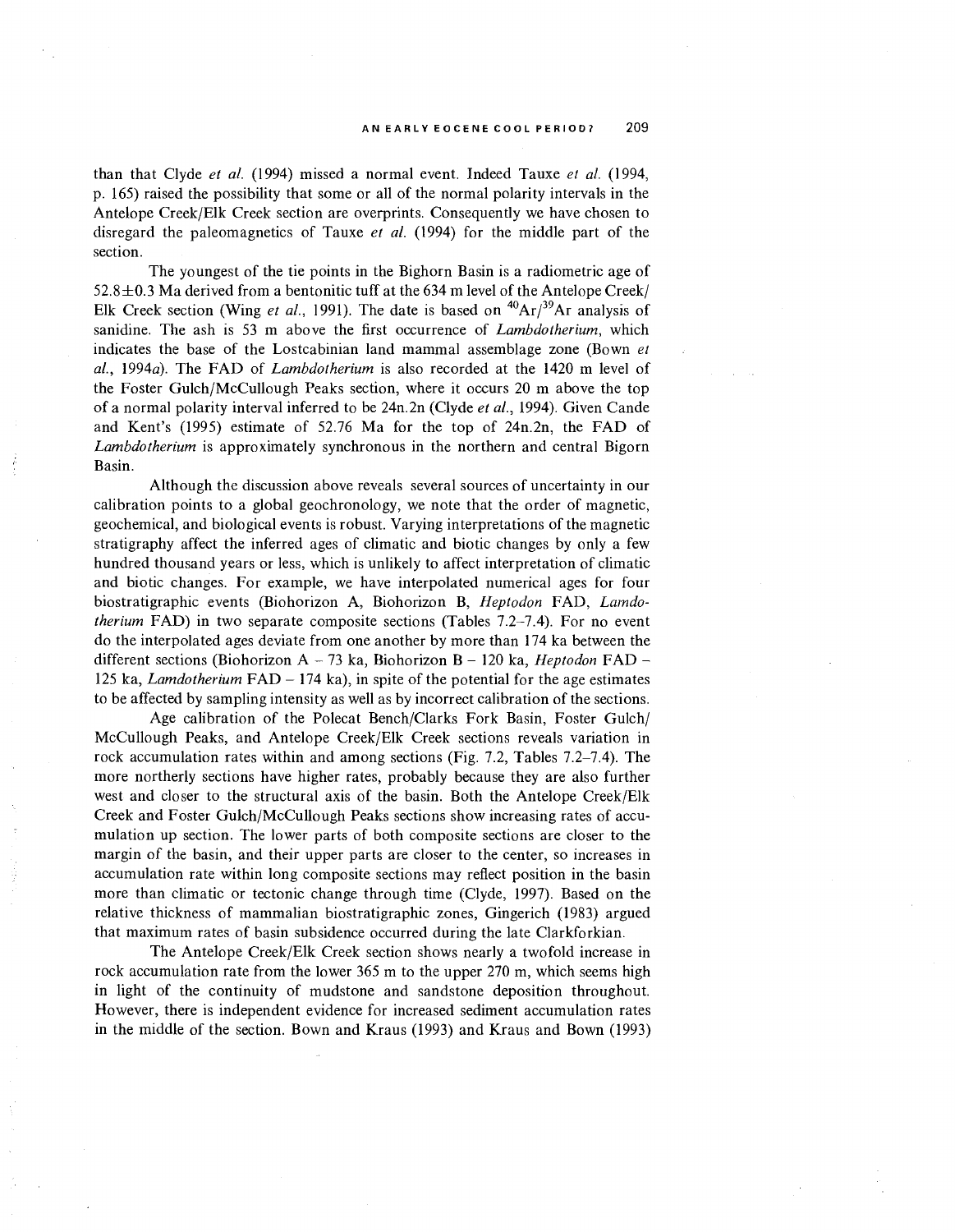

**Figure 7.2.** Rock accumulation rates in the three major stratigraphic sections across the Paleocene-Eocene transition in the Bighorn Basin. Rates calculated using age model <sup>1</sup> (see text). Calibrations for sections in Tables 7.2-7.4.

pointed out that there was a substantial decrease in paleosol maturity in the middle of the Antelope Creek/Elk Creek section, implying an increase in frequency and size of overbank depositional events. Our confidence in the age calibration of the Antelope Creek/Elk Creek section is also reinforced by the observation of similarsized shifts in accumulation rates in the other composite sections (Fig. 7.2, Tables 7.2 and 7.4). Finally, our decision to disregard the paleomagnetics of Tauxe *et al.* (1994) for the middle part of the Antelope Creek/Elk Creek section decreases the difference in accumulation rates between the lower and upper half of the section. If we follow Tauxe *et al.* (1994) in placing the top of C24r at 312 m, this implies a threefold increase in accumulation rate within the Antelope Creek/Elk Creek section. In summary, rates of rock accummulation and comparisons between Bighorn Basin sections suggest that our age calibrations are robust and unlikely to change substantially unless ages for the paleomagnetic timescale or the carbon isotope excursion are modified.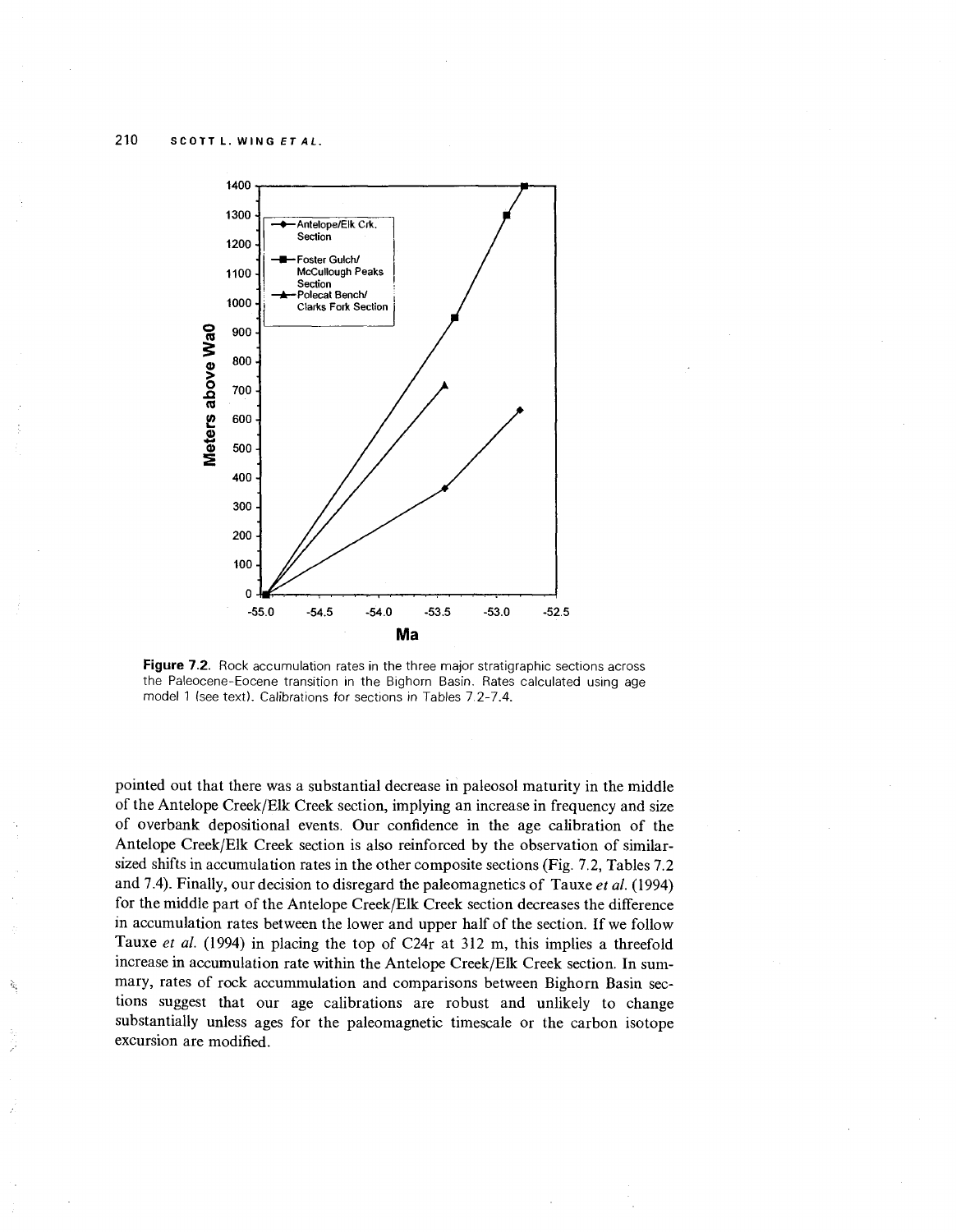#### PALEOCLIMATIC AND PALEOHYDROLOGIC RECONSTRUCTION

## Leaf margin analysis

Leaf margin analysis is based on the observation made on living vegetation that the proportion of dicotyledonous species with entire-margined (untoothed) leaves is directly correlated with mean annual temperature (Wolfe, 1979). The functional basis of this correlation is not fully understood, but the primitive condition in dicots is probably to have entire-margined leaves, and teeth have evolved independently in many lineages (Hickey and Wolfe, 1975). Experimental studies suggest that teeth on leaves serve a variety of functions. In some temperate deciduous species teeth are photosynthetically active soon after bud-break, and long before the main part of the lamina (Brosh-Baker and Peet, 1997). Early photosynthetic activity in teeth may allow leaves to export photosynthate to the rest of the plant earlier in the year, a potential advantage in climates with short growing seasons and therefore a brief period during which the leaf can be a net source of energy (Baker-Brosh and Peet, 1997). Teeth have also been observed to be points of rapid transpirational water loss even after the leaf is fully expanded, presumably because tooth apices are associated with vascular tissue and emerge through the boundary layer of humid air that surrounds the lamina (Canny, 1990). Rapid loss of water through tooth apices suggests that teeth have a cost in terms of water loss as well as a benefit in terms of more rapid expansion and photosynthetic activity at the beginning of the growing season. The prevalence of teeth in a local flora probably represents a balance between the transpirational cost and the photosynthetic benefit that depends on a combination of local temperature, precipitation, and humidity. This hypothesis is consistent with the rarity of toothed leaves in wet and dry tropical and subtropical forests, where accelerated water loss under high temperatures could lead rapidly to wilting, and also with the rarity of teeth in cold, low-productivity environments where low nutrient levels have a similar effect to water stress (Givnish, 1979).

As with any correlational method, the use of leaf margin proportion *(P)* to infer mean annual temperature (MAT) makes the uniformitarian assumption that there was the same relationship between *P* and MAT in the past as has been observed in the present. In other words we assume that the leaves of plants in the early Cenozoic evolved morphological responses to climate in the same way that they do today. We think this assumption is valid for three reasons. Firstly, the evolution of teeth appears to hinge on basic ecophysiological relationships that affect all dicots: optimizing the rate of photosynthesis under a given temperature and precipitation regime. Thus the same factors that influence leaf morphology today operated in similar ways in the past. Secondly, the evolutionary change from entire to toothed leaves (and back) appears to be a relatively easy transition  $-$  both toothed and entire species are found within many living genera, and the variety of anatomical patterns in teeth implies that they have evolved many times within the dicotyledons (Hickey and Wolfe, 1975). The evolutionary lability of teeth makes it unlikely that the relationship between teeth and climate in the early Cenozoic would have been very different owing to a different set of lineages being present. There appears to be a high capacity for leaf form to respond to climate through evolution. Thirdly, the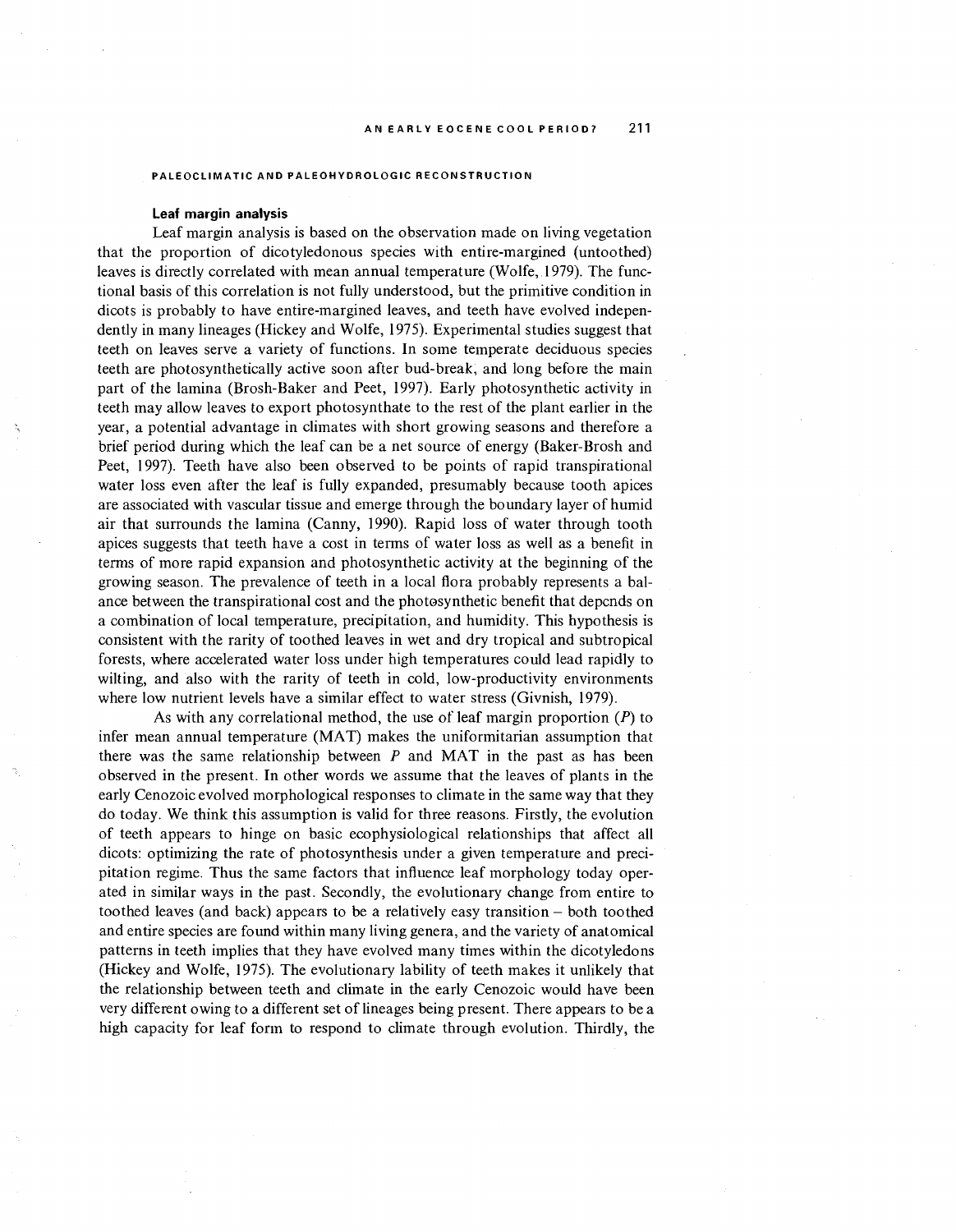early Cenozoic floras analyzed here contain a substantial proportion of extant genera and families, many of which are in the East Asian and North American data sets used to calibrate the  $MAT/P$  relationship. Even if there were phylogenetic constraints on the development of teeth (e.g., if some dicot lineages do not evolve teeth no matter what climatic conditions they live under), these constraints should be similar for early Cenozoic and extant floras of the northern hemisphere because the floras of the two times are taxonomically similar.

The correlation between MAT and *P* has been quantified for a group of 34 sites in East Asia (Wolfe, 1979), for two separate groups of sites from the Americas (Wolfe, 1993; Wilf, 1997), and for one set of sites from Australia (Greenwood, 1992). The three northern hemisphere data sets demonstrate similar relationships between *P* and MAT (Wilf, 1997). The 34 sites in the East Asian data set show the strongest correlation of *P* with MAT ( $r = 0.98$ ,  $p < 0.001$ ), perhaps because they were drawn from areas with adequate growing season precipitation (Wolfe, 1979), and because of the large number of species per sample (Wilf, 1997). The correlation of *P* with MAT in the largely North American Climate-Leaf Analysis Multivariate Program (CLAMP) data set (106 sites; Wolfe, 1993) is less precise, although still highly significant  $(r^2 = 0.76, p < 0.0005)$ . The lower correlation of *P* with MAT in the CLAMP data set may reflect the large number of samples from dry and extremely cold sites, and also the smaller number of species per site (Wilf, 1997). The leaf margin data set assembled by Wilf (1997) includes nine sites from North and South America and the Caribbean, and demonstrates a correlation between *P* and MAT that has a slope and intercept very similar to that seen in the East Asian data sets  $(r^2 = 0.94, p < 0.0005)$ . The slope and intercept for the Australian data set are different from any of the northern hemisphere data ( $MAT = 6.4176 + [17.63P]$ ), and the *r*<sup>2</sup> value is 0.78 (Greenwood, 1992; Greenwood, personal communication, 1997). The different relationship between *P* and MAT in Australian vegetation may reflect factors such as greater seasonality of rainfall and lower soil nutrient levels in Australian forests, or strong phylogenetic control of leaf morphology in some southern hemisphere lineages.

The estimates of MAT in this paper are based on the East Asian data set of Wolfe (1979) using the regression equation

 $MAT = 1.14 + (30.6P),$  (7.1)

where *P* is the proportion of entire-margined species in the assemblage. We use the East Asian data set to make our temperature estimates because it is climatically the most analogous to the early Cenozoic of the Bighorn Basin in lacking extremely cold or dry sites. The standard error of the estimate of MAT based on Wolfe's (1979) data is 0.8 °C (Wing and Greenwood, 1993), but this is not the only component of error. Wilf (1997) has pointed out that there is also binomial error caused by uncertainty in estimating the true proportion of entire-margined species for the whole regional flora based on a sample with a finite number of species. This error ( $\sigma$ ) is calculated in  $^{\circ}C$ by

$$
\sigma = 30.6\sqrt{P(1 - P)/r},\tag{7.2}
$$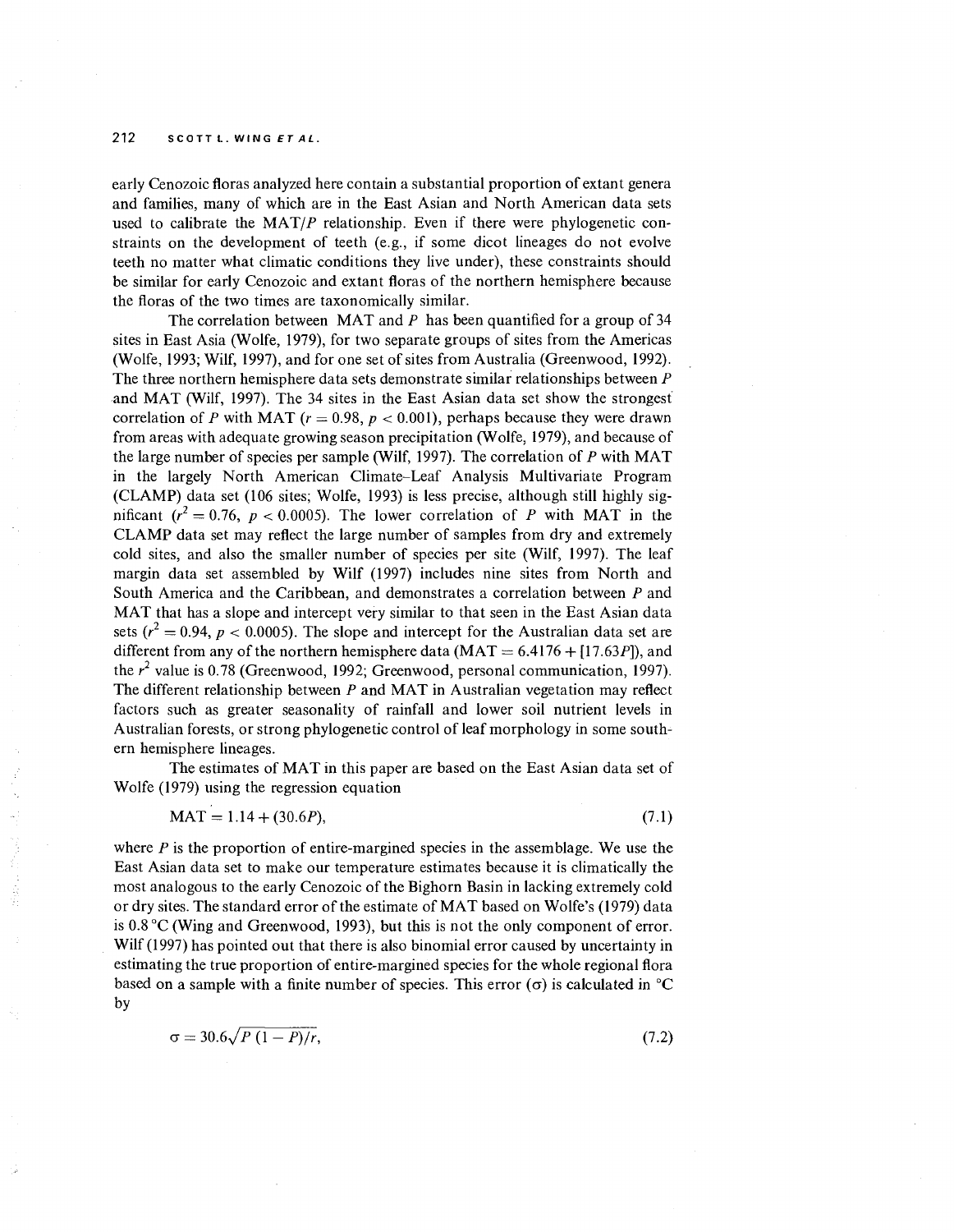where *P* is the proportion of entire-margined species in the sample, *r* is the total number of species in the sample, and the constant 30.6 is the regression coefficient for the East Asian data set (Wilf, 1997). For samples with 25-60 species and equal proportions of entire and non-entire forms, binomial sampling error creates a 2-3 °C uncertainty in estimating MAT (Wilf, 1997).

The accuracy of leaf margin analysis may also be affected by taphonomic processes that bias the representation of entire vs. toothed leaves, although no such effect has been demonstrated in actualistic studies (e.g., Greenwood, 1982). In addition, MacGinitie (1969) reported that toothed species are more common in streamside vegetation than the regional vegetation in extant subtropical forests. This observation has not been quantified, but to the extent that it is true, fluvially deposited leaf assemblages may tend to underestimate MAT systematically.

## Oxygen isotope geochemistry

In temperate and polar regions the mean oxygen isotope composition  $(\delta^{18}O)$ value\*) of meteoric water (e.g., precipitation such as rain and snow) is strongly correlated with MAT, with the  $^{18}$ O-depleted values in cold regions and  $^{18}$ O-enriched values in warm regions (Dansgaard, 1964). The relationship between temperature and meteoric water  $\delta^{18}$ O value results from the formation of vapor masses in warm, low-latitude regions, followed by rainout from these masses in colder, high-latitude regions, a phenomenon which has been successfully modeled as a Rayleigh distillation process (Dansgaard, 1964; Rozanski *et ai,* 1993). In tropical areas, meteoric water  $\delta^{18}$ O values are more strongly correlated to the amount of precipitation than to MAT. Complexities due to differences in vapor sources, orographic effects, and monsoonal climates can affect these relationships. However, the positive correlation between temperature and the  $\delta^{18}O$  of meteoric water should have been present in temperate and polar regions in the geologic post. Changes in meteoric water  $\delta^{18}$ O value provide a monitor of major, regional changes in the climatic and hydrologic cycle.

Our monitor of meteoric water  $\delta^{18}$ O value is the isotopic composition of authigenic minerals in paleosols. The  $\delta^{18}$ O of a mineral is determined by the fractionation of oxygen isotopes between the solid phase and the water from which it forms (which commonly varies as a function of temperature) and the  $\delta^{18}O$  of the water. Thus minerals that form in near-surface environments record the isotopic composition of surface water, which will track the  $\delta^{18}O$  of meteoric water to a greater or less extent. Pedogenic and vein-filling calcites have been used extensively as proxies for surface water  $\delta^{18}$ O values (e.g., Quade *et al.*, 1989; Winograd *et al.*, 1992; Cerling and Quade, 1993). The oxygen isotope compositions of clay minerals and oxides in soils have been used increasingly to monitor the  $\delta^{18}$ O of surface water (Savin and Epstein, 1970; Lawrence and Taylor, 1972; Yapp, 1987, 1993; Bird *et ai,* 1992, 1993).

<sup>\*</sup>  $\delta^{18}O = ((R_{sample}/R_{standard}) - 1) \times 1000$ , where *R* is the <sup>18</sup>O/<sup>16</sup>O in the sample or standard. The standard is Vienna standard mean ocean water (V-SMOW). The units are in per mil (%o).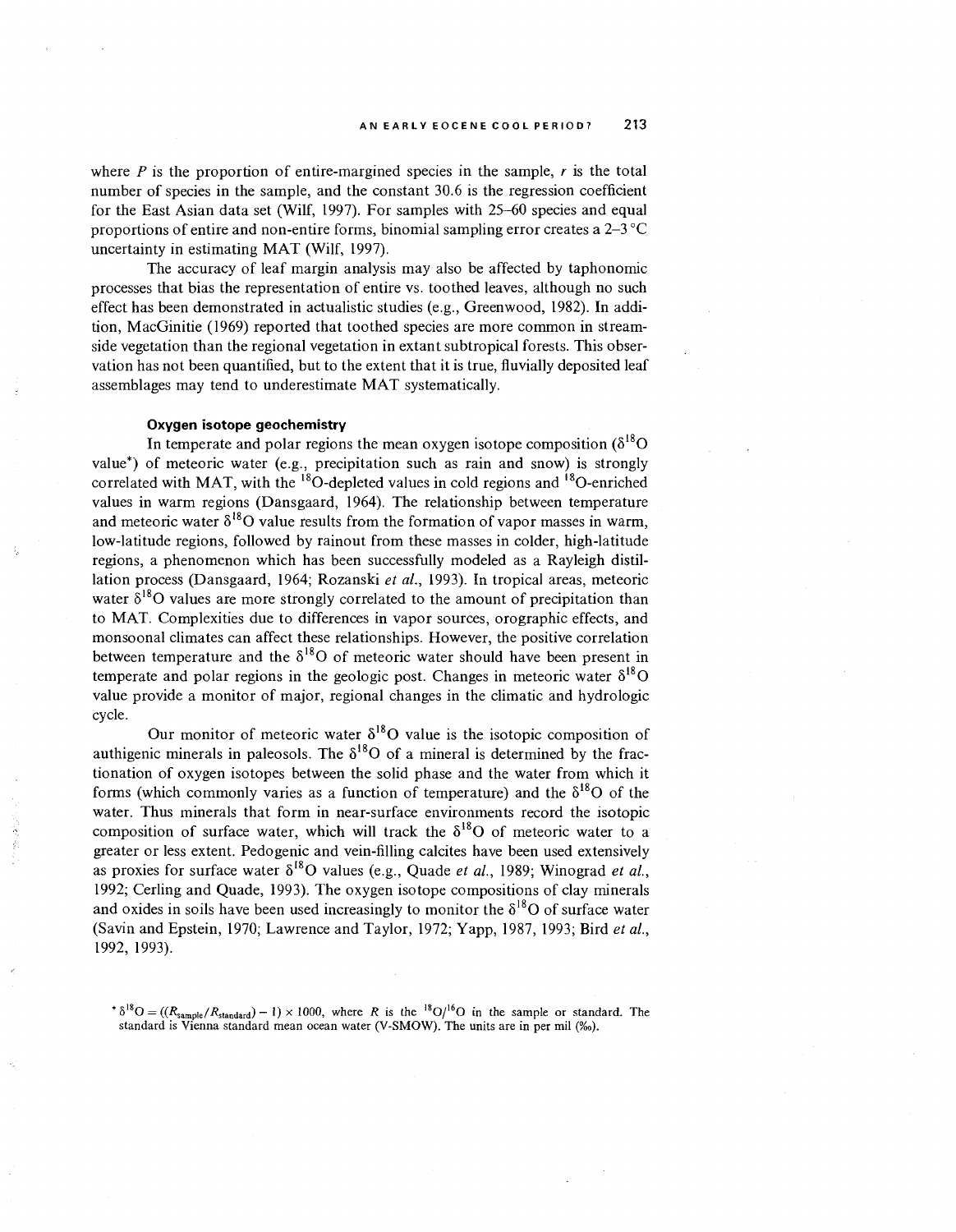Vertebrate fossils encrusted with hematite ( $\alpha$ -Fe<sub>2</sub>O<sub>3</sub>) are common in alluvial paleosols that developed on fluvial sediments that accumulated in the Bighorn Basin during the late Paleocene and early Eocene (Bown and Kraus, *\98\a,b).* Based on the number of paleosols, the timespan of sediment accumulation, and paleosol maturity, it has been estimated that individual paleosols formed in thousands to tens of thousand of years (Bown and Kraus, 1993; Kraus and Bown, 1993). A thorough examination of the timing of hematite mineralization within paleosols is beyond the scope of this paper (see Bao *et al.,* 1998), but several lines of evidence provide some constraint. High concentrations of hematite are found only as encrustations on vertebrate fossils, not in the soil matrix or on nodules. Not all fossils have hematite coatings; encrustation is closely associated with fossils from hydromorphic paleosols, particularly 'class A' gray mudstones (Bown and Kraus, 19816; Bown *et al.,* 1994a). Petrographic observations of overgrowth relationships demonstrate that iron oxide and micrite were deposited synchronously, and that both were deposited prior to void-filling sparry calcite. Oxygen isotope analysis indicates that micrites are nearsurface, pedogenic products, whereas sparry calcites are deep-burial products (Koch *et al.,* 1995). These observations suggest that initial iron oxide formation occurred in near-surface environments. The inital precipitate was probably ferrihydrite  $(5Fe<sub>2</sub>O<sub>3</sub> \cdot 9H<sub>2</sub>O)$ , a highly disordered and poorly crystalline precursor, that was subsequently altered by dehydration and internal rearrangement to hematite (Johnston and Lewis, 1983; Schwertmann and Murad, 1983; Schwertmann and Taylor, 1989), or insoluble Fe-organic complexes, which were transformed into hematite by oxidation (McKeague *et al.,* 1986).

Several characteristics of iron oxides make them ideal for reconstruction of the  $\delta^{18}$ O of the surface water. Iron oxides hold their original oxygen isotope compositions with high fidelity; even drastic chemical treatments do not affect the  $\delta^{18}$ O of hematite and goethite (Becker and Clayton, 1976; Yapp, 1991). In addition, there is evidence that oxygen isotope fractionation between water and hematite is relatively insensitive to temperature change in the surface temperature range (Clayton and Epstein, 1961; Zheng, 1991), though the fractionation relationship determined by Yapp (1990a) shows greater temperature sensitivity. The source of this discrepancy is under investigation, but in any case the fractionation of oxygen isotopes between water and hematite is much less sensitive to temperature than the water/ calcite fractionation. Consequently, hematite is an excellent indicator of the  $\delta^{18}O$  of ancient surface water. Finally, recent papers by Yapp (1987, *I990a,b,* 1991, 1993, 1997) have demonstrated the utility of oxygen isotope analysis of iron oxides and addressed many questions associated with their genesis and analysis.

## MATERIALS AND METHODS

## Leaf margin analysis

Fossil assemblages for leaf margin analysis come from >250 sites in the Fort Union Formation and Willwood Formation of the Bighorn Basin that have been collected by field parties from the Smithsonian Institution and Yale University. Most assemblages come from small quarries of  $\sim$ 3 x 3 m laterally and less than 0.5 m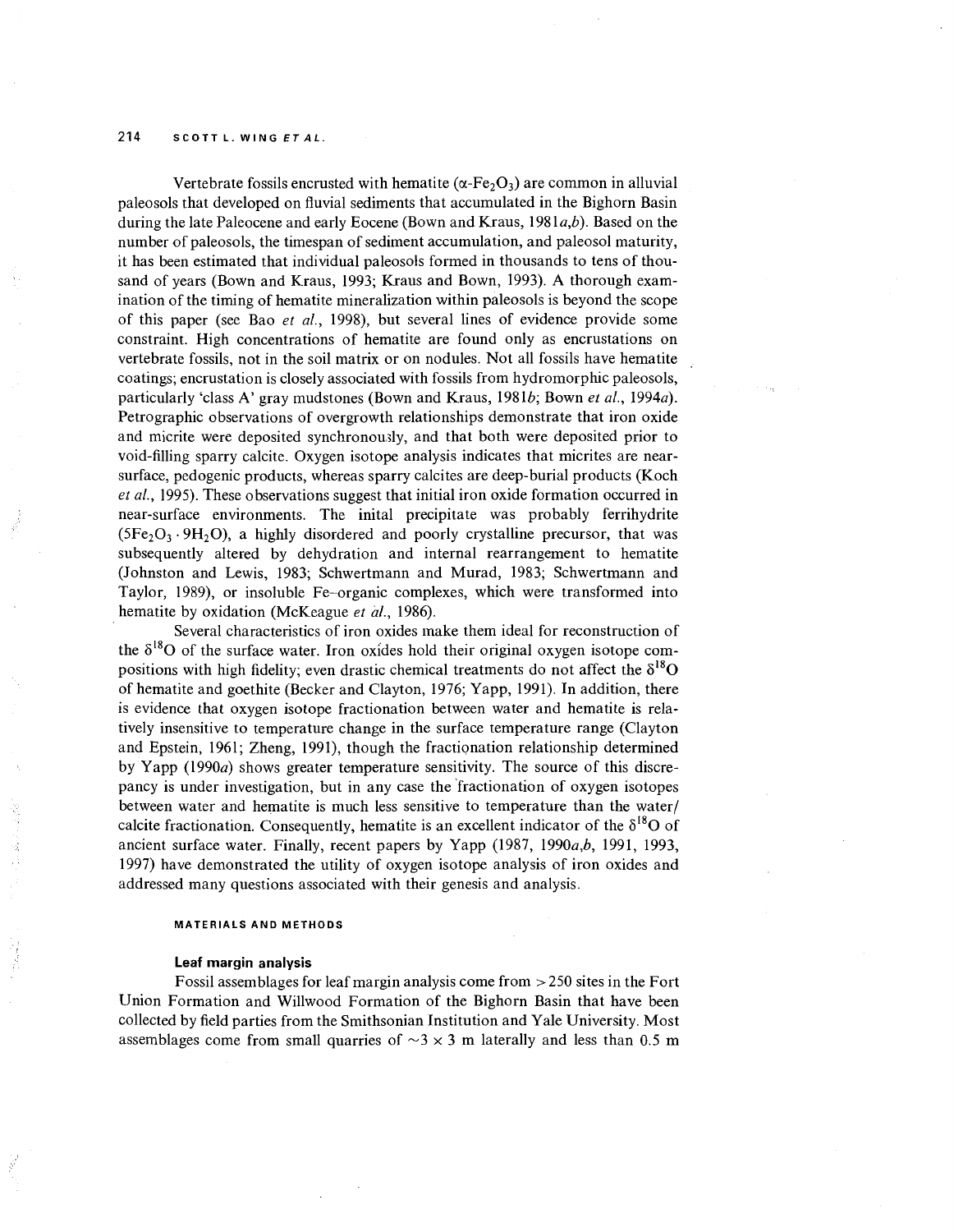stratigraphic thickness. These sites occur in all parts of the Bighorn Basin, but are concentrated in the areas around North Butte, Elk Creek, and upper Fifteenmile Creek, and in the Clarks Fork Basin (Fig. 7.1; Hickey, 1980, Brown *et al,* 1994a; Wing *et al.* 1995, Wing, 1998). Most of the localities are in measured sections that can be correlated lithostratigraphically to the carbon isotope excursion and LPTM.

Most of the leaf assemblages examined for this study were collected from carbonaceous shales that accumulated as the result of fine-grained sedimentation events on poorly drained distal floodplains (Davies-Vollum and Wing, 1998). Backswamp leaf assemblages are largely autochthonous, representing only a very small area of floodplain vegetation (Davies-Vollum and Wing, 1998). Grain size, bed forms, and thin-section features are consistent with low-energy deposition, and typically riparian genera such as *Platanus* are rare in the backswamp assemblages (Wing *et al,* 1995). The fossil plant assemblage from any given backswamp site probably accumulated during one or a few sedimentation events spread over no more than a few years, and carbonaceous beds of 1-3 m thickness probably accumulated over hundreds to thousands of years (Davies-Vollum and Wing, 1998). Thus time averaging within or among sites along a single bed is insignificant for the purposes of this study.

A smaller number of floral assemblages come from abandoned channel and near-channel settings. Current energy in the near-channel environments was greater than in the backswamps or abandoned channels, but identifiable leaves still appear to be derived from local vegetation (Wing *et al,* 1995). Temporal and spatial averaging of individual near-channel and abandoned channel floras is probably on the order of years and hundreds of meters. Many of these assemblages are dominated in numbers ofspecimens by typical riparian genera such as *Platanus,* but they contain a diversity of other, non-riparian species as well.

In order to increase the number of species for each leaf margin estimate of MAT, and hence decrease the effect of sampling error on the temperature estimate (Eq. 7.2), we have lumped floras from stratigraphic intervals of varying thickness for each estimate. This process introduces analytical time averaging on the order of hundreds of thousands of years, which means that temperature fluctuations of less than that duration cannot be discerned.

There are a total of eight leaf margin estimates of MAT derived from Bighorn Basin floras, designated Leaf Margin Analysis (LMA)-l through LMA-8 (Table 7.6). All 14 of the early Clarkforkian sites that were included in LMA-1 were collected from the Fort Union Formation in the Clarks Fork Basin in northernmost Wyoming or southernmost Montana (Hickey, 1980). Some of these sites can be correlated with meter levels in the Polecat Bench/Clarks Fork Basin composite section, while the remainder can be assigned to the Cfl faunal zone based on nearby mammalian faunal collections (Hickey, 1980). The most extensive collection from the early Clarkforkian is from the Bear Creek Mine and Foster Gulch (Montana) area. Although this locality is not in the Polecat Bench/Clarks Fork Basin composite section, it can be dated biostratigraphically because of the occurrence of early Clarkforkian mammals in the roof shales that are stratigraphically close to the flora (Hickey, 1980). The Bear Creek fauna may be somewhat earlier in the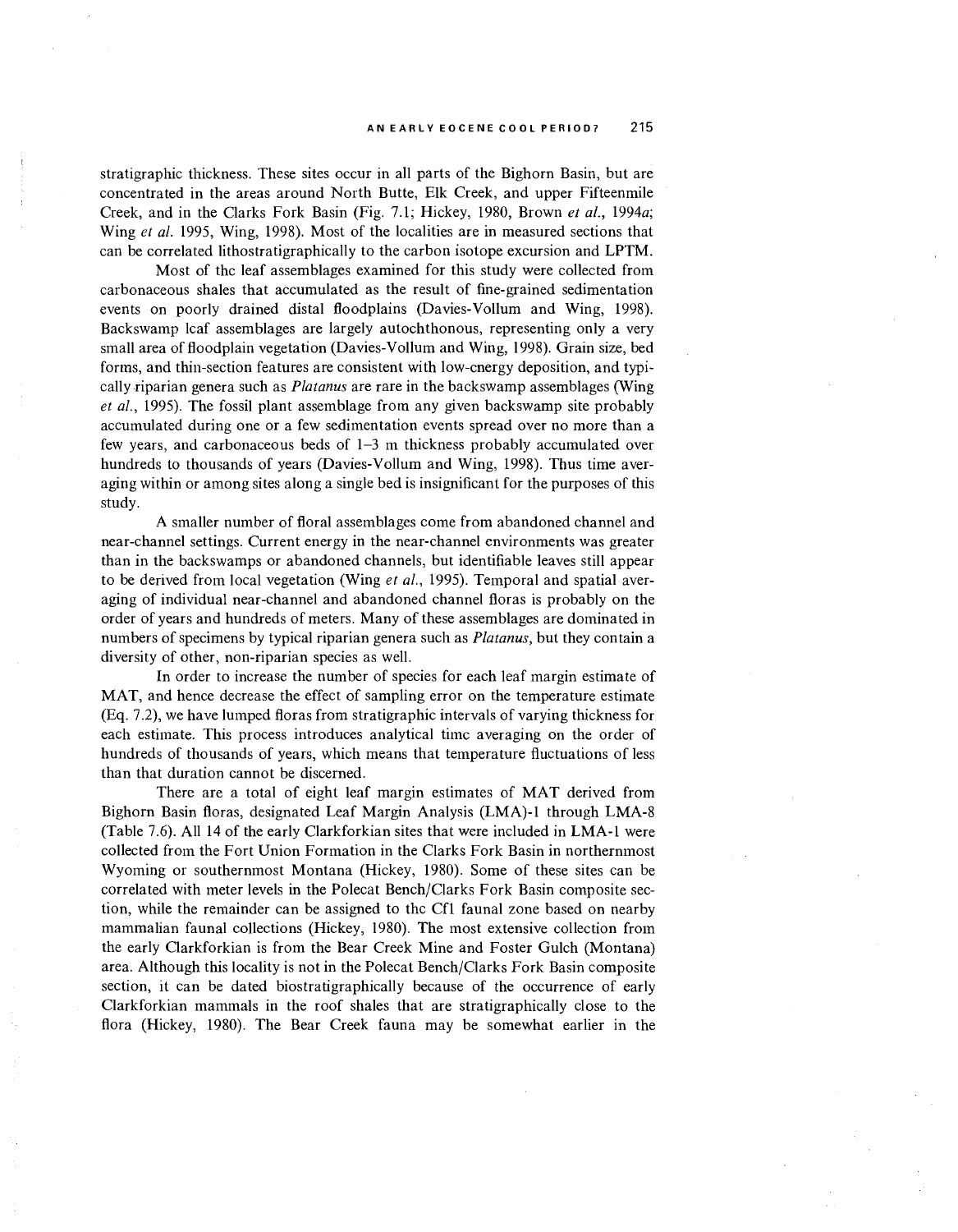$\varrho$ S H

 $\frac{1}{2}$ 

 $\frac{1}{2} \sum_{i=1}^{n}$ 

| sample                                                                                                                        | Sections with samples" | yeter<br>Ver                                    | Age<br>model | Age<br>model 2                                                                                                                                                                                                                                                                                                                                    | Duration | MAT  | MAT error  | entire<br>io<br>No.<br>spp. | No. of<br>toothed<br>spp. |
|-------------------------------------------------------------------------------------------------------------------------------|------------------------|-------------------------------------------------|--------------|---------------------------------------------------------------------------------------------------------------------------------------------------------------------------------------------------------------------------------------------------------------------------------------------------------------------------------------------------|----------|------|------------|-----------------------------|---------------------------|
|                                                                                                                               |                        |                                                 |              |                                                                                                                                                                                                                                                                                                                                                   |          |      |            | ೫ ಇ                         |                           |
|                                                                                                                               |                        |                                                 |              |                                                                                                                                                                                                                                                                                                                                                   |          |      | 23<br>2322 |                             |                           |
|                                                                                                                               |                        |                                                 |              |                                                                                                                                                                                                                                                                                                                                                   |          |      |            |                             |                           |
|                                                                                                                               |                        |                                                 |              |                                                                                                                                                                                                                                                                                                                                                   |          |      |            |                             |                           |
|                                                                                                                               |                        |                                                 |              |                                                                                                                                                                                                                                                                                                                                                   |          |      |            |                             | ≌                         |
|                                                                                                                               | ECS,                   |                                                 |              |                                                                                                                                                                                                                                                                                                                                                   |          |      |            |                             |                           |
| LMA-8<br>LMA-7 (midpoint)<br>LMA-6 (midpoint)<br>LMA-5 (midpoint)<br>LMA-3 (midpoint)<br>LMA-2 (midpoint)<br>LMA-1 (midpoint) |                        | <u>និទ្ធិងនាម ដូច ដូច</u><br>និទ្ធិងនាម ដូច ដូច |              | $\begin{array}{r} -1.84 \\ -2.84 \\ -1.86 \\ -1.86 \\ -1.87 \\ -1.86 \\ -1.86 \\ -1.86 \\ -1.86 \\ -1.86 \\ -1.86 \\ -1.86 \\ -1.86 \\ -1.86 \\ -1.86 \\ -1.86 \\ -1.86 \\ -1.86 \\ -1.86 \\ -1.86 \\ -1.86 \\ -1.86 \\ -1.86 \\ -1.86 \\ -1.86 \\ -1.86 \\ -1.86 \\ -1.86 \\ -1.86 \\ -1.86 \\ -1.86 \\ -1.86 \\ -1.86 \\ -1.86 \\ -1.86 \\ -1.$ | 5528888  |      | 2<br>22224 | 3835                        | 283                       |
|                                                                                                                               | reel,                  |                                                 |              |                                                                                                                                                                                                                                                                                                                                                   |          | 12.9 |            |                             |                           |
|                                                                                                                               |                        |                                                 |              |                                                                                                                                                                                                                                                                                                                                                   |          |      |            |                             |                           |

explained CD O E JD C c o ion abbrevia o CD CO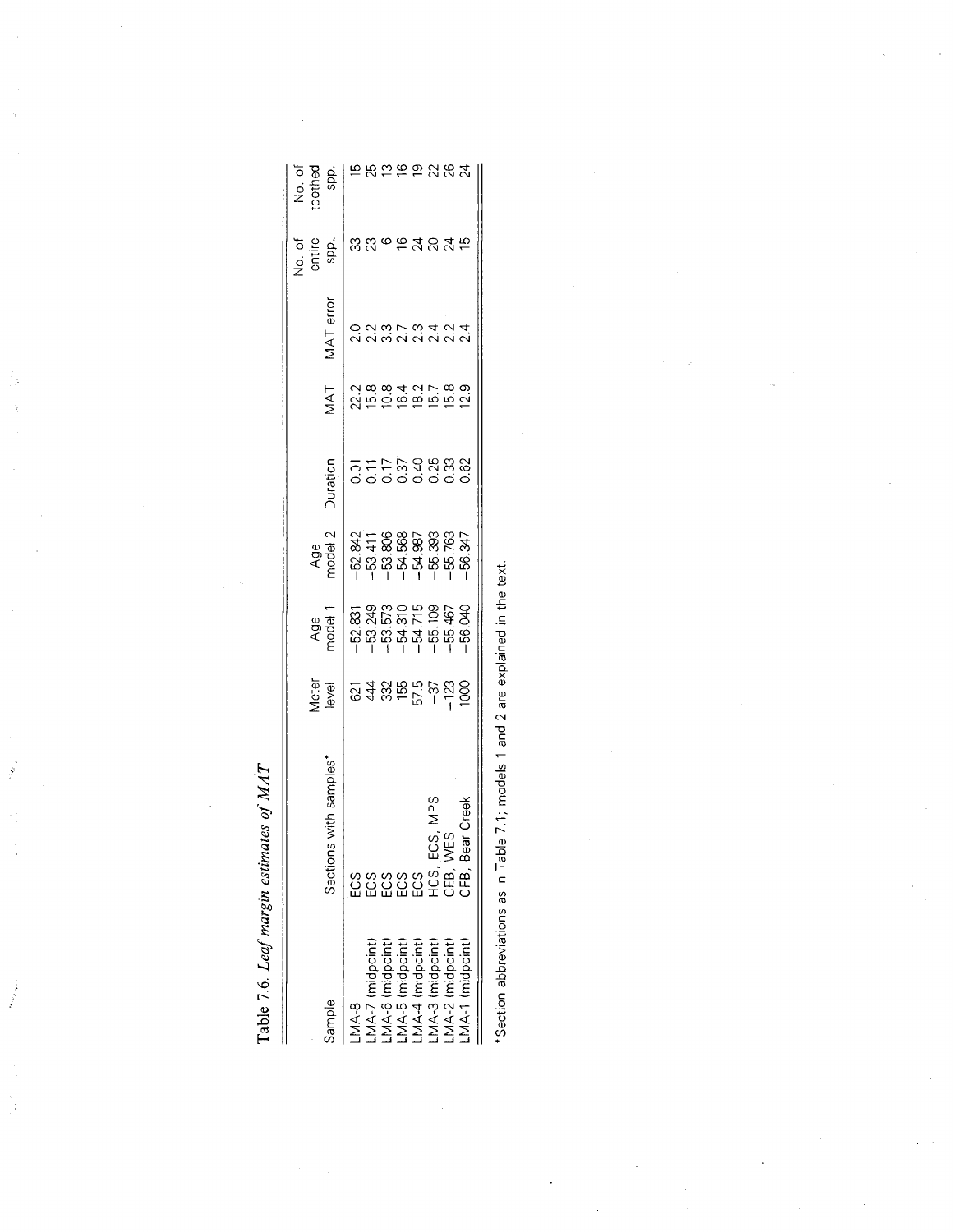Clarkforkian than the Cfl faunas collected near Polecat Bench (J. Alroy, personal communication, 1997), and therefore LMA-1 may include floras that span the entire early Clarkforkian, an interval we infer to be as much as 610 ka (Tables 7.4 and 7.5).

Floras collected at 30 sites were combined for LMA-2. Four of the sites are located in the Clarks Fork Basin, where they are associated with mammals of zone Cf2 and can be correlated to the Polecat Bench/Clarks Fork Basin section. The other 26 sites are in the Fort Union Formation in the North Butte, Worland East, Sand Creek Divide, and Antelope Creek areas of the eastern and southern Bighorn Basin. These sections lack age-diagnostic mammalian fossils or magnetostratigraphy, so floral sites were assigned to LMA-2 based on their stratigraphic level with respect to the WaO red bed. Sites that were 75-165 m below the WaO red bed were assigned to LMA-2. Ifwe assume that accumulation rates in the upper Fort Union Formation of the eastern Bighorn Basin were the same as those in the lower Willwood Formation in the same area (0.23 m  $ka^{-1}$ ; Table 7.2), then these meter levels correspond to the upper and lower bounds of Cf2 time as determined from the age calibration of the Polecat Bench/Clarks Fork Basin section (Table 7.4). Although we lack dated horizons in the Fort Union of the eastern Bighorn Basin, the assumption of constant rates of rock accumulation during the middle Clarkforkian through early Wasatchian in this area is consistent with other evidence. Firstly, the areas from which the floras were collected are all distibuted along strike near the margin of the basin, which should favor similar low rates of rock accumulation in all sections. Secondly, the Fort Union Formation in the eastern Bighorn Basin rests on a major erosional unconformity developed on the Late Cretaceous Lance Formation and Meeteetse Formation, but is gradational with the overlying Willwood Formation. This is consistent with Fort Union Formation deposition beginning in the late Paleocene and continuing without substantial hiatus into the early Eocene. Thirdly, the composition of the megafloras indicates a late Paleocene age (Wing, 1998). Fourthly, scattered mammalian fossils from near the base of the Fort Union Formation west of Greybull are Tiffanian or Clarkforkian (Gingerich, personal communication, 1990). Clearly, more paleomagnetic, radiometric, or biostratigraphic data are needed in the Fort Union Formation sections of the eastern Bighorn Basin, but in the absence of such data we think the stratigraphic grouping used here is likely to be a close approximation of Cf2 time. Sites grouped for LMA-2 span 480 ka (Tables 7.4 and 7.6).

Floras from 35 sites were combined for LMA-3. One of these sites is in the Clarks Fork Basin and can be correlated directly with the Polecat Bench/Clarks Fork Basin section and Cf3 mammals (Hickey, 1980). The remaining 34 sites are from the uppermost 75 m of the Fort Union Formation in the North Butte, Worland East, Gould Butte, and Antelope Creek areas. As with the sites used for LMA-2, rock accumulation rates for the lower part of the Antelope Creek/Elk Creek section were assumed to apply to the uppermost Fort Union Formation. Fifteen of the sites are 30 m or less below the WaO red bed in conformable sequence. The lower bound for LMA-3 sites was set at 75 m below the WaO red bed because this is the level that is age equivalent to the base of Cf3 (Tables 7.3 and 7.4) if a depositional rate of  $0.23$  m ka<sup>-1</sup> is assumed. Sites grouped for LMA-3 span 300 ka.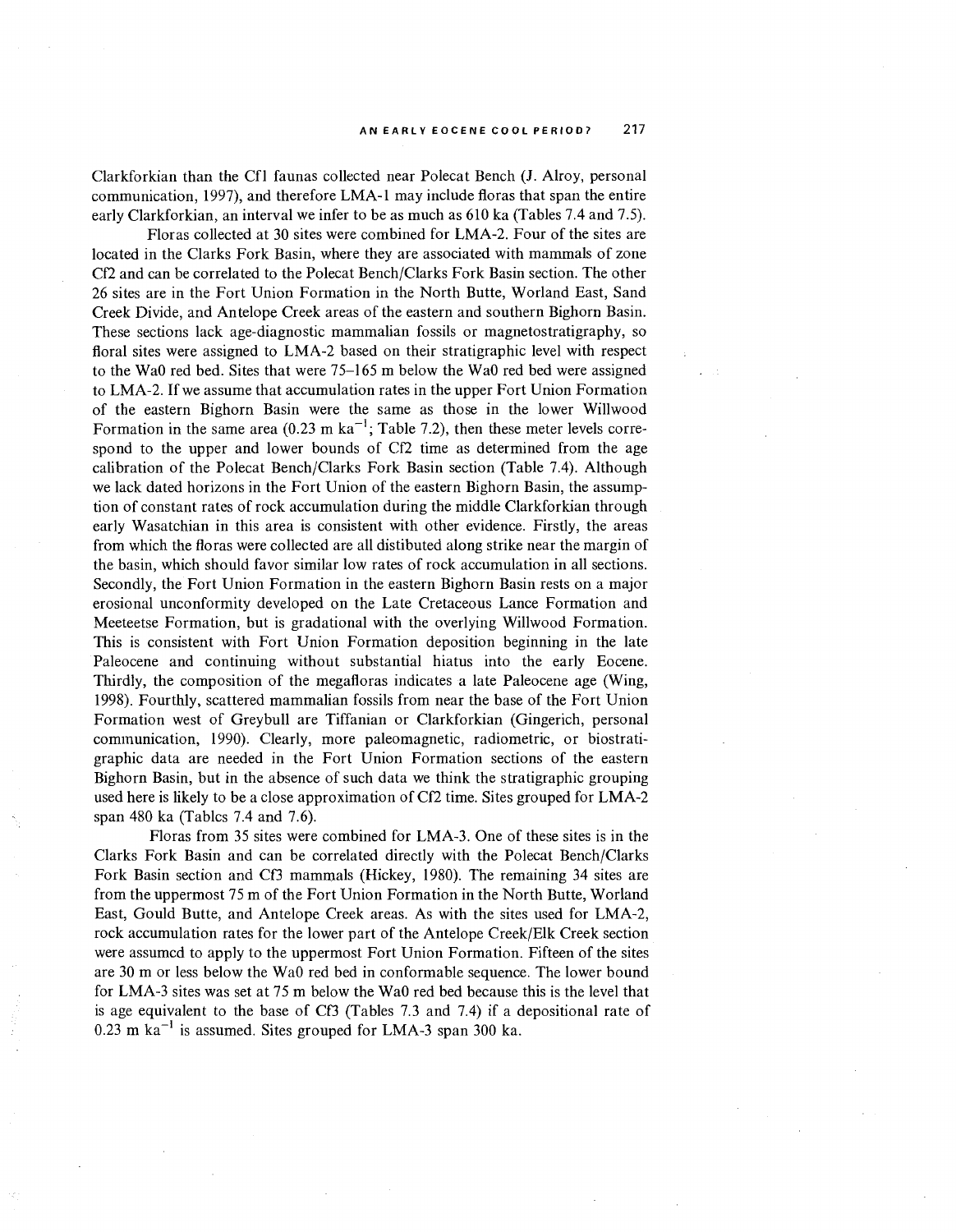LMA-4 is based on floras from 20 sites in the Antelope Creek, Gould Butte, and Foster Gulch areas. The sites in the Antelope Creek/Elk Creek section are all 10-100 m above the WaO red bed, the site from Foster Gulch is 18 m above the WaO red bed, and the sites from the Gould Butte area are from a stratigraphic interval 20-105 m above the first appearance of Eocene plant megafossils. Based on rock accumulation rates calculated from the lower part of the Antelope Creek/Elk Creek section (Table 7.3), sites grouped for LMA-4 span 410 ka.

The remaining leaf margin analyses (LMA-5 through LMA-8) are based almost exclusively on floras from the Antelope Creek/Elk Creek section. Most of the 31 sites from which floras were combined for analysis in LMA-5 have stratigraphic levels of 110-200 m in the Antelope Creek/Elk Creek section, except for one diverse site in the Gould Butte area that is about 200 m above the first occurrence of Eocene plants. Based on rock accumulation rates calculated from the lower part of the Antelope Creek/Elk Creek section (Table 7.3), sites grouped for LMA-5 span 390 ka.

The LMA-6 is based on floras from only six sites, all between 311 and 353 m in the Antelope Creek/Elk Creek section. Based on rock accumulation rates calculated from the lower part of the Antelope Creek/Elk Creek section (Table 7.3), sites grouped for LMA-6 span 180 ka.

The LMA-7 is also based on floras from six sites in a narrow stratigraphic interval, 420-468 m above the WaO red bed. Rock accumulation rates calculated for the upper part of the Antelope Creek/Elk Creek section (Table 7.3) indicate that the sites grouped for LMA-7 span 100 ka. The stratigraphically highest temperature estimate, LMA-8, is derived from the flora of a single, laterally extensive carbonaceous shale at the 621 m level of the Antelope Creek/Elk Creek section. This is only 13 m below the bentonitic tuff ( $52.8 \pm 0.3$  Ma). There are 24 sites in this bed distributed across about 10 km of outcrop. The estimated maximum timespan for LMA-8, 10 ka, is based on depositional models discussed by Davies-Vollum and Wing (1998).

#### Oxygen isotope analysis

We obtained samples spanning the Clarkforkian to middle Wasatchian from fossil mammals collected in the southern and central Bighorn Basin (United States Geological Survey, Denver) and the Clarks Fork Basin (Museum of Paleontology, University of Michigan). Details of the isotopic analysis of hematite are fully explained in Bao *et al.* (1998). Briefly, hematite was collected from bones by drilling under a microscope. Samples were pretreated with <sup>1</sup> M HC1 (24-36 h) and dilute NaHCl (12-24 h) at room temperature to remove calcite, apatite, clay minerals, and organic contaminants. To obtain  $\delta^{18}O$  values for hematite, which is intimately mixed with silicate minerals, we used a modified version of the mass-balance approach of Bird *et al.* (1992). Firstly, samples were treated with 5 M NaOH at 95 °C (3–10 h). This treatment removes a large fraction of the silicates and concentrates hematite, but has no effect on the  $\delta^{18}$ O of hematite (Yapp, 1991). The pretreated bulk sample was split, and one split was treated with 6 M HCl at 80 °C (<30 min), leaving a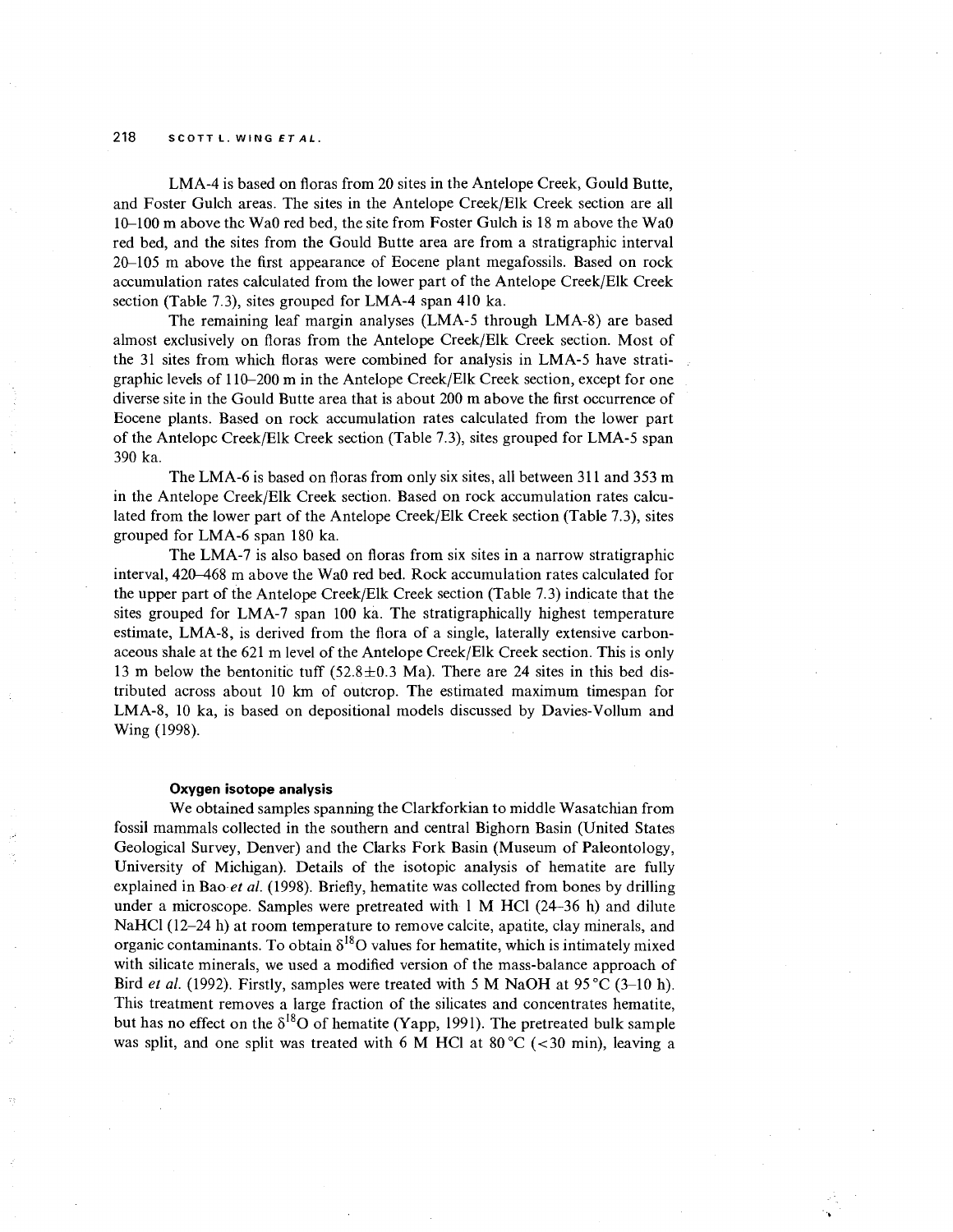residue of silicate minerals, chiefly quartz. The  $\delta^{18} \mathrm{O}$  of pure hematite was calculated using the following relationship:

$$
\delta^{18}O_{\text{bulk}} = \delta^{18}O_{\text{hematic}} * f_{\text{Fe}} + \delta^{18}O_{\text{residue}} * (1 - f_{\text{Fe}}),
$$
\n(7.3)

where  $\delta^{18}O_{\text{bulk}}$  is the measured isotope composition of pretreated bulk powder, where  $\delta^{\text{18}}\text{O}_{\text{residue}}$  is the measured isotope composition of pretreated oult powder.<br> $\delta^{\text{18}}\text{O}_{\text{residue}}$  is the composition of the silicate residue, and  $f_{\text{Fe}}$  and  $1 - f_{\text{Fe}}$  are the oxygen mole fractions of hematite and silicates, respectively, in pretreated bulk powder.

To calculate mole fractions, the concentrations of Fe, Si, and Al (the concentrations of other elements are trivial) were determined for the split of the pretreated bulk powder by inductively coupled plasma atomic emission spectroscopy (ICP-AES) using a Perkin Elmer 6000. The error associated with elemental analysis for each sample was determined by analyses of duplicates. The mean value for error was  $\pm 0.0007$  ( $n = 29$ ) for the oxygen mole fraction in hematite ( $\approx 1$  weight %). This analysis was conducted at the Department of Geosciences, Princeton University.

The  $\delta^{18}$ O value of pretreated bulk powder and silicate residues was determined by laser fluorination. Approximately 1-2 mg of sample powder was loaded into a stainless steel holder, then pretreated overnight with  $Brf<sub>5</sub>$  at room temperature to remove adsorbed atmospheric moisture and gases. Oxygen was generated by fluorination with a 20 W  $CO<sub>2</sub>$  laser in a BrF<sub>5</sub> atmosphere (Valley *et al.*, 1995; Rumble *et al.*, 1994). The  $O_2$  evolved by laser fluorination was collected on a molecular sieve at  $-190^{\circ}$ C, then immediately analyzed as  $O_2$  on a Finnigan MAT 252. The error associated with laser fluorination and isotopic analysis was assessed through analysis of duplicates. The mean value for error was  $< 0.15$ %. Laser fluorination and oxygen isotope analysis on a Finnigan MAT 252 were conducted at the Geophysical Laboratory, Carnegie Institution of Washington.

The error for each calculated value of  $\delta^{18}O_{\text{hematite}}$  was estimated from the error in determination of weight % hematite. The mean value for the effect of this error on  $\delta^{18} \text{O}_{\text{hemaitte}}$  was  $\pm 0.26\%$  ( $n=29$ ). The average for the total analytical error, which also includes errors associated with isotopic analysis, was  $\pm 0.7\%$ .

To test the reliability of the method, whole process replicate analyses (performed on separate sample powders drilled from the same bone) were conducted on two samples: HOA-YPM350 and HOA-SC90. The differences in  $\delta^{18}O_{\rm hematite}$  were 0.11‰ and 0.45‰ for these whole process duplicates. Data consistency was tested through comparisons of values between localities at different lateral positions at the same meter level: SC4 and SCI23 at 1570 m in the Polecat Bench/Clarks Fork Basin section, and D1300 and D1301 at 78 m in the Antelope Creek/Elk Creek section. Differences in  $\delta^{18}O_{\text{hemaitite}}$  for different samples from the same meter level were 0.84%o and 1.2%o.

#### PALEOCLIMATIC RESULTS

#### Mean annual temperature from leaf assemblages

The eight estimates of MAT (LMA-1 through LMA-8) are shown in Table 7.6 and plotted against time in Fig. 7.3. Durations associated with each estimate are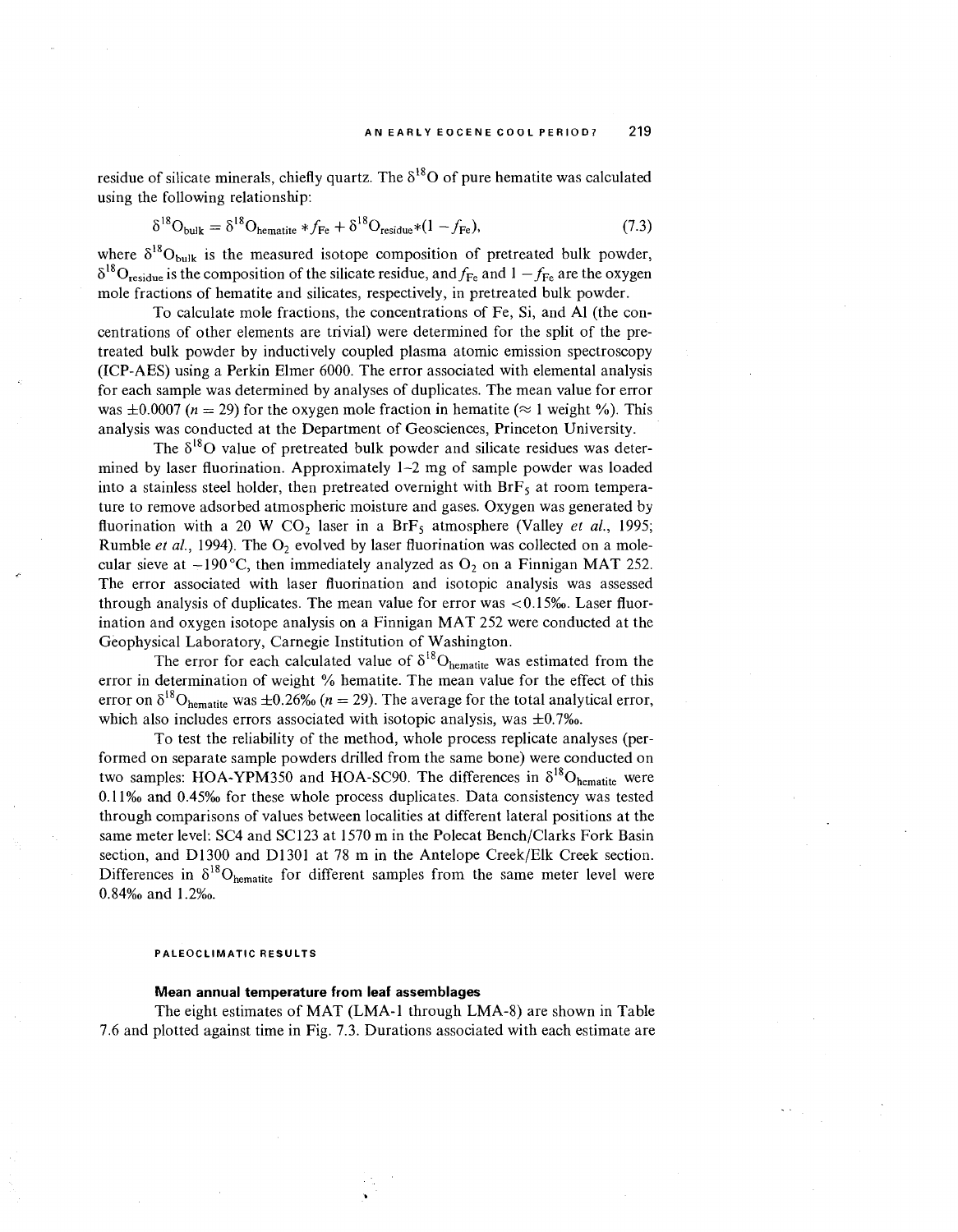

Figure 7.3. Temperature estimates from leaf margin analysis (LMA) and estimates of the  $\delta^{18}$ O of precipitation from iron oxides plotted against time. C.I.E., carbon isotope excursion; LPTM, Latest Paleocene Thermal Maximum; B.I.Z., Bunophorus Interval Zone.

discussed above. MAT estimates were calculated using Equation (7.1) and errors of the MAT estimates were calculated using Equation (7.2).

MAT estimates rise from 12.9 to 15.3 °C during the Clarkforkian. The earliest Wasatchian estimate of MAT is 18.2 °C, after which MAT declines to 16.4 °C and then  $10.8 \degree C$  at an interpolated age of 53.56 Ma (uppermost C24r). The coldest MAT estimate has a relatively large uncertainty  $(\pm 3.3 \degree C)$  because of the low diversity of the flora from this time period. This cold estimate of MAT is as low as the mid-Paleocene (Tiffanian) MAT estimates made by Hickey (1980). In the middle Wasatchian, MAT estimates rise first to 15.8 °C and finally to 22.2 °C by 52.83 Ma, near the beginning of the Lostcabinian and C24n.ln.

Although the small number of MAT estimates and the large amount of analytical time averaging for the Clarkforkian estimates do not make for a detailed record of temperature change through time, a strong pattern emerges from the data. MAT rose during the last million years of the Paleocene and into the early Eocene, declined to less than late Paleocene values by about 1.5 Ma following the carbon isotope excursion, and then warmed rapidly over the succeeding 700 ka to reach a long-term maximum in the middle to later early Eocene.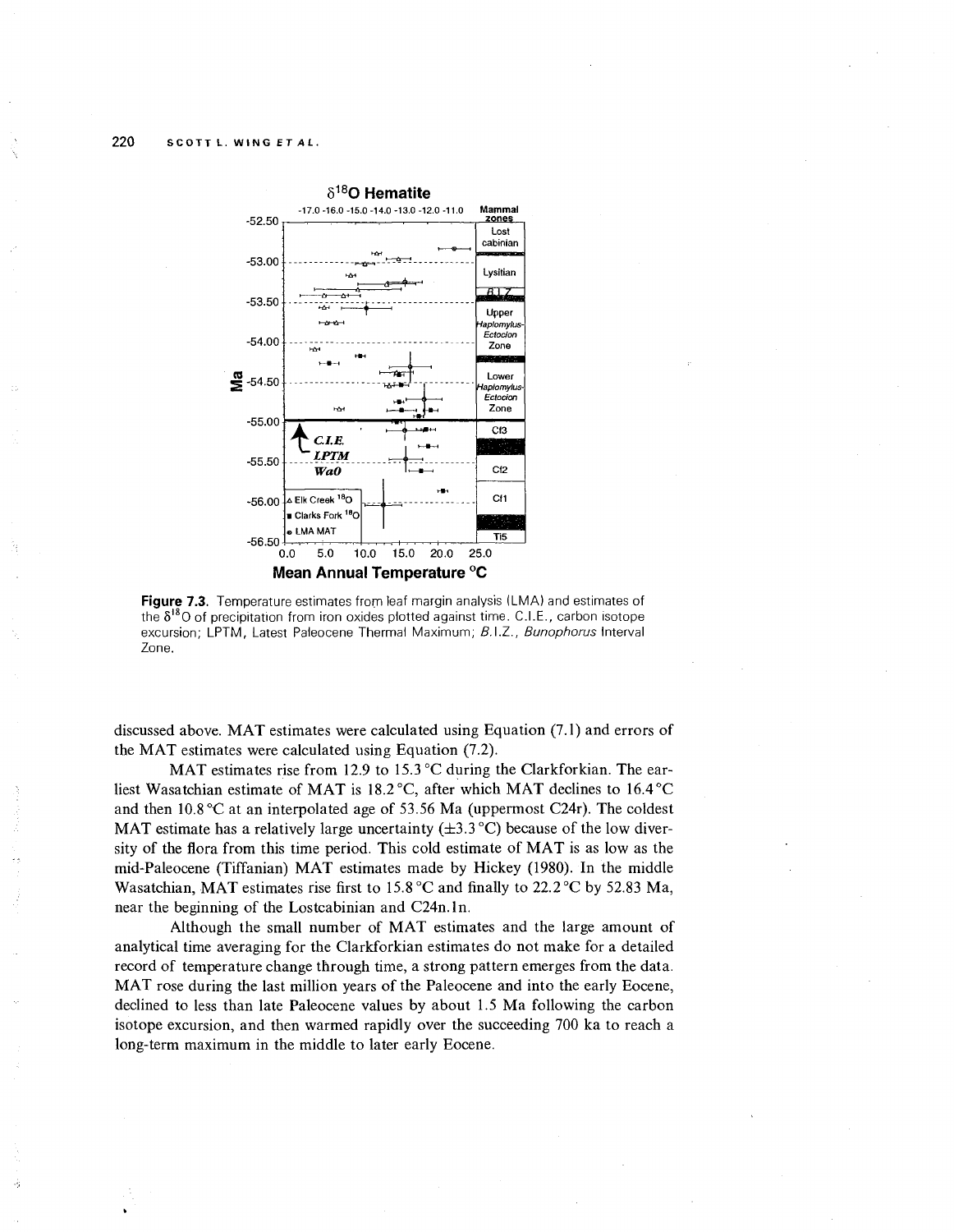|                  |            | Meter | Age       | Age       | $\delta^{18}O$ |       |
|------------------|------------|-------|-----------|-----------|----------------|-------|
| Sample           | Section*   | level | model 1   | model 2   | hematite       | Error |
| HOA-YPM33        | ECS        | 601   | $-52.878$ | $-52.906$ | $-14.1$        | 0.2   |
| HOA-YPM1         | ECS        | 571   | $-52.949$ | $-53.002$ | $-13.2$        | 0.5   |
| HOA-D1467        | ECS        | 546   | $-53.008$ | $-53.083$ | $-14.6$        | 0.4   |
| HOA-D1531        | ECS        | 485   | $-53.152$ | $-53.279$ | $-15.2$        | 0.2   |
| <b>HOA-D1398</b> | ECS        | 438   | $-53.263$ | $-53.430$ | $-13.7$        | 1.2   |
| HOA-D1454        | ECS        | 409   | $-53.332$ | $-53.523$ | $-14.9$        | 1.8   |
| <b>HOA-D1300</b> | ECS        | 378   | $-53.405$ | $-53.623$ | $-16.3$        | 1.0   |
| HOA-D1301        | ECS        | 378   | $-53.405$ | $-53.623$ | $-15.5$        | 0.7   |
| HOA-D1374        | ECS        | 336   | $-53.556$ | $-53.789$ | $-16.3$        | 0.2   |
| HOA-YPM350R      | ECS        | 290   | $-53.748$ | $-53.987$ | $-16.2$        | 0.3   |
| HOA-YPM350       | ECS        | 290   | $-53.748$ | $-53.987$ | $-15.8$        | 0.3   |
| HOA-YPM290       | ECS        | 210   | $-54.081$ | $-54.331$ | $-16.7$        | 0.2   |
| HOA-YPM104       | ECS        | 140   | $-54.372$ | $-54.632$ | $-13.3$        | 0.7   |
| HOA-YPM119       | ECS        | 100   | $-54.539$ | $-54.804$ | $-13.6$        | 0.2   |
| HOA-YPM115       | ECS        | 30    | $-54.830$ | $-55.105$ | $-15.7$        | 0.2   |
| <b>HOA-SC232</b> | CFB        | 1895  | $-54.164$ | $-54.417$ | $-14.8$        | 0.2   |
| HOA-SC34         | CFB        | 1850  | $-54.259$ | $-54.515$ | $-16.1$        | 0.4   |
| <b>HOA-SC313</b> | CFB        | 1780  | $-54.406$ | $-54.667$ | $-13.2$        | 0.2   |
| HOA-SC12         | CFB        | 1720  | $-54.533$ | $-54.798$ | $-13.1$        | 0.3   |
| HOA-SC18         | CFB        | 1620  | $-54.744$ | $-55.016$ | $-13.2$        | 0.2   |
| HOA-SC4          | <b>CFB</b> | 1570  | $-54.849$ | $-55.125$ | $-11.9$        | 0.3   |
| <b>HOA-SC123</b> | <b>CFB</b> | 1570  | $-54.849$ | $-55.125$ | $-13.1$        | 0.6   |
| HOA-SC40         | <b>CFB</b> | 1535  | $-54.923$ | $-55.201$ | $-12.4$        | 0.2   |
| HOA-SC138        | CFB        | 1500  | $-54.997$ | $-55.278$ | $-13.3$        | 0.2   |
| HOA-SC90         | CFB        | 1455  | $-55.092$ | $-55.376$ | $-12.1$        | 0.2   |
| HOA-SC90R        | <b>CFB</b> | 1455  | $-55.092$ | $-55.376$ | $-12.1$        | 0.4   |
| HOA-SC127        | <b>CFB</b> | 1355  | $-55.303$ | $-55.594$ | $-12.0$        | 0.4   |
| HOA-SC92         | CFB        | 1210  | $-55.609$ | $-55.910$ | $-12.3$        | 0.5   |
| <b>HOA-SC171</b> | <b>CFB</b> | 1090  | $-55.862$ | $-56.171$ | $-11.4$        | 0.2   |

Table 7.7. *<sup>S</sup> <sup>18</sup>0 of hematite-encrusting bones*

"Section abbreviations as in Table 7.1; models <sup>1</sup> and 2 are explained in the text.

## Isotopic composition of hematite

Hematite  $\delta^{18}$ O values are given in Table 7.7 for samples from the Clarks Fork Basin and the eastern and central Bighorn Basin. In Fig. 7.3, hematite  $\delta^{18}O$ values are plotted vs. age for comparison with the MAT estimates derived from leaf margin analysis. In the Clarks Fork Basin, hematite  $\delta^{18}O$  values are fairly consistent from 55.86 Ma (1090 m) to 54.43 Ma (1780 m), then drop  $\sim$ 3‰ by 54.27 Ma. In the central Bighorn Basin, the  $\delta^{18}O_{\rm{hemaitte}}$  at 54.39 Ma (140 m) is nearly identical to that observed at 54.43 Ma in the Clarks Fork Basin. As in the north,  $\delta^{18}O_{\text{hemaitie}}$  dropped by  $\sim$ 3.5% by 54.09 Ma (210 m) in the Antelope Creek/Elk Creek section. Values remained low for over 500 ka before beginning to rise between 53.36 Ma (378 m) and 53.11 Ma (409 m).

Given independent evidence that hematite forms in the pedogenic environment (Bao *et al.*, 1998),  $\delta^{18}O_{\text{hemaitie}}$  can be used to infer relative changes in the  $\delta^{18}O$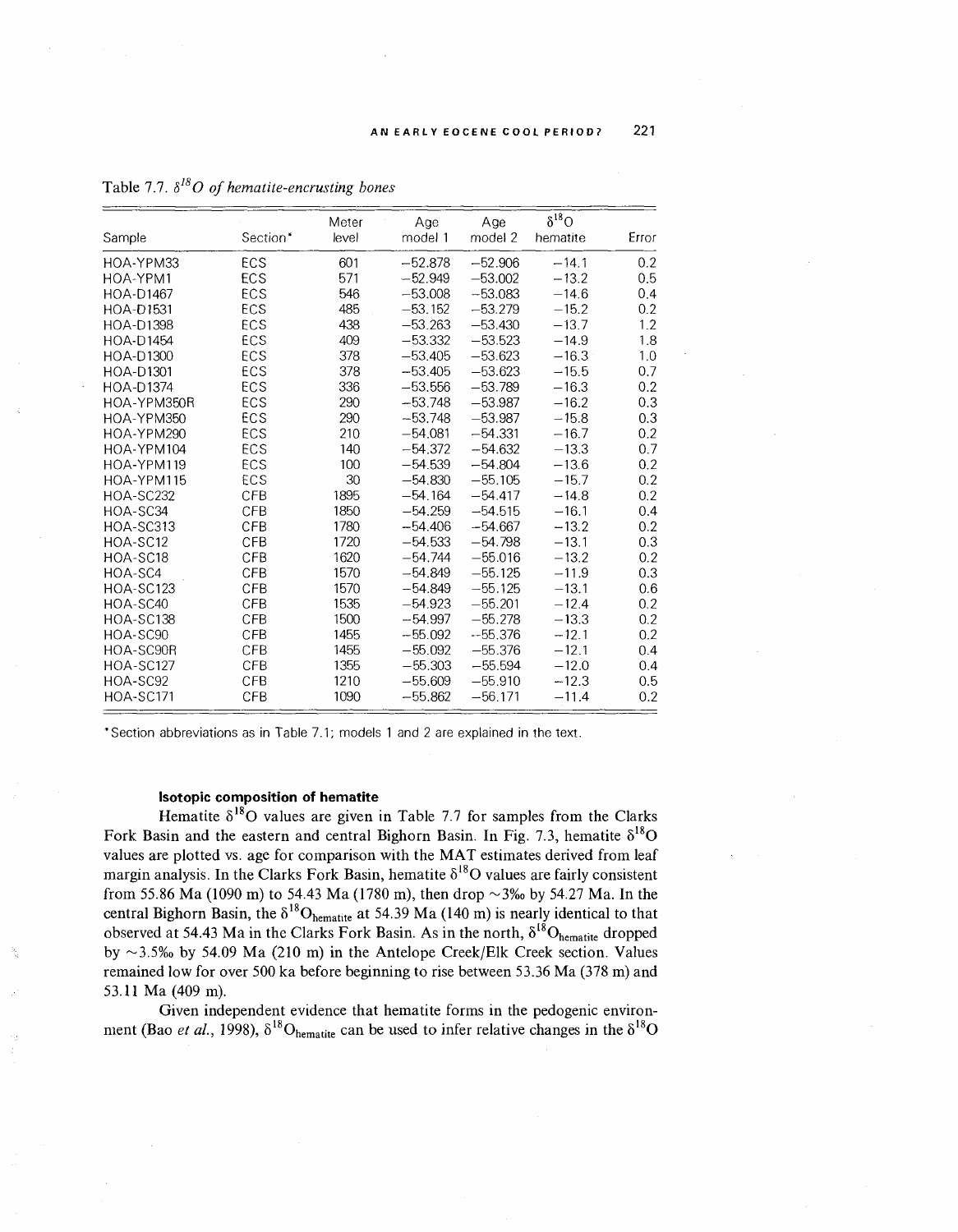of surface water in the Bighorn Basin. Current uncertainty regarding the correct fractionation relationship for the hematite/water system precludes reconstruction of the absolute  $\delta^{18}O$  value of surface water. However, all three published fractionation relationships exhibit low temperature sensitivity in the earth surface temperature range. Estimates of sensitivity range from 0.14‰ °C<sup>-1</sup> (Yapp, 1990a) to 0.08‰ °C<sup>-1</sup> (Zheng, 1991), to  $0.04\%$  °C<sup>-1</sup> (Clayton and Epstein, 1961). Ongoing experiments, as well as constraints supplied by the isotope chemistry of co-occurring phases, suggest that the fractionations of Zheng (1991) or Clayton and Epstein (1961) are most applicable to Bighorn Basin hematite (Bao *et ai,* 1998). If true, even climatically driven changes in temperature of mineral formation as large as 40 °C would generate shifts in  $\delta^{18}O_{\text{hemaite}}$  of only 1.5–3‰. While we cannot presently exclude the possibility that a portion of the signal in  $\delta^{18}O_{\text{hematic}}$  records the effect of temperature change on fractionation, for this discussion we assume that  $\delta^{18}O_{\text{hematite}}$  dominantly records change in the  $\delta^{18}$ O value of surface water.

Thus the record from hematite indicates that the  $\delta^{18}$ O of Bighorn Basin surface water was essentially constant from mid-Clarkforkian through the first 700 ka of the Wasatchian, then dropped rapidly and remained low for over 500 ka before beginning to rise  $\sim$  53.5 Ma. This shift in the isotopic composition of ancient surface water can be related to paleoclimate by assuming that: (1) in this mid-latitude, mid-continental region, variations in the  $\delta^{18}$ O of meteoric water (the ultimate source of surface water) were more strongly correlated to temperature than to amount of precipitation; (2) the slope of the modern relationship between mean annual meteoric water  $\delta^{18}$ O value and MAT can be applied to the Paleogene of North America; and (3) the source of precipitation arriving in the region remained constant throughout the interval. We recognize that these assumptions may be in error. Careful treatment of the meteoric water  $\delta^{18}O/MAT$  relationship for the Paleocene-Eocene transition would require linking oxygen isotope fractionations in atmospheric processes to a climate simulation for the interval. This is beyond the scope of this paper. Instead our goal is to evaluate whether the mid-latitude  $\delta^{18}$ O/MAT slopes of 0.5–0.6‰ °C<sup>-1</sup> observed in the Quaternary (Dansgaard, 1974; Boyle, 1997) supply plausible, consistent estimates of temperature change when applied to the record of change in the  $\delta^{18}$ O of Bighorn Basin surface water. Given these assumptions, the drop in surface water  $\delta^{18}$ O values of 3.25‰ in the earliest Eocene that we infer from  $\delta^{18}O_{\text{hemative}}$  corresponds to a temperature decrease of  $5.5 - 6.5$  °C.

No hematite-encrusted bones have been recovered from WaO beds, so we cannot evaluate changes in hematite  $\delta^{18}$ O values during the LPTM. However, isotopic records of change in MAT and the  $\delta^{18}$ O of surface water are available for the Bighorn Basin. Koch *et al.* (1995) demonstrated that both soil carbonate and bivalve aragonite from WaO beds are enriched in <sup>18</sup>O by  $\sim$  1‰ relative to material in underlying Clarkforkian or overlying early Wasatchian sediments. In order to assess changes in MAT from calcite or aragonite, we must consider the effects of temperature both on the  $\delta^{18}$ O of meteoric (and surface) water and on the fractionation of oxygen isotopes between mineral and water. Assuming that the effect of temperature on the fractionation of oxygen isotopes between calcium carbonate and water is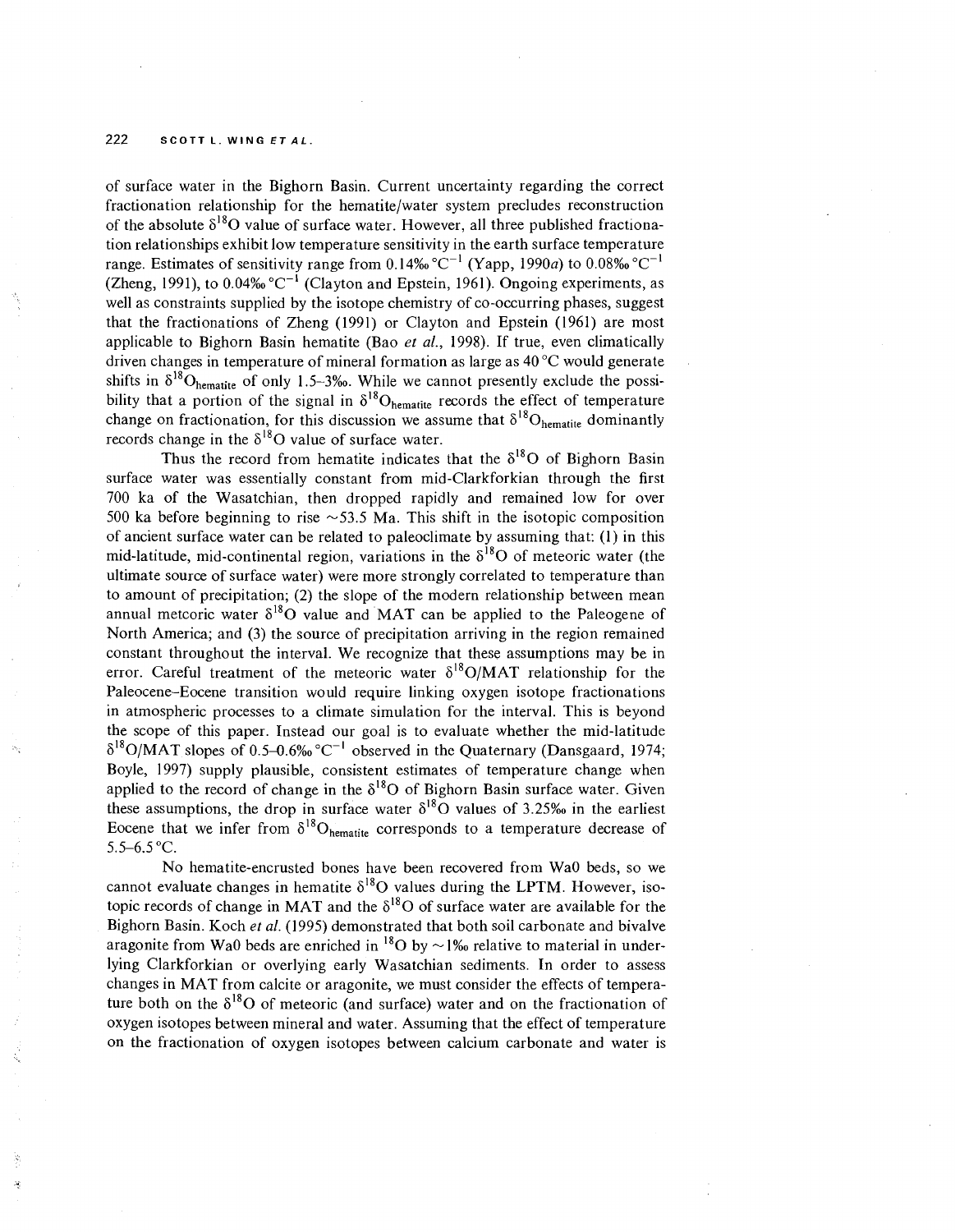${\sim}0.23\%$  °C<sup>-1</sup> (Friedman and O'Neil, 1977), and that meteoric water  $\delta^{18}$ O increases by a range of  $+0.5$  to  $0.6\%$  °C<sup>-1</sup> with increases in MAT, an increase in MAT ranging from 2.7 to  $3.7^{\circ}$ C is required to explain the 1‰ increase in Bighorn Basin soil carbonates and bivalve shells during the LPTM. This would be accomplished by a shift of  $+1.6$  to  $+1.9\%$  in the  $\delta^{18}$ O of meteoric and surface water.

## CONTINENTAL BIOTIC CHANGE IN THE PALEOCENE-EOCENE TRANSITION

## Faunas

The late Paleocene-early Eocene was a period of major mammalian immigration into North America and western Europe. The beginning of the Clarkforkian in North America (during C25n) is recognized by the first appearances of rodents and coryphodontid pantodonts. There are no close relatives of these higher taxa in the earlier Paleocene of North America, implying that they immigrated into North America from another continent. The most significant mammalian immigration event of the Cenozoic occurred at the beginning of the Wasatchian, traditionally recognized as the beginning of the Eocene in continental deposits of North America (Krishtalka *et ai,* 1987). These immigrants also represent orders and families new to North America: primates, even-toed ungulates, odd-toed ungulates, and hyaenodontid creodonts. As at the beginning of the Clarkforkian, the lack of close relatives earlier in the Paleocene implies that these taxa dispersed into North America from another continent. Wasatchian immigrants are known from approximately coeval strata across much of North America, from Mississippi and Baja California in the south to Ellesmere Island in the north (Krishtalka *et ai,* 1987; Beard and Tabrum, 1991). The first appearance of Wasatchian immigrants is approximately synchronous in Europe and North America (Hooker, 1996), strengthening the hypothesis that these taxa dispersed to both continents across high-latitude land bridges. Relatively sketchy knowledge of African and Asian faunas from the Paleocene has made the origins of the Wasatchian immigrants a contentious issue. Recent discoveries in Asia may point to an Asian origin for many of these groups (Beard, 1997). If rodents, coryphodontids, primates, odd-toed and even-toed ungulates, and hyaenodontids all originated in Asia, then the opening of high-latitude land bridges between Asia, North America, and Europe probably had a major effect on the timing of immigration into the latter two continents (Beard, 1997).

The earliest Wasatchian (WaO) faunas have been identified only in the Bighorn Basin (Gingerich, 1989), where they are contemporaneous with the carbon isotope excursion (Koch *et ai,* 1992, 1995). The WaO fauna has the familial composition of typical later Wasatchian assemblages, but many of the species are small compared with earlier and later congenerics (Gingerich, 1989; Clyde, 1997). Among living mammals, populations with small body size are associated with warmer climate (Searcy, 1980; Koch, 1986), supporting isotopic evidence for warmer climate during the LPTM. The WaO fauna also has the highest species richness and the most equitable distribution of individuals among species of any Paleocene or Eocene faunal interval in the Bighorn Basin sequence (Clyde, 1997), another characteristic of mammalian faunas from areas with warmer climates. The basal Wasatchian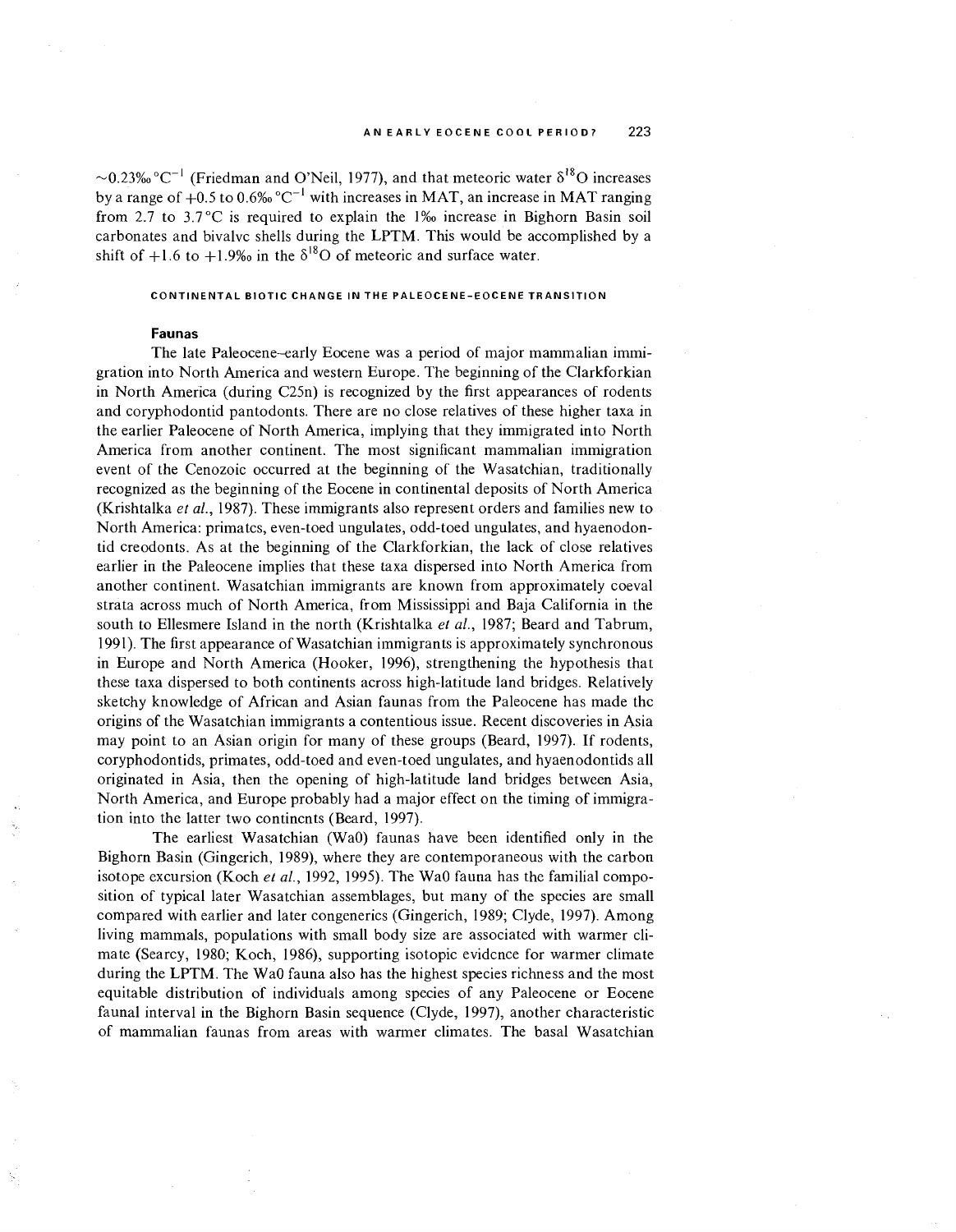turnover event also modified the trophic structure of the mammalian fauna by increasing the proportion of herbivore/frugivore species (Clyde, 1997). Clyde (1997) has also shown that the taxa immigrating into North America at the beginning of the Wasatchian rapidly became numerically important or dominant members of the mammalian fauna, implying that the faunal transition was ecologically as well as taxonomically significant.

Detailed studies of faunal change during the early Eocene have been confined to the northern Rocky Mountains, therefore the generality of the observations is unknown. Faunal change within the early Eocene is at the generic or specific level. A small pulse of faunal change, called Biohorizon A, has been identified among mammalian faunas from the central Bighorn Basin (Schankler, 1980). Although the existence of Biohorizon A has been attributed to variations in sampling intensity (Badgley and Gingerich, 1988), more recent data tend to confirm the presence of accelerated compositional change at this time (Badgley, 1990; Bown *et al.,* 1994a), which we infer to be about 54.2 Ma. A small number of taxa have last appearances at Biohorizon A (Schankler, 1980, 1981), and three of them reappear synchronously, higher in the Antelope Creek/Elk Creek section near Biohorizon B. Bown *et al.* (19946) identified several lineages that underwent size increases at Biohorizon A, which is consistent with cooler climates. Faunas from the Foster Gulch/McCullough Peaks section show a small increase in the mean size of individuals in the fauna from Wa2 to Wa3, approximately the same time as Biohorizon A (Clyde, 1997).

A third pulse of mammalian faunal change occurred during the middle of the Wasatchian in the Bighorn Basin, recognized as Biohorizons B and C by Schankler (1980). Bown *et al.* (1994a) argued that Biohorizons B and C were separated by only 40-60 m, and referred to this zone of accelerated turnover as Biohorizon B-C. During this short period, approximately contemporaneous with the beginning of C24n (see disussion above), there are several closely spaced first occurrences *{Bunophorus, Heptodori)* and last occurrences *{Haplomylus, Ectocion)* of mammalian genera (Bown *et al.,* 1994a). A similar pattern of faunal turnover has been observed in the northern part of the Bighorn Basin (Badgley and Gingerich, 1988; Clyde, 1997). During and just prior to Biohorizon B there was a large increase in morphological variability in many lineages of mammals, followed by a two- to threefold increase in the number of lineages at the species level in the subset of genera that have been studied thoroughly  $(K, D, R$  as personal communication, 1996). Size decreases in many lineages also occurred in this time interval, which is consistent with renewed climatic warming (Bown *et al.,* 19946). Size decrease is less noticeable in faunas from the McCullough Peaks area, although the mean individual size for the whole fauna does decrease in the latter part of Wa4, approximately the same as Biohorizon B (Clyde, 1997). Some species-level faunal changes at Biohorizon B may represent *in situ* evolution or intracontinental migration, but intercontinental migration from Asia has been proposed as an explanation for the first appearances of the ungulate genera *Bunophorus* and *Heptodon,* and the slightly later first appearance of *Lambdotherium* (Beard, 1997).

In summary, there are four intervals of accelerated change in the composition of mammalian faunas during the Paleocene and early Eocene. The beginning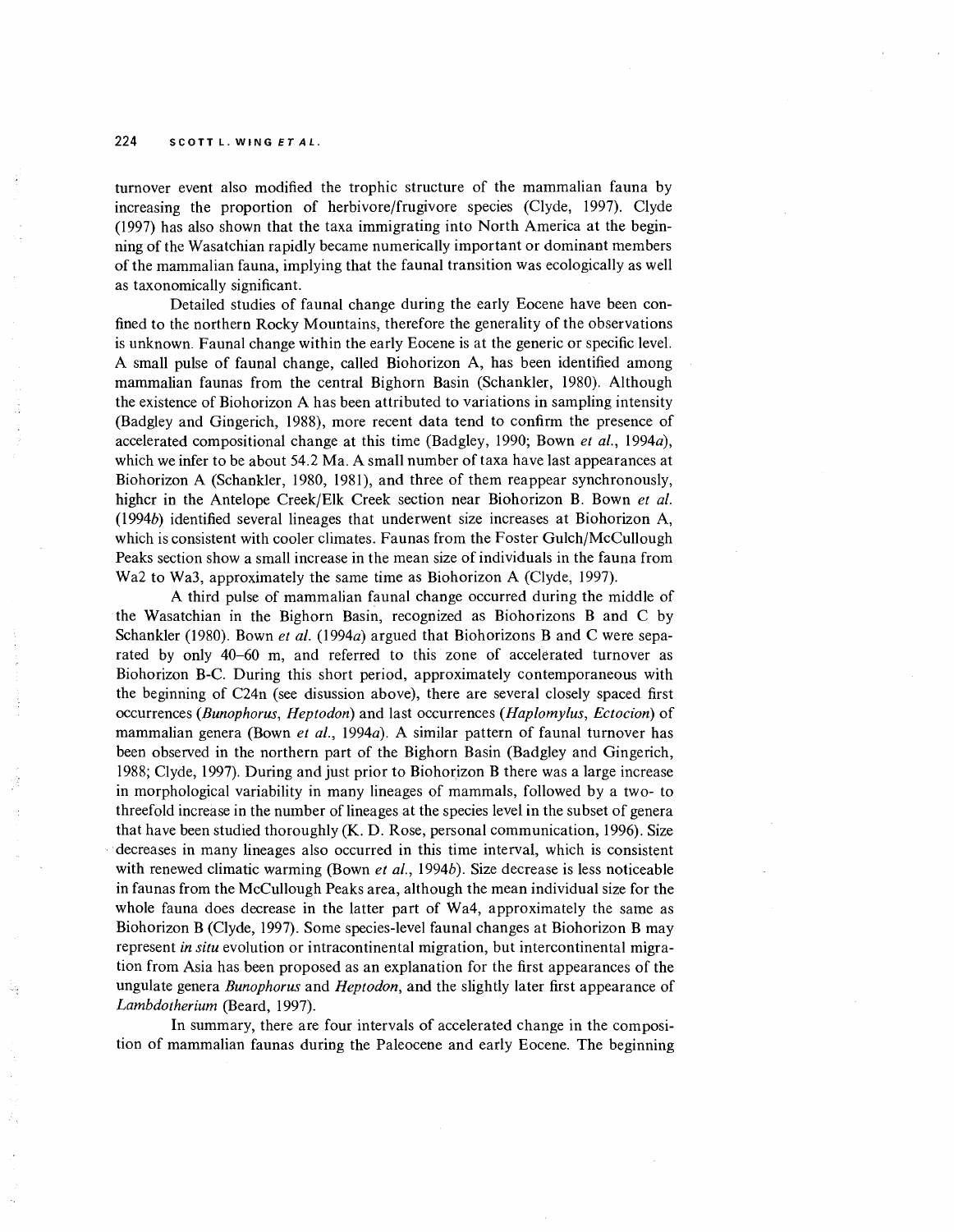Clarkforkian and beginning Wasatchian events are at a high taxonomic level and probably record northern hemisphere-wide migration across high-latitude land bridges, quite possibly from Asia (Beard, 1997). In the Bighorn Basin the Wasatchian immigration is accompanied by increasing diversity and decreasing body size. These features are consistent with warming climates at middle and high latitudes. The species-level events at Biohorizon A have been observed only in the Bighorn Basin, and may be local, but the body size increases are consistent with paleobotanical and isotopic evidence for cooling in the same sections. The genericlevel immigration and body size decrease at Biohorizon B has also been documented best in the Bighorn Basin, and could also be local, but again the changes are consistent with the paleobotanical and isotopic evidence for increasing temperature (Bown *et al.,* 19946). The last three periods of faunal change are associated with inflections in the temperature curve. The basal Wasatchian immigration coincides with the LPTM (and with the carbon isotope excursion), Biohorizon A coincides with falling temperatures in the early Eocene, and Biohorizon B with rapidly rising temperatures near the beginning of C24n. Later early Eocene faunas are not well represented in the Bighorn Basin, but the transition to Lostcabinian mammalian faunas appears to follow Biohorizon B by less than 500 ka, and takes place during the same rapid warming period.

## Floras

Floras of the Paleocene-Eocene interval have been far less studied than mammalian faunas. It has been recognized for some time that Eocene floras of North America have more lineages of modern tropical distribution than do Paleocene floras (e.g., Leopold and MacGinitie, 1972; Wolfe, 1972, 1977; Hickey, 1977). Similarity between the extant warm-temperate floras of North America and East Asia has long been taken as an indication of dispersal across Beringia during the early Cenozoic (e.g., Graham, 1972). Tropical and subtropical taxa shared among Eocene floras of western Europe and North America imply the existence of warm-climate migration corridors across the North Atlantic (Tiffney, 1985a,*b).* Substantial floral similarity existed between East Asia and North America as early as the late Paleocene (e.g., Brown, 1962; Hickey, 1977; Guo *et al,* 1984).

Paleocene-Eocene floral change in the Bighorn Basin follows the overall pattern observed elsewhere in the northern hemisphere, but the greater stratigraphic resolution reveals more detail and complexity in the pattern. Change in floral composition is concentrated during two stratigraphic intervals. The first interval begins just following the LPTM (or perhaps during it, since there are no samples from the LPTM interval) and extends through about 30 m of section (approximately 200 ka). The second interval of accelerated change begins between 380 and 420 m in the Antelope Creek/Elk Creek section (near the base of C24n.l), and is completed by 621 m (although it may be shorter because there are almost no plant fossils between 468 and 621 m). This corresponds approximately to the first 600-700 ka of C24n. These intervals of compositional change stand out despite the substantial variability in the floral composition of sites that results from the original heterogeneity in floodplain vegetation and differences in sedimentary environments (Fig. 7.4).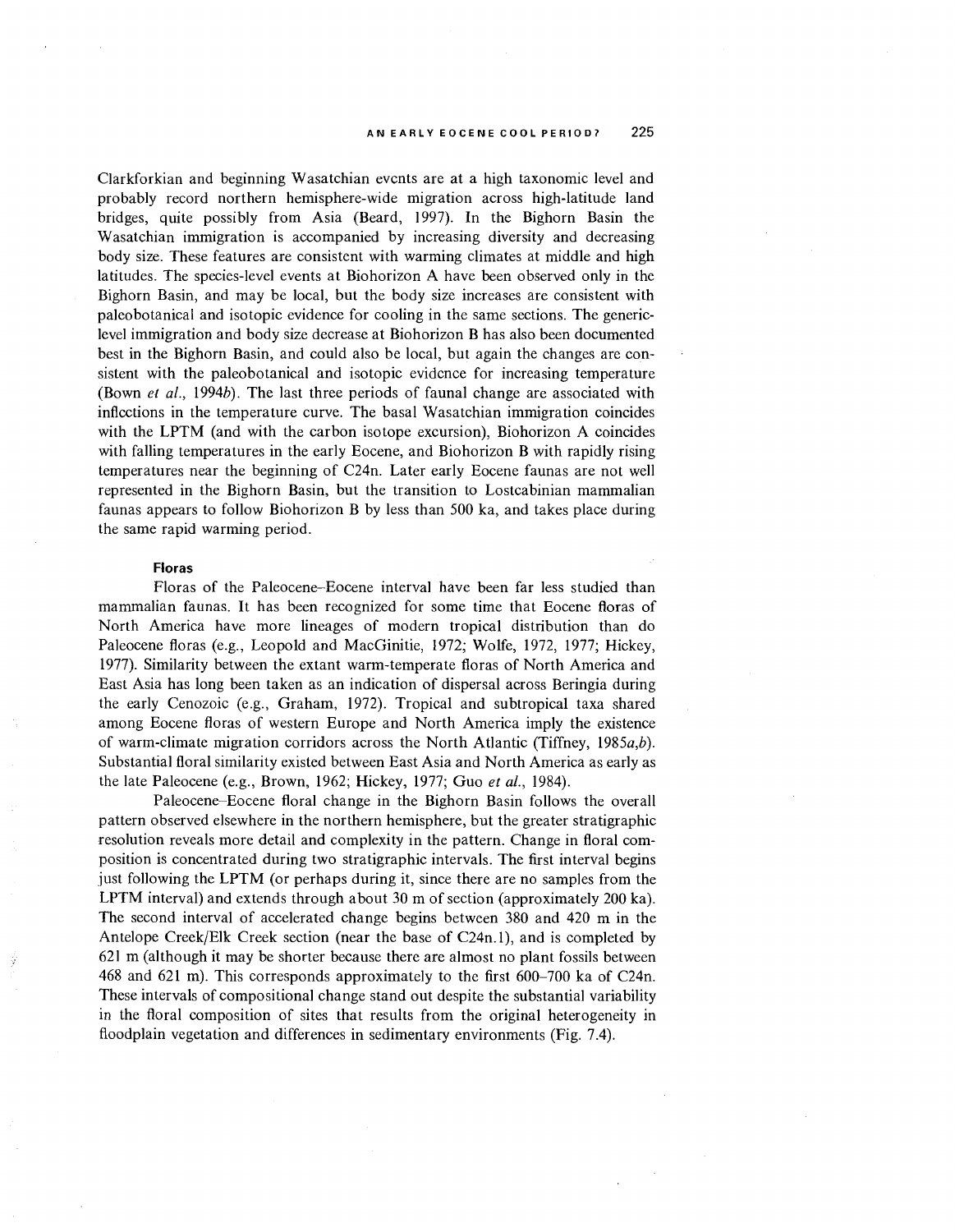

Figure 7.4. Change in floral composition across the Paleocene-Eocene boundary interval. Each point represents one site. Site ages were interpolated using age model <sup>1</sup> (see text). Scores on the x-axis are from the first axis of <sup>a</sup> detrended correspondence analysis (DECORANA; Hill, 1979) of a site by species matrix of presence/absence data. Abbreviations as in Fig. 7.3.

The first interval of floral turnover is largely the result of last occurrences in the last part of the Clarkforkian and the earliest part of the Wasatchian, combined with the first appearances of several typical Eocene species within 50 m above the WaO red beds. Last appearances predominated over first appearances in the late Clarkforkian (Cf3) and throughout the early part of the Wasatchian  $(50-350 \text{ m or } 50)$ 53.5-54.75 Ma), and plant diversity decreased as a consequence (Fig. 7.5). Several of the last occurrences just before the LPTM are of long-ranging Paleocene taxa such as *'Ficus' artocarpoides* and *Porosia verrucosa,* but many common Paleocene taxa, such as '*Eucommid' serrata, Cornus,* and *Persites argutus,* survived into the early Wasatchian. Although the majority of last appearances near the LPTM are among taxa that have modern relatives that are deciduous and temperate, the number is too small to demonstrate a clear preference in the extinction event.

In the absence of megafloral samples in the WaO red beds, it is not possible to tell if floral first occurrences are exactly concurrent with the WaO immigration event in mammals, or if they are spread out over a longer time interval. Although marine and terrestrial isotopic records indicate that the LPTM was an interval of rapid warming, the plant taxa making first appearances in the first 20 m above the WaO red beds are not thermophiles. Earliest Wasatchian plant immigrants include the deciduous tree *Alnus,* the tree fern *Cnemidaria,* the scrambling fern *Lygodium,*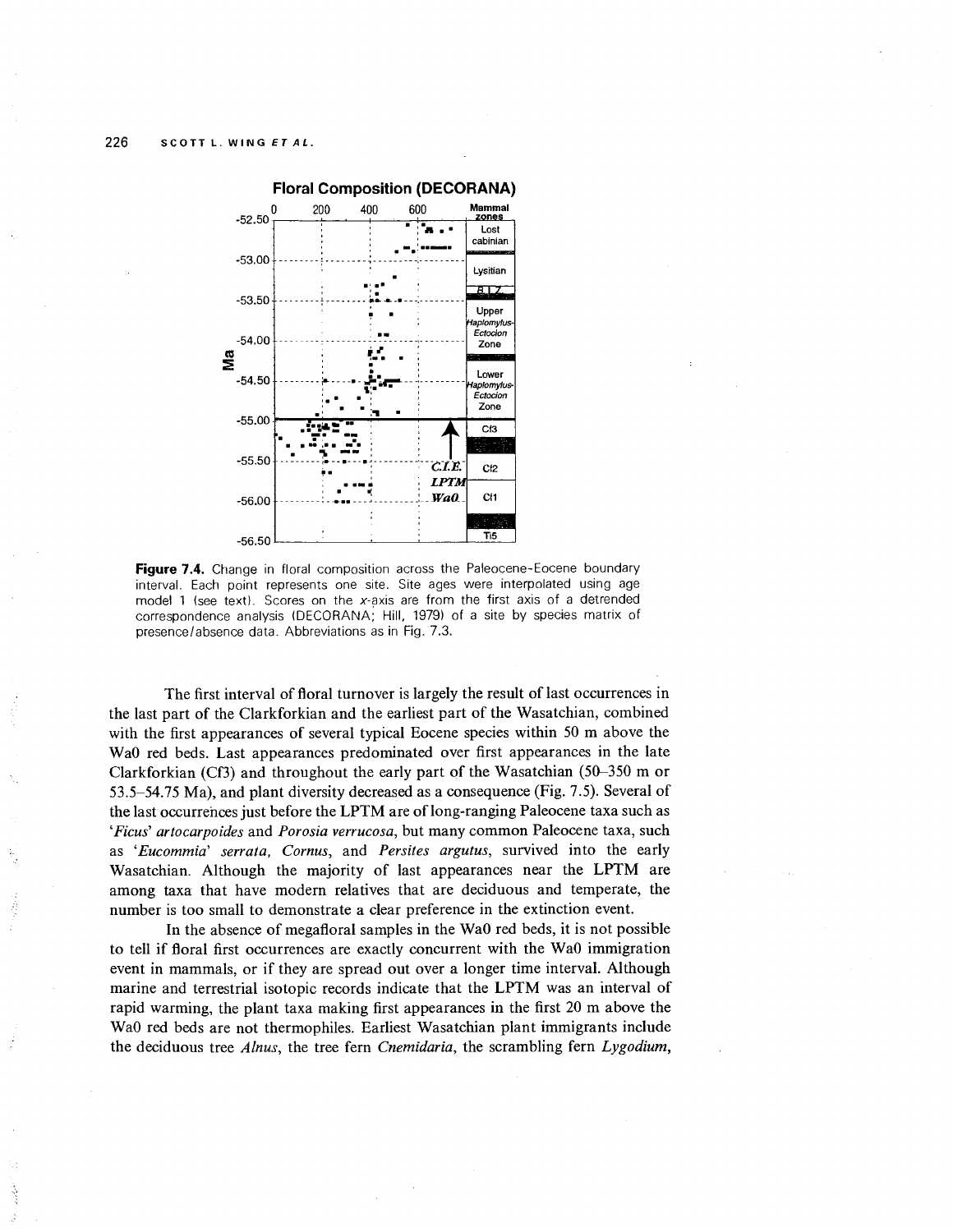

**Figure 7.5.** Floral richness and turnover across the Paleocene-Eocene boundary interval. Bars indicate the number of first and last occurrences at each stratigraphic level. The line is a two-point running average of the number of species. All calculations were made based on standard range-through assumptions (i.e., taxa were assumed to occur at all levels between their first and last appearance). Abbreviations as in Fig. 7.3.

and the aquatic fern *Salvinia. Cnemidaria* and *Salvinia* are today neotropical montane and cosmopolitan subtropical to tropical genera, respectively, but *Alnus* and *Lygodium* are both widely distributed in temperate climates as well as in montane tropical and subtropical areas. If these immigrants share an ecological characteristic, it is the ease with which they are dispersed. The ferns disperse via small, wind-blown spores, and *Alnus* has small, winged seeds that can be carried by wind or water. Although studies of tree migration rates during the Holocene have shown that population movement can potentially be very fast  $(100-500 \text{ m year}^{-1})$ Delcourt and Delcourt, 1987), these rates reflect dispersal into recently deglaciated landscape. Tree populations spreading across high-latitude land bridges during the LPTM would presumably have encountered pre-existing forest vegetation, which might have depressed rates of successful establishment following dispersal. This would have greatly reduced migration rates, and might have prevented the spread of all but the most easily dispersed plant species to North America during the 100 ka of the LPTM. Slow rates of plant migration might also explain why there is so much mammalian immigration and so little plant immigration at the base of the Wasatchian.

K,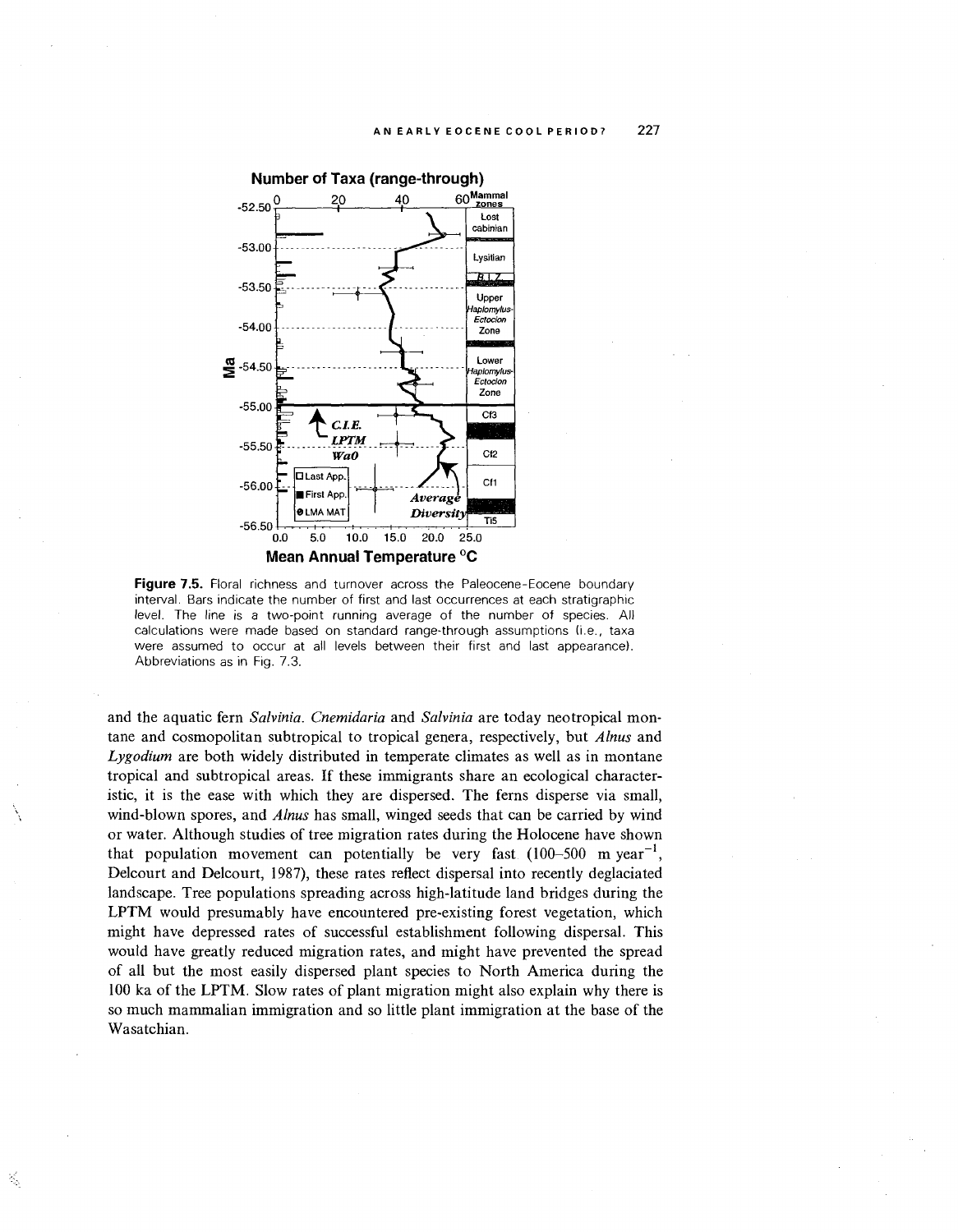The second interval of accelerated floral turnover recorded in the Wasatchian is dominated by first occurrences, including many taxa that are ubiquitous in Lostcabinian and early Bridgerian floras in the northern Rocky Mountains. The sharp increase in first occurrences at 621 m ( $\approx$  52.8 Ma) is likely the result of limited sampling in the 200 m below, but the high rates of sediment accumulation in this part of the section imply that the immigration event was rapid, taking place in 500 ka or less (Fig. 7.5). The taxa that appear in the upper part of the Antelope Creek/Elk Creek section tend to have subtropical to tropical distributions today (e.g., Elaeocarpaceae, Apocynaceae, Lauraceae, Myrtaceae, *Machaerium* [Leguminosae]), and the thickness of the compressions and preservation of the cuticle are consistent with their being broad-leaved evergreen trees or shrubs. The influx of new taxa in the interval between 53.3 and 52.8 Ma results in an increase in diversity. Both the diversity increase and the climatic preferences of living relatives of the immigrants are consistent with increasing temperatures at this time in the Bighorn Basin.

As is true with the mammalian fauna, intervals of accelerated floral turnover in the Bighorn Basin appear to correspond to times of more rapid climatic change. The basal Wasatchian plant immigrants are as nearly contemporaneous with the LPTM as sampling allows. The long decline in plant diversity in the early Wasatchian is concurrent with the period of lower temperatures indicated by both isotopic and paleobotanical temperature estimates. The sharp increase in first appearances and in diversity occurs in the same part of the section as the rapid increase in temperature.

Paleobotanical data from outside the Bighorn Basin suggest that the trends described above are at least regional to continental in scope. Changes in floral composition similar to those around the LPTM are seen during the Paleocene-Eocene transition in the Williston Basin of North Dakota (Hickey, 1977), and the increasing floral diversity and change in composition observed in the upper part of the Antelope Creek/Elk Creek section is also observed in association with Lostcabinian mammalian faunas in several parts of southern and central Wyoming (Wing, 1987; Wilf, 1999). The pattern of low latest Paleocene and earliest Eocene diversity followed by rapidly increasing mid-early Eocene diversity is also found in palynofloras from the Gulf Coast of the USA (Frederiksen, 1994). Finally, palynofloras from England also indicate an early Eocene period of lowered diversity (Jolley, 1996). Together these disparate floral data sets provide preliminary evidence that the climatic events associated with late Paleocene and early Eocene floral change in the Bighorn Basin were continental to hemispheric in extent.

#### CLIMATIC IMPLICATIONS

Two independent lines of evidence confirm the existence of a period of substantial cooling during the early Eocene in the Bighorn Basin, probably beginning  $\sim$ 700 ka after the carbon isotope excursion and LPTM, and lasting for approximately the same amount of time. Following this decline, temperatures increased rapidly to their Cenozoic maximum within the first  $\sim 600$  ka after the beginning of C24n. The amplitude of the drop in MAT estimated from leaf margin analysis is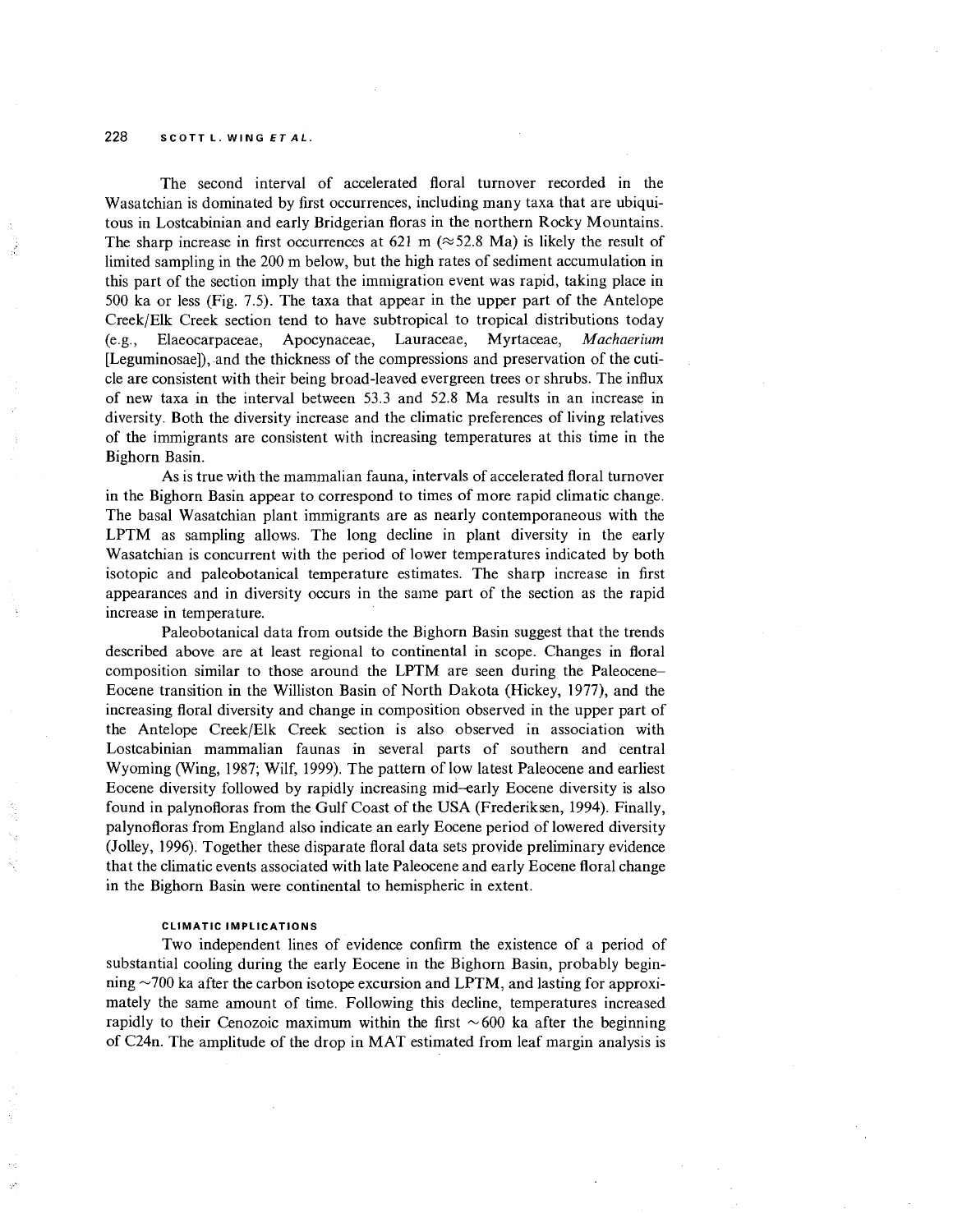$\sim$  7.4 °C. Oxygen isotope analysis of hematite, which overlaps the early Eocene part of the floral record, corroborates a change in temperature of  $\sim 6^{\circ}$ C. Between 53.5 and 52.8 Ma, leaf margin estimates indicate an  $\sim 10^{\circ}$ C increase in MAT. Although oxygen isotopic measurements of hematite are not available for rocks younger than 53 Ma, the initial part of the rise in MAT is accompanied by an  $\sim$  2‰ increase in the inferred  $\delta^{18}$ O of surface water, consistent with a temperature change of 3.5–4 °C.

Because the isotopic and plant-based estimates of MAT come from different sediment, which may represent different parts of short-term climatic cycles and different edaphic conditions on the floodplain, some consistent offset might be expected in temperature estimates from the two different environments. The alternation of oxidized and organic-rich floodplain sediments also dictates that the isotopic and paleobotanical temperature estimates do not represent precisely the same times. All of these factors (different amounts of time averaging, different local conditions, and offsets in the ages of samples) should tend to create differences in MAT records derived from isotopic and paleobotanical sources. Yet both methods indicate an  $\sim$  700 ka long cool period during the earliest part of the Eocene.

The consistency of floral and oxygen isotope results demonstrates that the observed temperature changes are basin-wide phenomena affecting a range of environments through the region. The thermally driven perturbations in vapor transport that are recorded by the oxygen isotope data are region-to-continental scale features. Furthermore, the faunal and floral events that are coeval with temperature changes in the Bighorn Basin are also known to occur at roughly the same times in other parts of North America. If, as seems likely, the biotic correlates of temperature change are responses rather than coincidences, then the occurrence of the biotic changes over much of North America implies that the climatic driving forces had effects at a continental scope.

Changes in sea level could have caused climatic fluctuations in the late Paleocene and early Eocene of the Bighorn Basin because regressions might be expected to correspond with increased seasonality and colder winter temperatures in continental interiors. During the late Paleocene and early Eocene sea level rose and fell at frequencies roughly similar to those of the temperature changes that we have observed in the Bighorn Basin. The bulk of the Clarkforkian has been correlated to cycle TA 2.1, a time of increasing sea level during the generally high sea levels of the early Paleogene (Haq *et al,* 1988; Woodburne and Swisher, 1995). A Type <sup>1</sup> sequence boundary (TA 2.1/TA 2.2) during which much of the continental shelf is inferred to have been exposed, has been correlated with the late Clarkforkian (Woodburne and Swisher, 1995). Sea level rose briefly across the Clarkforkian/ Wasatchian boundary, but a second Type <sup>1</sup> sequence boundary (TA 2.2/TA 2.3) has been correlated with the earliest Wasatchian (Woodburne and Swisher, 1995). A third Type <sup>1</sup> boundary (TA 2.3/TA 2.4) occurred within the first million years of the Wasatchian, followed by two more minor drops in sea level before the beginning of the Lostcabinian (Woodburne and Swisher, 1995).

Although the Paleocene-Eocene interval is characterized by fairly large transgressive-regressive cycles, the Bighorn Basin temperature records do not show a good temporal correspondence with sea-level change. The TA 2.1/TA 2.2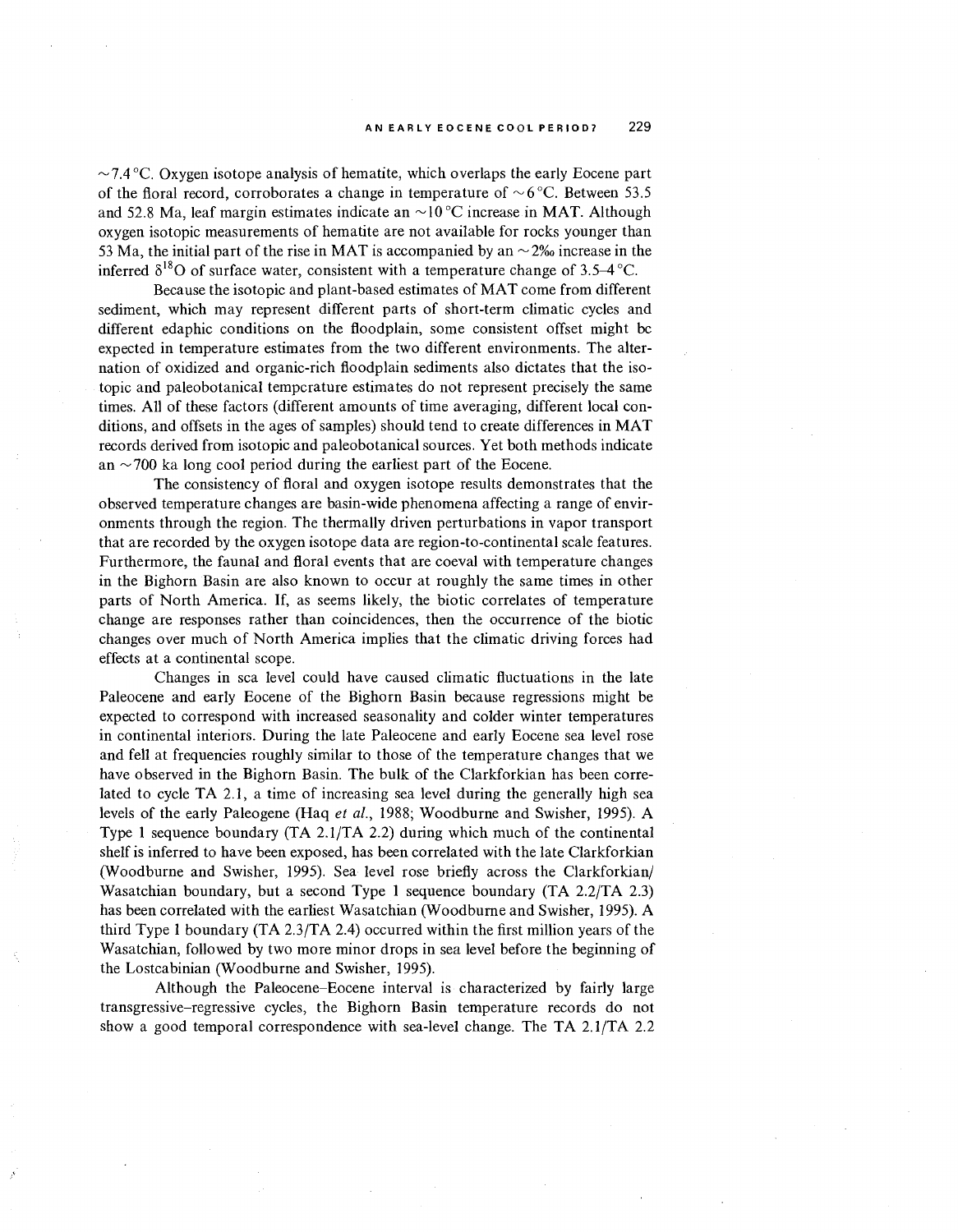regression occurs during the warm late Clarkforkian, and the TA 2.2/TA 2.3 regression occurs during the warm earliest Wasatchian. Only the TA 2.3/TA 2.4 regression migth correspond to the onset of the cooling we have documented  $\sim$  700 ka following the carbon isotope excursion. The lack of correspondence between sea level and temperature casts doubt on this possible mechanism, althoug the lack of correspondence could also reflect miscorrelation of marine and continental sequences.

We currently have no good hypotheses to explain early Eocene cooling, but if future observation confirmed this perturbation it considerably complicates the climatic history of the late Paleocene and early Eocene. It appears that over the period from about 58 to 53 Ma, climate in central North America warmed, cooled, then warmed again, with major cooling and warming phases lasting on the order of 1-2 million years. The durations of these fluctuations, whether global or continental in scale, demonstrate climatic variability during a period of early history characterized by globally warm climate and low latitudinal temperature gradients.

## CONCLUSIONS

- 1. High-resolution paleoclimate records can be obtained from continental sections, such as those in the Bighorn Basin, where high sedimentation rates make up for short hiatuses in deposition.
- 2. Better correlation of continental and marine rocks, based on chemostratigraphy, magnetostratigraphy, and direct dating of strata, will make such records useful in developing a global understanding of paleoclimatic change, as will the use of multiple isotopic and paleontological proxies for climate change.
- 3. Greater temporal resolution reveals a more complex pattern of climate change than was previously expected, including a substantial cool interval in the early Eocene of the Bighorn Basin.
- 4. The similarity of floral change through the Paleocene-Eocene transition in different parts of North America suggests that the early Eocene cooling affected at least the whole continent.
- 5. The causes of cool-warm-cool-warm fluctuation during the late Paleocene and early Eocene are at this point unknown. The fluctuation is too slow to be related to Milankovitch orbital processes, and is not correlated in an obvious way with seal-level changes.
- 6. The consequences of the cool period show up in patterns of turnover and diversity of terrestrial plants and mammals, and in the body size distributiuon of the mammals.
- 7. The duration as well as the magnitude of warming (and cooling?) events may turn out to be an important determinant of their biotic effects.

## ACKNOWLEDGEMENTS

We thank Karen Bice and Will Clyde for careful reviews of an earlier draft of this paper, and Jim Zachos and Lisa Sloan for valuable conversations on the stratigraphy and paleoclimate of the Paleocene-Eocene boundary interval. S.L.W. was supported by grants from the Scholarly Studies program of the Smithsonian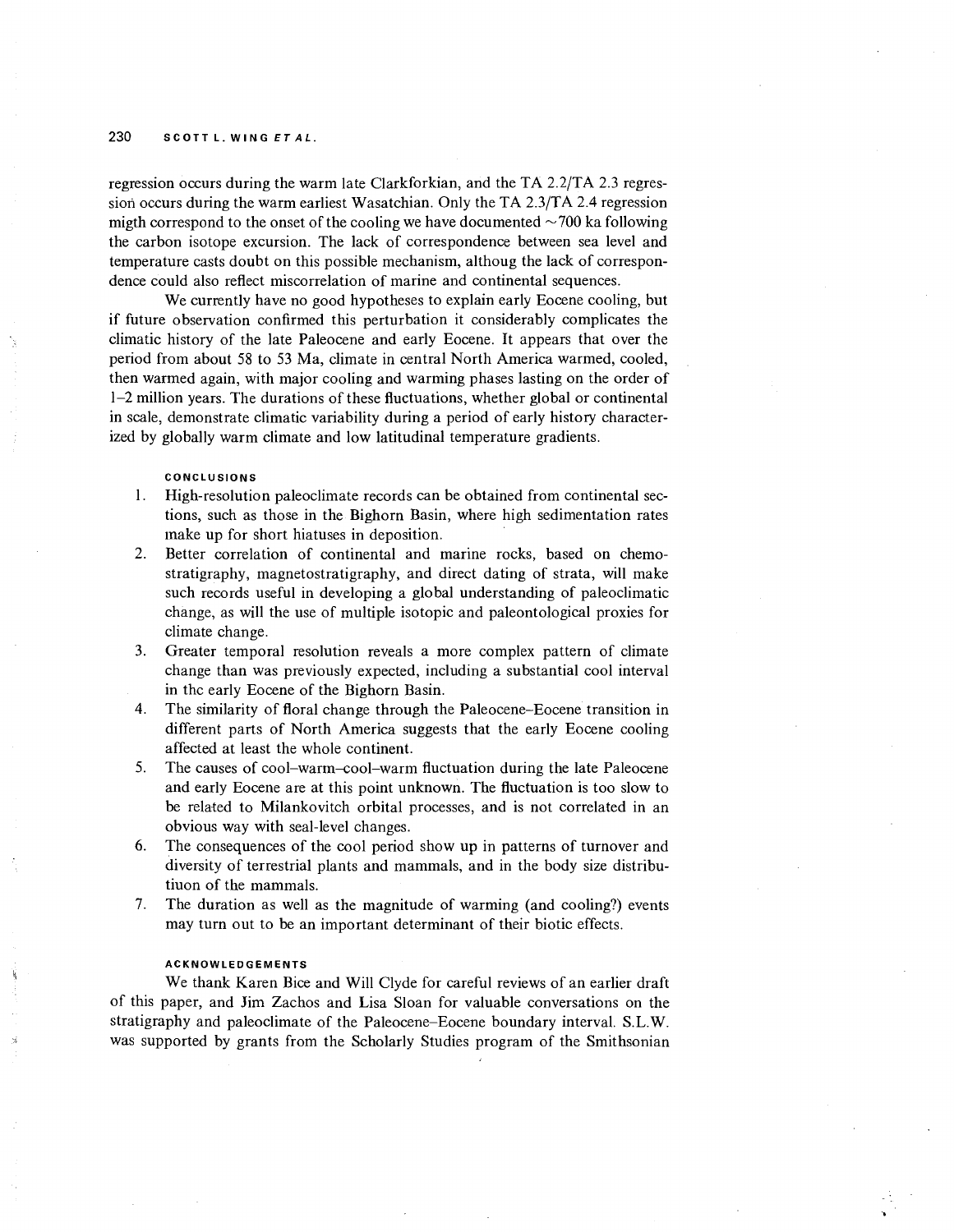Institution and the Evolution of Terrestrial Ecosystems program. P.L.K. was supported by NSF grant EAR 9627953. This is ETE publication no. 65.

#### REFERENCES

- Ali, J. R. and Hailwood, E. A. (1998). Resolving possible problems associated with magnetostratigraphy of the Paleocene/Eocene boundary in holes 549, 550 (Goban Spur) and 690 B (Maud Rise). *Strata,* 9, 16-20.
- Aubry, M.-P., Berggren, W. A., Stott, L. and Sinha, A. (1996). The upper Paleocene-lower Eocene stratigraphic record and the Paleocene-Eocene boundary carbon isotope excursion: implications for geochronology. In *Correlation of the Early Paleogene in Northwest Europe,* Geological Society Special Publication No. 101, eds. R. W. O'B. Knox, R. M. Corfield and R E. Dunay, pp. 353-80. London: Geological Society.
- Badgley, C. (1990). A statistical assessment of last appearances in the Eocene record of mammals. In *Dawn of the Age of Mammals in the Northern Part of the Rocky Mountain Interior, North America,* Geological Society of America Special Paper No. 243, eds. T. M. Bown and K. D. Rose, pp. 153-68. Boulder, CO: Geological Society of America.
- Badgley, C. and Gingerich, P. D. (1988). Sampling and faunal turnover in early Eocene mammals. *Palaeogeography, Paleoclimatology, Palaeoecology,* 63, 141-57.
- Baker-Brosh, K. F. and Peet, R. K. (1997). The ecological significance of lobed and toothed leaves in temperate forest trees. *Ecology,* 78, 1250-5.
- Bao, H., Koch, P. L. and Hepple, R. P. (1998). Hematite and calcite coatings on fossil vertebrates. *Journal of Sedimentary Research, A,* 68, 727-38.
- Beard, K. C. (1997). East of Eden: Asia as an important center of taxonomic origination in mammalian evolution. In Dawn of the Age of Mammals in Asia, *Bulletin of the Carnegie Museum of Natural History, eds. K. C. Beard and M. R. Dawson, 34, 5-39.*
- Beard, K. C. and Tabrum, A. R. (1991). The first early Eocene mammal from eastern North America: an omomyid primate from the Bashi Formation, Lauderdale County, Mississippi. *Mississippi Geology,* 11, 1-6.
- Becker, R. H. and Clayton. R. N. (1976). Oxygen isotope study of a Precambrian banded ironformation, Hamersley Range, Western Australia. *Geochimica et Cosmochimica Ada,* 40, 1153-65.
- Berggren, W. A. and Aubry, M. P. (1996). A late Paleocene-early Eocene NW European and North Sea magnetobiochronological correlation network. In *Correlation of the Early Paleogene in Northwest Europe,* Geological Society Special Publication No. 101, eds. R. W. O'B Knox, R. M. Corfield and R. E. Dunay, pp. 309-52. London: Geological Society.
- Berggren, W. A., Kent, D. V., Swisher, C. C, III and Aubry, M. P. (1995). A revised Cenozoic geochronology and chronostratigraphy. In *Geochronology, Time Scales and Global Stratigraphic Correlation,* SEPM Special Publication No. 54, eds. W. A. Berggren, D. V. Kent, M. P. Aubry and J. Hardenbol, pp. 129-212. Tulsa, OK: SEPM.
- Bird, M. I., Longstaffe, F. J., Fyfe, W. S. and Bildgen, P. (1992). Oxygen-isotope systematics in a multiphase weathering system in Haiti. *Geochimica et Cosmochimica Ada,* 56, 2831-8.
- Bird, M. I., Longstaffe, F. J., Fyfe, W. S., Kronberg, B. I. and Kishida, A. (1993). An oxygenisotope study of weathering in the eastern Amazon Basin, Brazil. In Climate Change in Continental Isotopic Records, eds. P. K. Swart *et ai, Geophysical Monograph,* 78, 295-307.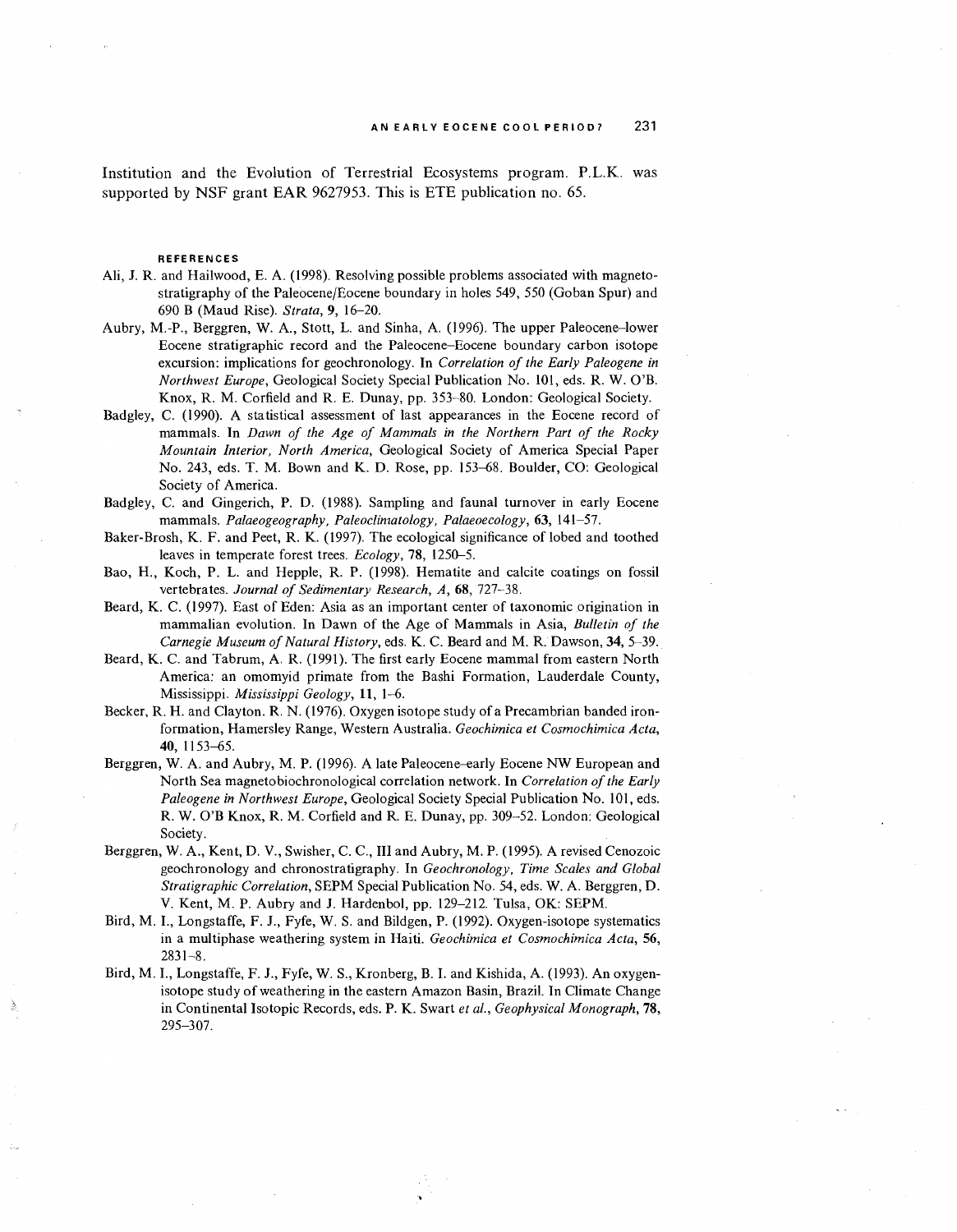- Bown, T. M. (1979). Geology and mammalian paleontology of the Sand Creek facies, lower Willwood Formation (lower Eocene), Washakie County, Wyoming. *Geological Survey of Wyoming Memoir,* 2, 1—151.
- Bown, T. M. (1980). Summary of latest Cretaceous and Cenozoic sedimentary, tectonic, and erosional events, Bighorn Basin, Wyoming. In *Early Cenozoic Paleontology and Stratigraphy of the Bighorn Basin, Wyoming,* University of Michigan Papers on Paleontology No. 24, ed. P. D. Gingerich, pp. 25-32. Ann Arbor, MI: University of Michigan.
- Bown, T. M., Holroyd, P. A. and Rose, K. D. (19946). Mammal extinctions, body size, and paleotemperature. *Proceedings of the National Academy of Science,* 91, 10403-6.
- Bown, T. M. and Kraus, M. J. (1981a). Lower Eocene alluvial paleosols (Willwood Formation, northwestern Wyoming, USA) and their significance for paleoecology, paleoclimatology, and basin analysis. *Palaeogeography, Palaeoclimatology, Palaeoecology,* 34, 1-30.
- Bown, T. M. and Kraus, M. J. (19816). Vertebrate fossil-bearing paleosol units (Willwood Formation, lower Eocene, northwest Wyoming USA: implications for taphonomy, biostratigraphy, and assemblage analysis. *Palaeogeography, Palaeoclimatology, Palaeoecology,* 34, 31-56.
- Bown, T. M. and Kraus, M. J. (1993). Time-stratigraphic reconstruction and integration of paleopedologic, sedimentologic, and biotic events (Willwood Formation, lower Eocene, northwest Wyoming, USA). *Palaios,* 8, 68-80.
- Bown, T. M., Rose, K. D., Simons, E. L. and Wing, S. L. (1994a). Distribution and stratigraphic correlation of upper Paleocene and lower Eocene fossil mammal and plant localities of the Fort Union, Willwood, and Tatman Formations, southern Bighorn Basin, Wyoming. *US Geological Survey Professional Paper,* 1540, 1-269.
- Boyle, E. A. (1997). Cool tropical temperatures shift the global  $\delta^{18}O-T$  relationship: an explanation for the ice core 8 <sup>18</sup>0-borehole thermometry conflict? *Geophysical Research Letters,* 24, 273-6.
- Brown, R. W. (1962). Paleocene flora of the Rocky Mountains and Great Plains. *US Geological Survey Professional Paper,* 375, 1-119.
- Budantsev, L. Y. (1992). Early stages of formation and dispersal of the temperate flora in the Boral reigon. *The Botanical Review,* 58, 1^48.
- Butler, R. F., Gingerich, P. D. and Lindsay, E. H. (1981). Magnetic polarity stratigraphy and biostratigraphy of Paleocene and lower Eocene continental deposits, Clark's Fork Basin, Wyoming: *Journal of Geology,* 89, 299-316.
- Cande, S. C. and Kent, D. V. (1992). A new geomagnetic polarity time scale for the Late Cretaceous and Cenozoic. *Journal of Geophysical Research,* 97, 13917-51.
- Cande, S. C. and Kent, D. V. (1995). Revised calibration of the geomagnetic polarity time scale for the Late Cretaceous and Cenozoic. *Journal of Geophysical Research,* 100, 6093-5.
- Canny, M. J. (1990). What becomes of the transpiration stream? *New Phytologist,* 114, 341-68.
- Cerling, T. E. and Quade, J. (1993). Stable carbon and oxygen isotope in soil carbonates. In Climate Change in Continental Isotopic Records, eds. P. K. Swart *et al., Geophysical Monograph,* 78, 217-31.
- Christophel, D. C. and Greenwood, D. R. (1989). Changes in climate and vegetation in Australia during the Tertiary. *Review of Palaeobotany and Palynology,* 58, 95-109.
- Clayton, R. N. and Epstein, S. (1961). The use of oxygen isotopes in high temperature geological thermometry. *Journal of Geology,* 69, 447-52.
- Clyde, W. C. (1997). *Stratigraphy and Mammalian Paleontology of the McCullough Peaks, Northern Bighorn Basin, Wyoming: Implications for Biochronology, Basin*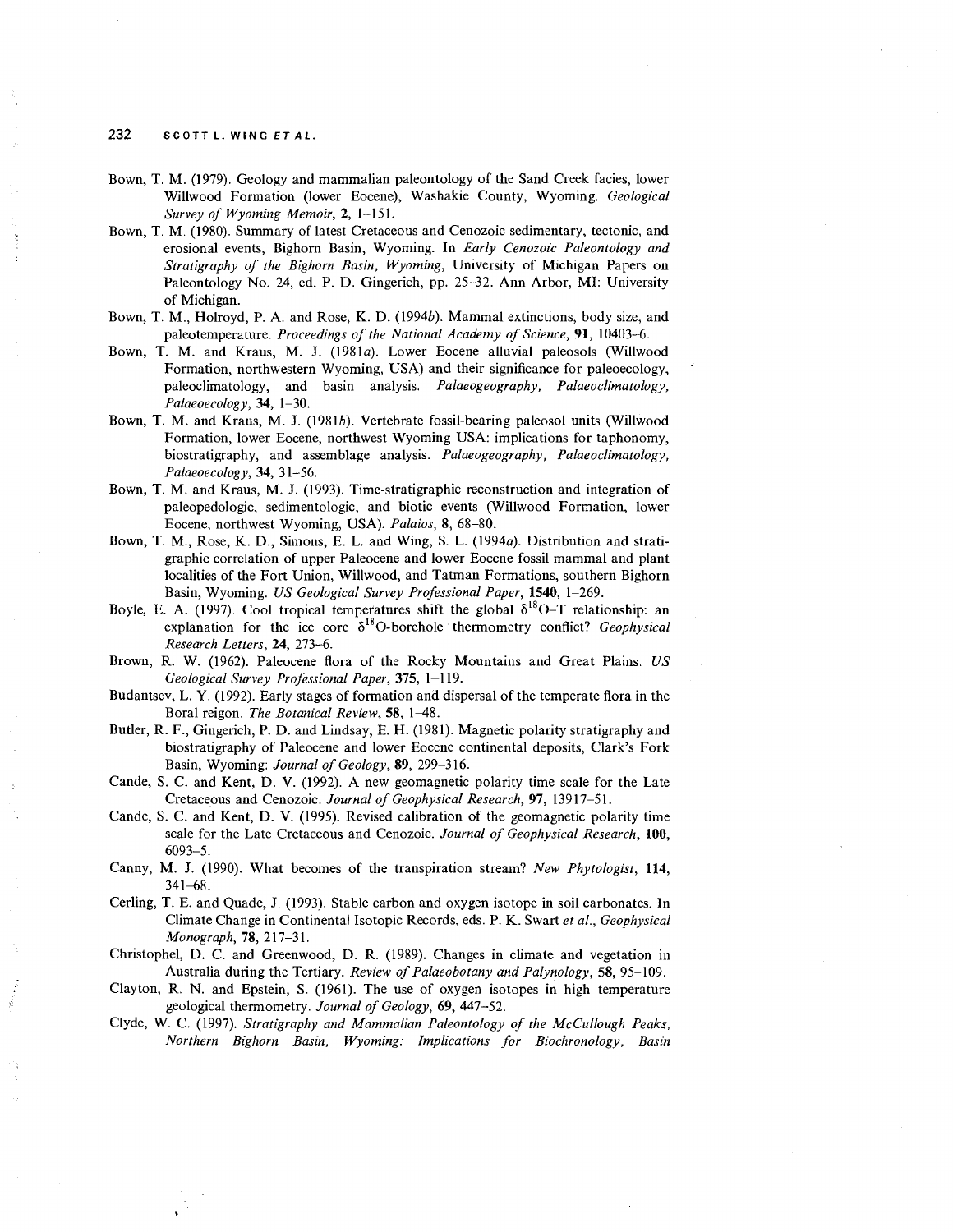*Development, and Community Reorganization across the Paleocene-Eocene Boundary.* PhD thesis, Department of Geology, University of Michigan, Ann Arbor, MI.

- Clyde, W. C, Stamatakos, J. and Gingerich, P. D. (1994). Chronology of the Wasatchian land-mammal age (early Eocene): magnetostratigraphic results from the McCullough Peaks section, northern Bighorn Basin, Wyoming. *Journal of Geology,* 102, 367-77.
- Collinson, M. E. and Hooker, J. J. (1987). Vegetational and mammalina faunal changes in the Early Tertiary of southern England. In *The Origins of Angiosperms and their Biological Consequences,* eds. E. M. Friis, W. G. Chaloner and P. R. Crane, pp. 259-304. New York: Cambridge University Press.
- Corfield, R. M. and Norris, R. D. (1996). Deep water circulation in the Paleocene Ocean. In *Correlation of the Early Paleogene in Northwest Europe,* Geological Society Special Publication No. 101, eds. R. W. O'B. Knox, R. M. Corfield and R. E. Dunay, pp. 443-56. London: Geological Society.

Dansgaard, W. (1964). Stable isotopes in precipitation. *Tellus,* 16, 436-68.

- Davies-Vollum, S. K. and Wing, S. L. (1998). Sedimentological, taphonomic, and climatic aspects of Eocene swamp deposits (Willwood Formation, Bighorn Basin, Wyoming). *Palaios,* 13, 28-40.
- Delcourt, P. A. and Delcourt, H. R. (1987). *Long-Term Forest Dynamics of the Temperate Zone.* New York: Springer-Verlag.
- Dickens, G. R., Castillo, M. M. and Walker, J. C. G. (1997). A blast of gas in the latest Paleocene: simulating first-order effects of massive dissociation of oceanic methane hydrate. *Geology,* 25, p. 259-62.
- Frederiksen, N. O. (1979). Paleogene sporomorph biostratigraphy, northeastern Virginia. *Palynology,* 3, 129-67.
- Frederiksen, N. O. (1980). Paleogene sporomorphs from South Carolina and quantitative correlations with the Gulf Coast. *Palynology,* 4, 125-79.
- Frederiksen, N. O. (1994). Paleocene floral diversities and turnover events in eastern North America and their relation to diversity models. *Review of Palaeobotany and Palynology,* 82, 225-38.
- Friedman, I. and O'Neil, J. R. (1977). Compilation of stable isotope fractionation factors of geochemical interest. *US Geological Survey Professional Paper,* 440, 1-12.
- Gibson, T. G., Bybell, L. M. and Owens, J. P. (1993). Latest Paleocene lithologic and biotic events in neritic deposits of southwestern New Jersey. *Paleoceanography,* 8, 495-514.
- Gingerich, P. D., (1983). Paleocene-Eocene faunal zones and a preliminary analysis of Laramide structural deformation in the Clark's Fork Basin, Wyoming. *Wyoming Geological Association Annual Field Conference Guidebook.* 34, 185-95.
- Gingerich, P. D. (1989). New earliest Wasatchian mammalian fauna from the Eocene of northwestern Wyoming: Composition and diversity in a rarely sampled high-floodplain assemblage. *University of Michigan Papers on Paleontology,* 28, 1-97.
- Gingerich, P. D. (1991). Systematics and evolution of Early Eocene Perissodactyla (Mammalia) in the Clarks Fork Basin, Wyoming. *Contribution from the Museum of Paleontology, University of Michigan,* 28, 181-213.
- Gingerich, P. D., Rose, K. D. and Krause, D. W. (1980). Cenozoic mammalian faunas of the Clark's Fork Basin-Polecat Bench area, northwestern Wyoming. In *Early Cenozoic Paleontology and Stratigraphy of the Bighorn Basin, Wyoming,* University of Michigan Papers on Paleontology No. 24, ed. P. D. Gingerich, pp. 51-64. Ann Arbor, MI: University of Michigan.
- Givnish, T. J. (1979). On the adaptive significance of leaf form. In *Topics in Plant Population Biology,* eds. O. T. Solbrig, S. Jain, G. B. Johnson and P. H. Raven, pp. 375-407. New York: Columbia University Press.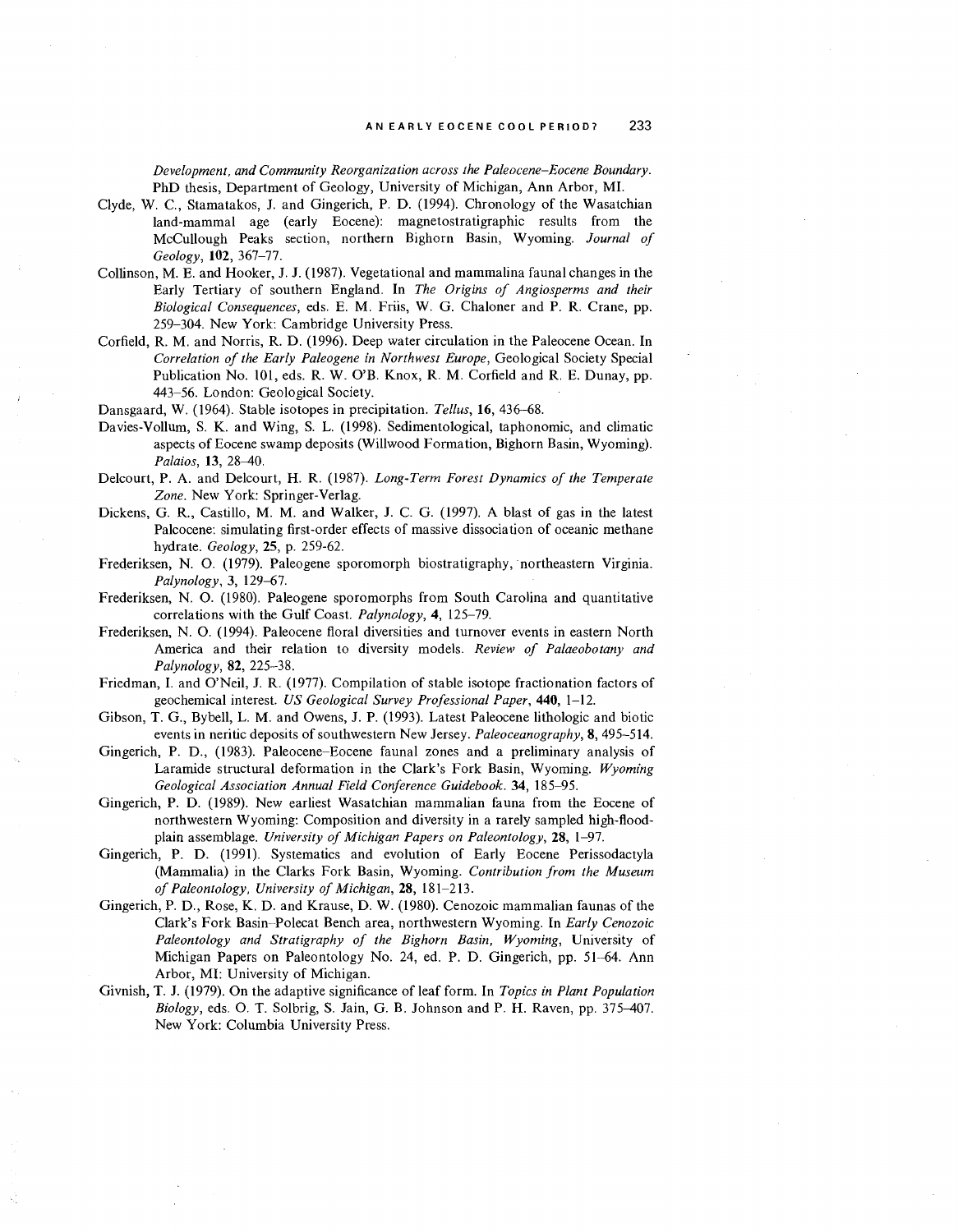- Graham, A. (1972). Outline of the origin and historical recognition of floristic affinities between Asia and eastern North America. In *Floristics and Paleofloristics of Asia and Eastern North America,* ed. A. Graham, pp. 1-18. Amsterdam: Elsevier.
- Graham, A. (1992). Neotropical Paleogene coastal floras  ${}^{18}O/{}^{16}O$ -estimated warmer vs. cooler equatorial waters. *American Journal of Botany,* 79 (supplement), 102.
- Greenwood, D. R. (1992). Taphonomic constraints on foliar physiognomic interpretations of Late Cretaceous and Tertiary palaeoclimates. *Review of Palaeobotany and Palynology,* 71, 149-90.
- Guo, S-X. (1985). Preliminary interpretation of Tertiary climate by using megafossil floras in China. *Palaeontologia Cathayana, 2,* 169-75.
- Guo, S-X., Sun, Z-H., Li, H-M. and Dou, Y-W. (1984). Paleocene megafossil flora from Altai of Xinjiang. *Bulletin of Nanjing Institute of Geology and Palaeontology, Academia Sinica,* 8, 119-46.
- Haq, B. U., Hardenbol, J. and Vail, P. R. (1988). Mesozoic and Cenozoic chronostratigraphy and cycles of sea-level change. In *Sea-Level Changes: An Integrated Approach,* SEPM Special Publication No. 42, eds. C. K. Wilgus, B. S. Hastings, C. A. Ross, H. Posamentier, J. Van Wagoner and C. G. St. C. Kendall, pp. 71-108. Tulsa, OK: SEPM.
- Hickey, L. J. (1977). Stratigraphy and paleobotany of the Golden Valley Formation (early Tertiary) of western North Dakota. *Geological Society of America Memoir,* 150, 1-181.
- Hickey, L. J. (1980). Paleocene stratigraphy and flora of the Clark's Fork Basin. In *Early Cenozoic Paleontology and Stratigraphy of the Bighorn Basin, Wyoming,* University of Michigan Papers on Paleontology No. 24, ed. P. D. Gingerich, pp. 33-49. Ann Arbor, MI: University of Michigan.
- Hickey, L.J. and Wolfe, J.A. (1975). The bases of angiosperm phytogeny: vegetative morphology. *Annals of the Missouri Botanical Garden,* 62, 538-89.
- Hill, M. O. (1979). *DECORANA, a FORTRAN program for Detrended Correspondence Analysis and Reciprocal Averaging.* Ithaca, New York: Microcomputer Power.
- Hooker, J. J. (1996). Mammalian biostratigraphy across the Paleocene-Eocene boundary in the Paris, London and Belgian basins. In *Correlation of the Early Paleogene in Northwest Europe,* Geological Society Special Publication No. 101, eds. R. W. OB. Knox, R. M. Corfield and R. E. Dunay, pp. 205-18. London: Geological Society.
- Hutchison, J. H. (1982). Turtle, crocodilian, and champsosaur diversity changes in the Cenozoic of the north-central region of western United States. *Palaeogeography, Palaeoclimatology, Palaeoecology,* 37, 149-64.
- Johnston, J. H. and Lewis, D. G. (1983). A detailed study of the transformation of ferrihydrite to hematite in an aqueous medium at 92 °C. *Geochimica et Cosmochimica Acta,* 47, 1823-31.
- Jolley, D. W. (1996). The earliest Eocene sediments of eastern England: and ultra-high resolution palynological correlation. In *Correlation of the Early Paleogene in Northwest Europe,* Geological Society Special Publication No. 101, eds. R. W. O'B. Knox, R. M. Corfield and R. E. Dunay, pp. 219-54. London: Geological Society.
- Kennett, J. P. and Stott, L. D. (1991). Abrupt deep-sea warming, palaeoceanographic changes and benthic extinctions at the end of the Palaeocene. *Nature,* 353, 225-9.
- Koch, P. L. (1986). Clinal geographic variation in mammals: implications for the study of chronoclines. *Paleobiology,* 12, 269-81.
- Koch, P. L., Zachos, J. C. and Dettmann, D. L. (1995). Stable isotope stratigraphy and paleoclimatology of the Paleogene Bighorn Basin (Wyoming, U.S.A.). *Palaeogeography, Palaeoclimatology, Palaeoecology,* 115, 61-89.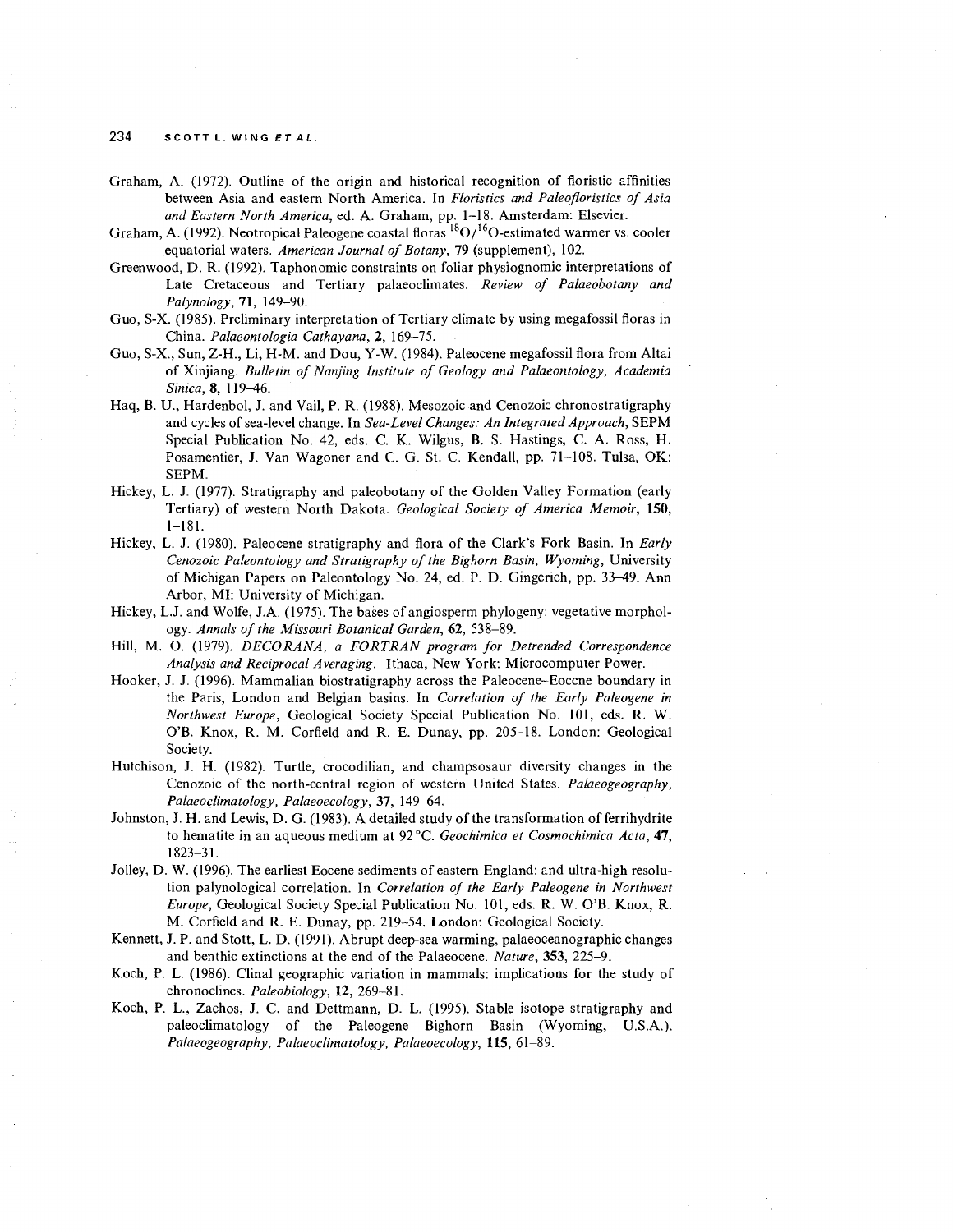- Koch, P. L., Zachos, J. C. and Gingerich, P. D. (1992). Correlation between isotope records in marine and continental carbon reservoirs near the Palaeocene/Eocene boundary. *Nature,* 358, 319-22.
- Kraus, M. J. and Asian, A. (1993). Eocene hydromorphic paleosols: significance for interpreting ancient floodplain processes. *Journal of Sedimentary Petrology,* 63, 453-63.
- Kraus, M. J. and Bown, T. M. (1993). Short-term sediment accumulation rates determined from Eocene alluvial paleosols. *Geology,* 21, 743-6.
- Krishtalka, L., West, R. M., Black, C. C. *et al.* (1987). Eocene (Wasatchian through Duchesnean) biochronology of North America. In *Cenozoic Mammals of North America Geochronology and Biostratigraphy,* ed. M. O. Woodburne, pp. 77-117. Berkeley, CA: University of California Press.
- Lawrence, J. R. and Taylor, H. P. Jr. (1972). Hydrogen and oxygen isotope systematics in weathering profiles. *Geochimica et Cosmochimica Acta,* 36, 1377-93.
- Leopold, E. B. and MacGinitie, H. D. (1972). Development and affinities of Tertiary floras in the Rocky Mountains. In *Floristics and Paleofloristics of Asia and Eastern North America,* ed. A. Graham, pp. 147-200. Amsterdam: Elsevier.
- MacGinitie, H. D. (1969). The Eocene Green River flora of northwestern Colorado and northeastern Utah. *University of California Publications in Geological Sciences,* 83, 1-202.
- Markwick, P. J. (1994). 'Equability,' continentality and Tertiary 'climate': the crocodilian perspective. *Geology,* 22, 613-6.
- McKeague, J. A., Cheshire, M. V., Andreux, F. and Berthelin, J. (1986). Organo-mineral complexes in relation to pedogenesis. In *Interactions of Soil Minerals with Natural Organics and Microbes,* Soil Science Society of America Special Publication No. 17, eds. P. M. Huang and M. Schnitzer, pp. 549-92. Madison, WI: Soil Science Society of America.
- Miller, K. G., Fairbanks, R. G. and Mountain, G. S. (1987). Tertiary oxygen isotope synthesis, sea level history, and continental margin erosion. *Paleoceanography,* 2, 1-19.
- Quade, J., Cerling, T. E. and Bowman, J. R. (1989). Systematic variation in the carbon and oxygen isotopic composition of pedogenic carbonate along elevation transects in the southern Great Basin, United States. *Geological Society of America Bulletin,* 101, 464-75.
- Robert, C. and Kennett, J. P. (1994). Antarctic subtropical humid episode at the Paleocene-Eocene boundary: clay-mineral evidence. *Geology,* 22, 211-4.
- Romero, E. J. (1986). Paleogene phytogeography and paleoclimatology of South America. *Annals of the Missouri Botanical Garden,* 73, 449-61.
- Rose, K. D. (1981). The Clarkforkian land-mammal age and mammalian faunal composition across the Paleocene-Eocene boundary. *University of Michigan Papers on Paleontology,* 26, 1-197.
- Rozanski, K., Araguas-Araguas, L. and Gonfiantini, R. (1993). Isotopic patterns in modern global precipitation. In Climate Change in Continental Isotopic Records, eds. P. K. Swart *el al., Geophysical Monograph,* 78, 1—36.
- Savin, S. M. and Epstein, S. (1970). The oxygen and hydrogen isotope geochemistry of clay minerals. *Geochimica et Cosmochimica Acta,* 34, 25-42.
- Schankler, D. M. (1980). Faunal zonation of the Willwood Formation in the central Bighorn Basin, Wyoming. In *Early Cenozoic Paleontology and Stratigraphy of the Bighorn Basin, Wyoming,* University of Michigan Papers on Paleontology No. 24, ed. P. D. Gingerich, pp. 99-114. Ann Arbor, MI: University of Michigan.
- Schankler, D. M. (1981). Local extinction and ecological re-entry of early Eocene mammals. *Nature,* 293, 135-8.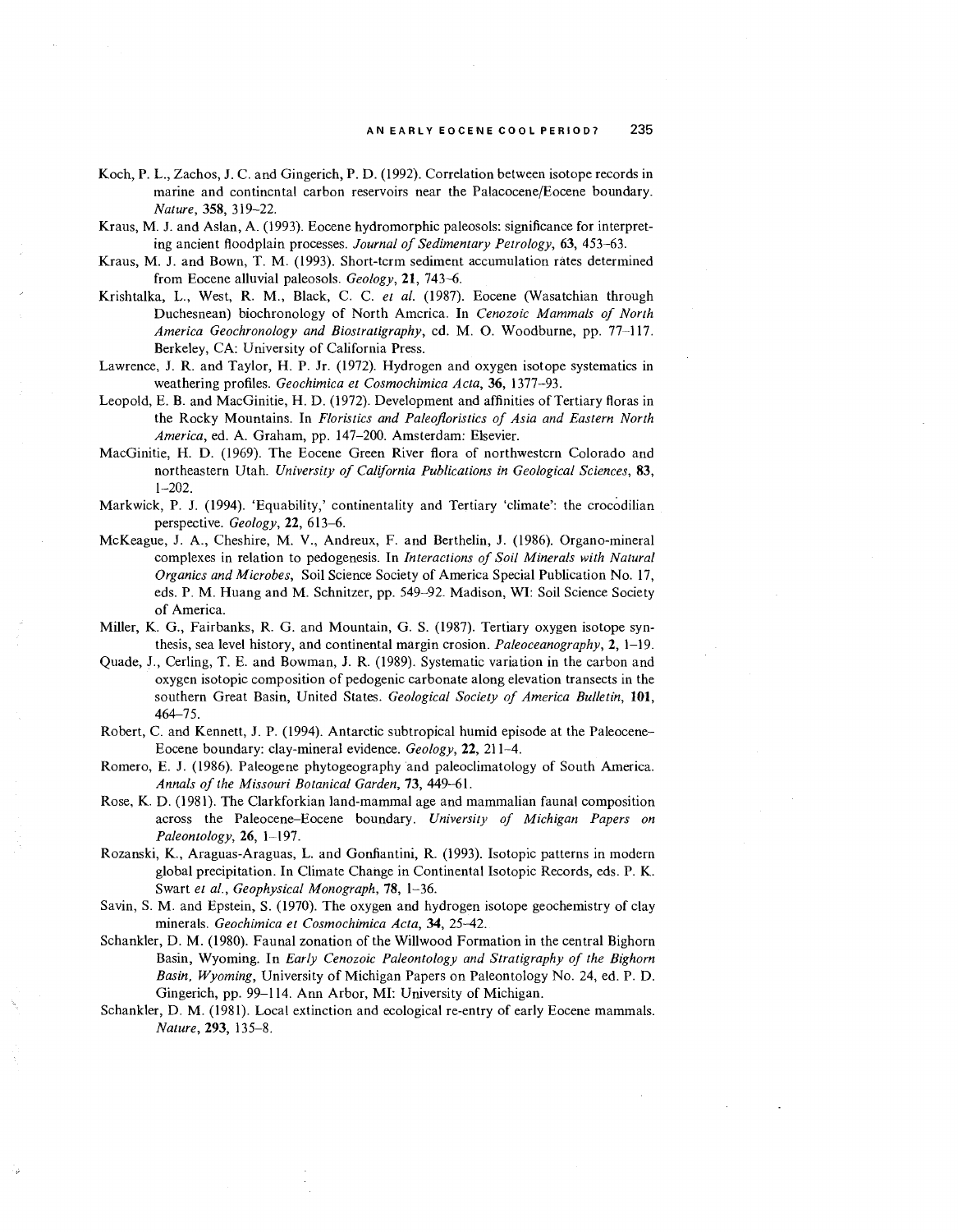- Schrag, D., DePaolo, D. J. and Richter, F. M. (1992). Oxygen isotope exchange in a two-layer model of oceanic crust. *Earth and Planetary Science Letters,* 111, 305-17.
- Schwertmann, U. and Murad, E. (1983). Effect of pH on the formation of goethite and hematite from ferrihydrite. *Clays and Clay Minerals,* 31, 277-84.
- Schwertmann, U. and Taylor, R. M. (1989). Iron oxides. In *Minerals in Soil Environments,* SSSA Book Series 1, eds. J. B. Dixon and S. B. Weed, pp. 379-438. Madison, WI: Soil Science Society of America.
- Searcy, W. A. (1980). Optimum body sizes at different temperatures: an energetics explanation of Bergmann's rule. *Journal of Theoretical Biology,* 83, 579-93.
- Swisher, C. C, III and Knox, R. W. O'B. (1991). The age of the Paleocene/Eocene boundary: 40Ar/39Ar dating of the lower part of NP10, North Sea Basin and Denmark. In *IGCP Project 308 (Paleocene/Eocene boundary events),* International Annual Meeting and Field Conference, Brussels, 2-6 December 1991, Abstracts with Program, p. 16.
- Tauxe, L., Gee, J., Gallet, Y., Pick, T. and Bown, T. M. (1994). Magnetostratigraphy of the Willwood Formation, Bighorn Basin, Wyoming: new constraints on the location of the Paleocene/Eocene boundary. *Earth and Planetary Science Letters,* 125, 159-72.
- Tiffney, B. H. (1985a). Perspectives on the origin of the floristic similarity between eastern Asia and eastern North America. *Journal of the Arnold Arboretum,* 66, 73-94.
- Tiffney, B. H. (19856). The Eocene North Atlantic land bridge: its importance in Tertiary and modern phytogeography of the northern hemisphere. *Journal of the Arnold Arboretum,* 66, 243-73.
- Valley, J. W., Kitchen, N., Kohn, M. J., Niendorf, C. R. and Spicuzza, M. J. (1995). UWG-2, a garnet standard for oxygen isotope ratios: strategies for high precision and accuracy with laser heating. *Geochimica et Cosmochimica Acta*, 59, 5223-31.
- Wilf, P. (1997). When are leaves good thermometers? A new case for Leaf Margin Analysis. *Paleobiology,* 23, 373-90.
- Wilf, P. D. (1999). Paleobotanical analysis of late Paleocene-early Eocene climate changes in the greater Green River Basin of southwestern Wyoming. *GSA Bulletin* (in press).
- Wing, S. L. (1984). A new basis for recognizing the Paleocene/Eocene boundary in western interior North America. *Science,* 226, 439-41.
- Wing, S. L. (1987). Eocene and Oligocene floras and vegetation of the northern Rocky Mountains. *Annals of the Missouri Botanical Garden,* 74, 748-84.
- Wing, S. L. (1998). Late Paleocene-early Eocene floral and climatic change in the Bighorn Basin, Wyoming. In *Late Paleocene-Early Eocene Biotic and Climatic Events,* eds. W. Berggren, M. P. Aubry and S. Lucas. New York: Columbia University Press.
- Wing, S. L., Alroy, J. and Hickey, L. J. (1995). Plant and mammal diversity in the Paleocene to early Eocene of the Bighorn Basin. *Palaeogeography, Palaeoclimatology, Palaeoecology,* 115, 117-56.
- Wing, S. L. and Bown, T. M. (1985). Fine scale reconstruction of late Paleocene-early Eocene paleogeography in the Bighorn Basin of northern Wyoming. In *Cenozoic Paleogeography of West-Central United States,* eds. R. M. Flores and S. S. Kaplan, pp. 93-105. Denver, CO: SEPM, Rocky Mountain Section.
- Wing, S. L., Bown, T. M. and Obradovich, J. D. (1991). Early Eocene biotic and climatic change in interior western North America. *Geology,* 19, 1189-92.
- Wing, S. L. and Greenwood, D. R. (1993). Fossils and fossil climate: the case for equable continental interiors in the Eocene. In *Palaeoclimates and their Modeling with Special Reference to the Mesozoic Era,* eds. J. R. L. Allen, B. J. Hoskins, B. W. Sellwood and R. A. Spicer. *Philosophical Transactions of the Royal Society, London B, Biological Sciences,* 341, 243-52.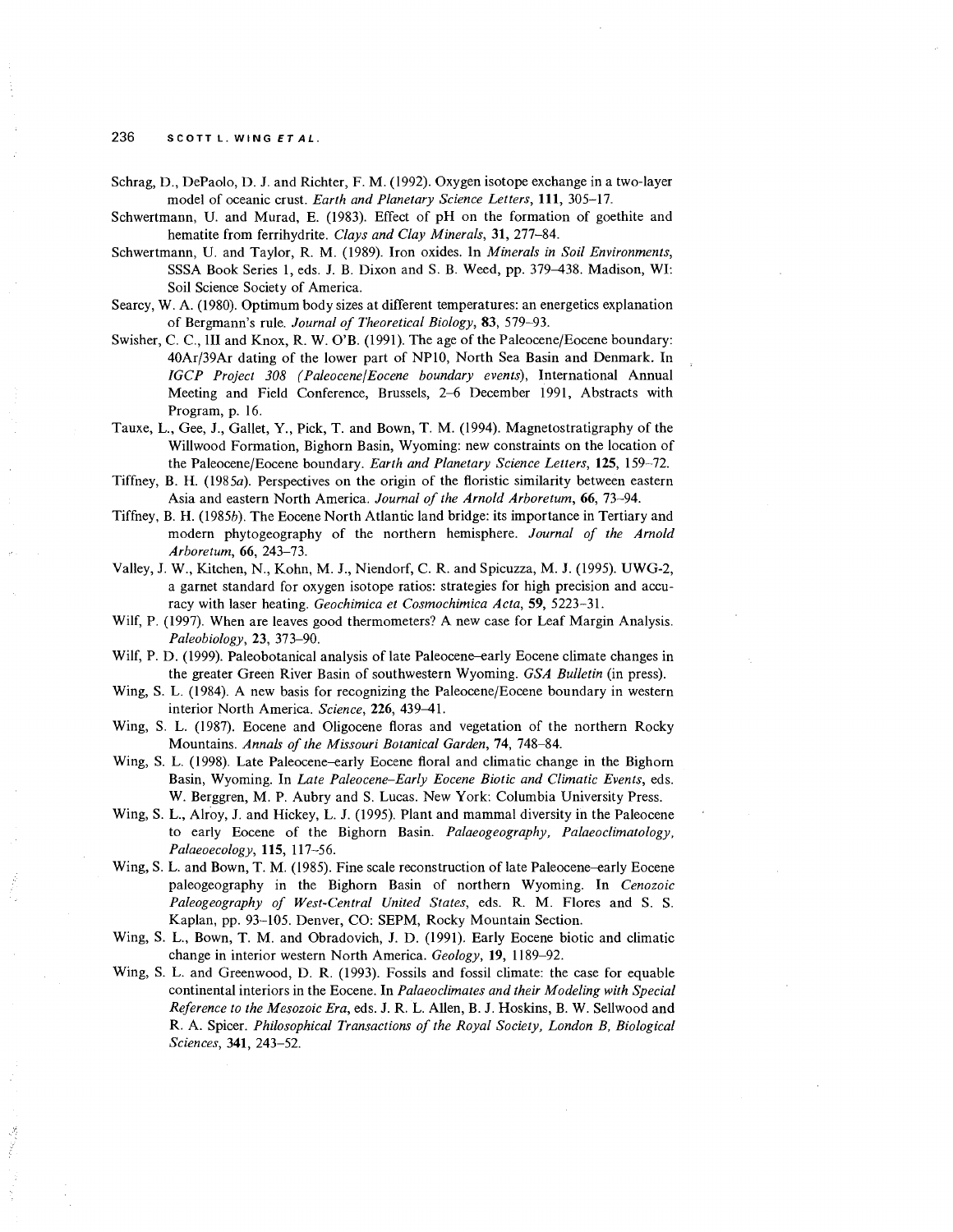- Winograd, I. J., Coplen, T. B, Landwehr, J. M. *et al.* (1992). Continuous 500,000-year climate record from vein calcite in Devils Hole, Nevada. *Science,* 258, 255-60.
- Wolfe, J. A. (1966). Tertiary plants from the Cook Inlet Region, Alaska. *US Geological Survey Professional Paper,* 398-B, 1-32.
- Wolfe, J. A. (1972). An interpretation of Alaskan Tertiary floras. In *Floristics and Paleofloristics of Asian and Eastern North America,* ed. A. Graham, pp. 201-33. Amsterdam: Elsevier.
- Wolfe, J. A. (1977). Paleogene floras from the Gulf of Alaska region. *US Geological Survey Professional Paper,* 997, 1-108.
- Wolfe, J. A. (1979). Temperature parameters of humid to mesic forests of eastern Asia and relation to forests of other regions of the northern hemisphere and Australasia. *US Geological Survey Professional Paper,* 1106, 1-37.
- Wolfe, J. A. (1993). A method of obtaining climatic parameters from leaf assemblages. *US Geological Survey Bulletin,* 2040, 1-71.
- Woodburne, M. O. and Swisher, C. C. (1995). Land mammal high-resolution geochronology, intercontinental overland dispersals, sea level, climate, and vicariance. In *Geochronology, Time Scales and Global Stratigraphic Correlation,* SEPM Special Publication No. 54, eds. W. A. Berggren, D. V. Kent, M. P. Aubry and J. Hardenbol, pp. 335-64. Tulsa, OK: SEPM.
- Yapp, C. J. (1987). Oxygen and hydrogen isotope variations among goethites ( $\alpha$ -FeOOH) and the determination of paleotemperatures. *Geochimica et Cosmochimica Ada,* 51, 355-64.
- Yapp, C. J. (1990a). Oxygen isotopes in iron (III) oxides: 1, mineral-water fractionation factors. *Chemical Geology,* 85, 329-35.
- Yapp, C. J. (1990b). Oxygen isotope effects associated with the solid-state  $\alpha$ -FeOOH to a-Fe20<sup>3</sup> phase transformation. *Geochimica et Cosmochimica Ada,* 54, 229-36.
- Yapp, C. J. (1991). Oxygen isotopes in an oolitic ironstone and the determination of goethite  $\delta^{18}$ O values by selective dissolution of impurities: The 5 M NaOH method. *Geochimica et Cosmochimica Acta*, 55, 2627-34.
- Yapp, C. J. (1993). The stable isotope geochemistry of low temperature Fe(III) and Al "oxides" with implications for continental paleoclimates. In Climate Change in Continental Isotopic Records, eds. P. K. Swart *et al., Geophysical Monograph,* 78, 285-94.
- Yapp, C. J. (1997). An assessment of isotopic equilibrium in goethites from a bog iron and a lateritic regolith. *Chemical Geology,* 135, 159-71.
- Zachos, J. C, Stott, L. D. and Lohmann, K. C. (1994). Evolution of early Cenozoic marine temperatures. *Paleoceanography,* 9, 353-87.
- Zheng, Y.-F. (1991). Calculation of oxygen isotope fractionation in metal oxides. *Geochimica et Cosmochimica Ada,* 55, 2299-307.